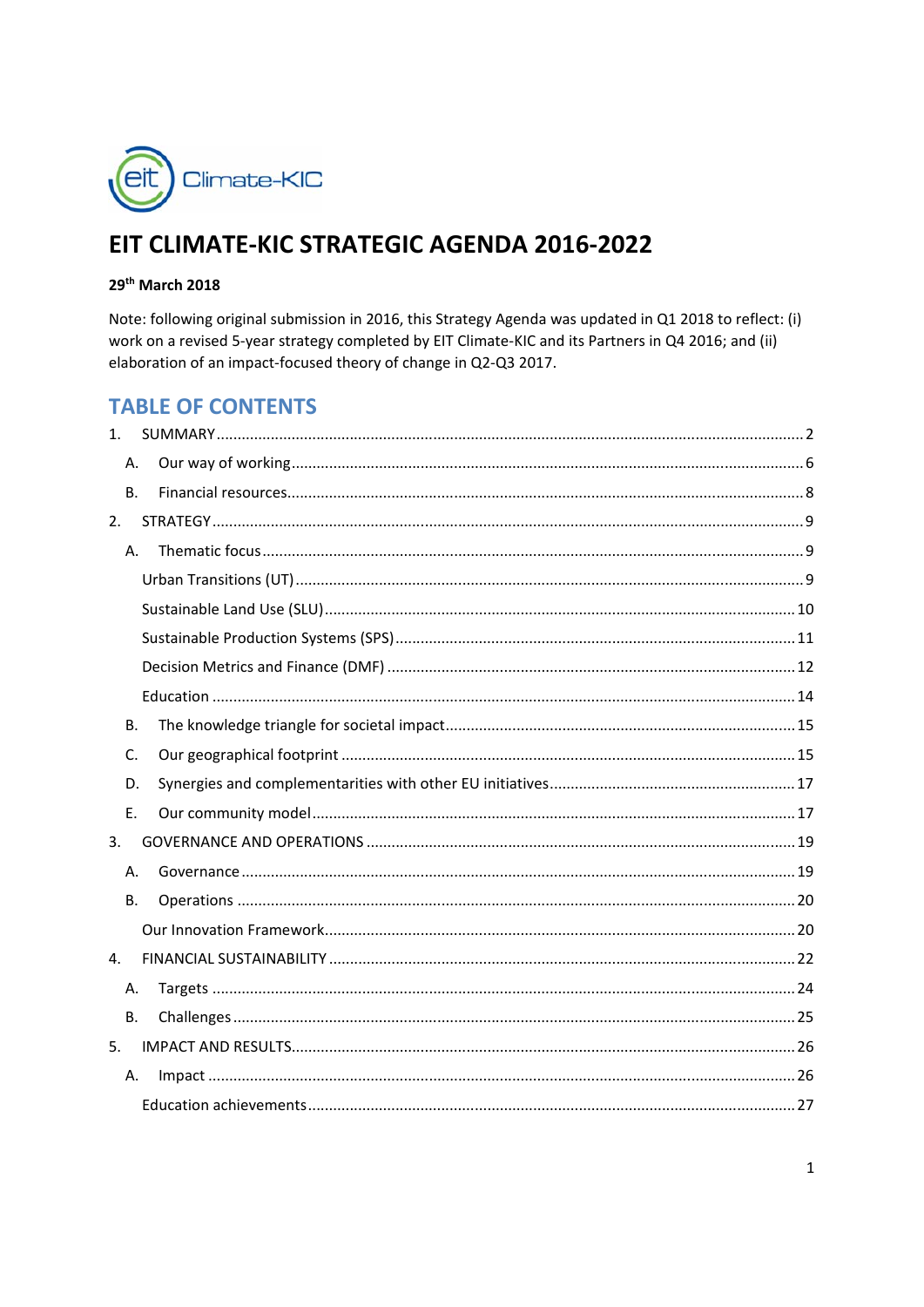

## **1. SUMMARY**

Preventing catastrophic climate change and achieving the 'well below 2°C' Paris Agreement target requires a speed of decarbonisation at least six times faster than anything the global community has achieved so far. Time is running out. Continuing to work through gradual, incremental changes will not be enough. We need innovation, and at this stage we need innovation to stimulate a fundamental transformation of economic, social and financial systems that will trigger exponential change in decarbonisaton rates. Having a better than 66 per cent chance of meeting the Paris Agreement target requires the carbon intensity of the global economy to fall by more than 6 per cent every year<sup>[1]</sup>. Reducing greenhouse gas emissions by 20 to 40 per cent – which has been the ambition level so far in the EU – can be relatively easily achieved within the present production system and infrastructure. A combination of efficiency measures, technology substitution and behaviour change will probably get us there.

Reducing emissions by 95 per cent by 2050 however, levels more aligned to achieving Paris Agreement targets, demands a totally different approach; a fundamental transformation of economic, social and financial systems. Rather than an economic model based on growth‐consumption‐obsolescence‐disposal that continually exploits the planet's resources, we need a circular economy where waste is feedstock, recycling rates are 100% and fossil carbon stays underground. In social systems, rather than large, centralised, polluting energy systems, we need to switch to local clean energy production and consumption. For mobility, the shift must be to walking, cycling, full electrification and clean mobility-asa-service that may need us to change the way we live and work. With financial systems, obsession for short-term returns must be replaced with patient capital designed to value fully the social and environmental benefits of investment; accompanied by a rapid transition away from banking on the 'stranded assets' of the dying fossil economy.

 [1] https://www.pwc.co.uk/assets/pdf/low-carbon-economy-index-2014.pdf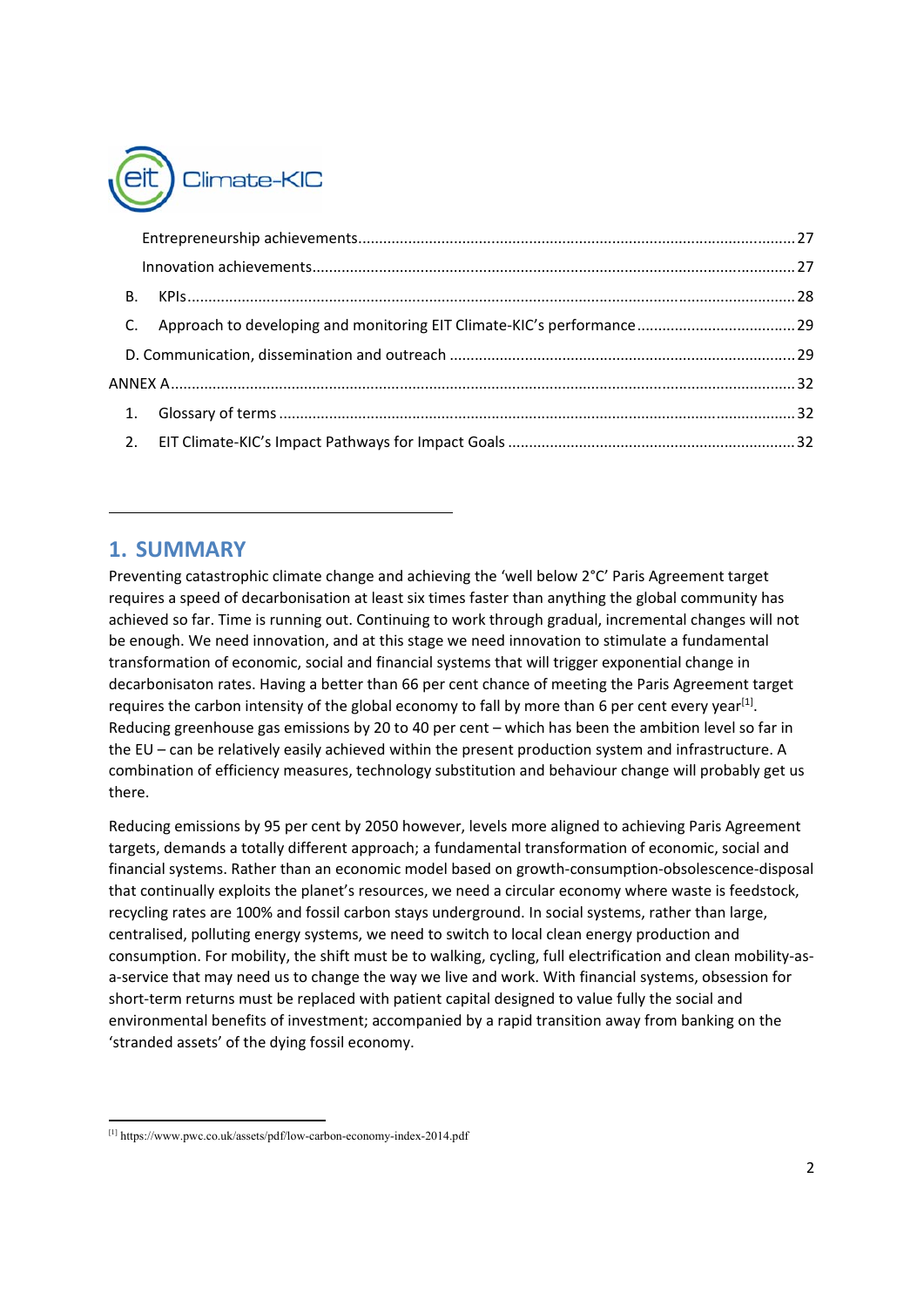

Strategic innovation is at the heart of prompting such transformation. By strategic innovation we refer to a portfolio of deliberate innovation experiments across whole systems – designed to generate alternative business and industrial models and create options for choice and momentum. Such a portfolio needs to nurture supply‐side innovation, that helps introduce avalanches of new ideas and perspectives, and connect those ideas to demand‐side, challenge‐led innovation: working back from identifying existing assumptions, habits and value generation models that need to change. Between 2016‐2022, EIT Climate‐KIC's aim is to become a climate innovation movement that can instigate and catalyse such transformational climate action and breakthrough innovation at the systems level. Our common ambition is to create *a prosperous, inclusive, climate‐resilient society with a circular, zero‐* carbon economy<sup>[2]</sup>, where EIT Climate-KIC's long-term impact is to catalyse deep decarbonisation and strengthen climate resilience through innovation. We are using a theory of change to guide and direct our efforts and to help us compose a portfolio of relevant and timely experiments.

#### *Our Theory of Change*

During 2017 we have been working across our community to explore how EIT Climate-KIC can speed up system-wide impact, to co-create a plan of this vision, and to develop a Theory of Change that:

- **Provides a common narrative** that clearly states 'why we are doing what we are doing', and shows how our interventions will lead to the zero-carbon and resilience outcomes we want to see;
- **Focuses our output** by allowing us to understand exactly where within our established Themes we think innovation will stimulate transformational climate action; and
- **Develops a stronger framework for evaluating success in terms of change** so that we can compare our actual performance to what was hypothesised and adjust as required.

This work has led us to establish a set of climate innovation impact goals<sup>1</sup> (see Table 1) that are: (i) integrated with our thematic approach; (ii) consistent with the three 2015 international agreements<sup>2</sup>; (iii) aligned with science‐based climate targets; (iv) directly relevant to areas of action required in Europe's Paris Agreement commitments and its 2030 Climate and Energy Framework; and (v) located within domains in which significant innovation is required. In our view, any approach to innovation that tries to tackle problems only on a sectoral or geographical basis will fail to produce the scale and depth of improvement required. Progress towards the impacts in Table 1 will be shaped by intermediary driving forces, notably: (a) individual behaviour (demand, changed expectations and moral switches); (b) organisational governance (key stakeholders and decision‐makers); (c) policy (regulatory frameworks); (d) finance (supply of funding and effective carbon accounting); (e) technology; (f) skills; (g) market structures (alternative models and values); and (h) information flows. Transformational change across

<sup>[2]</sup> This ambition is designed to deliberately echo the Sustainable Development Goals, with *prosperous* highlighting that there is no contradiction between what we need to do for climate change and creating jobs. *Inclusive*  implies giving citizens agency to appropriate this agenda for themselves and being empowered to move it forward. It also makes clear that any change which leads to exclusion of many citizens will not be sustainable. *Resilience* points out that even a 1.5°C temperate rise will create significant climate change adaptation challenges. *Circular* states that we want a world where the only inputs are the re‐use of existing materials or renewables and outputs are biodegradable. *Zero‐carbon* points with clarity to the radical change that needs to take place in the economy if we are to each our goals and protect the climate – a vital public good. <sup>1</sup>The impact goals have been chosen based on expert judgement and contributions from our community through our theory of change process. During 2018 we will investigate these goals in more detail to ensure they are based on the latest scientific analysis and assessment, and develop baselines against which progress can be measured. We will review these goals periodically to ensure they remain fit for purpose.

<sup>&</sup>lt;sup>2</sup> The Sustainable Development Goals, the Paris Agreement, and the Sendai Framework for Disaster Risk Reduction.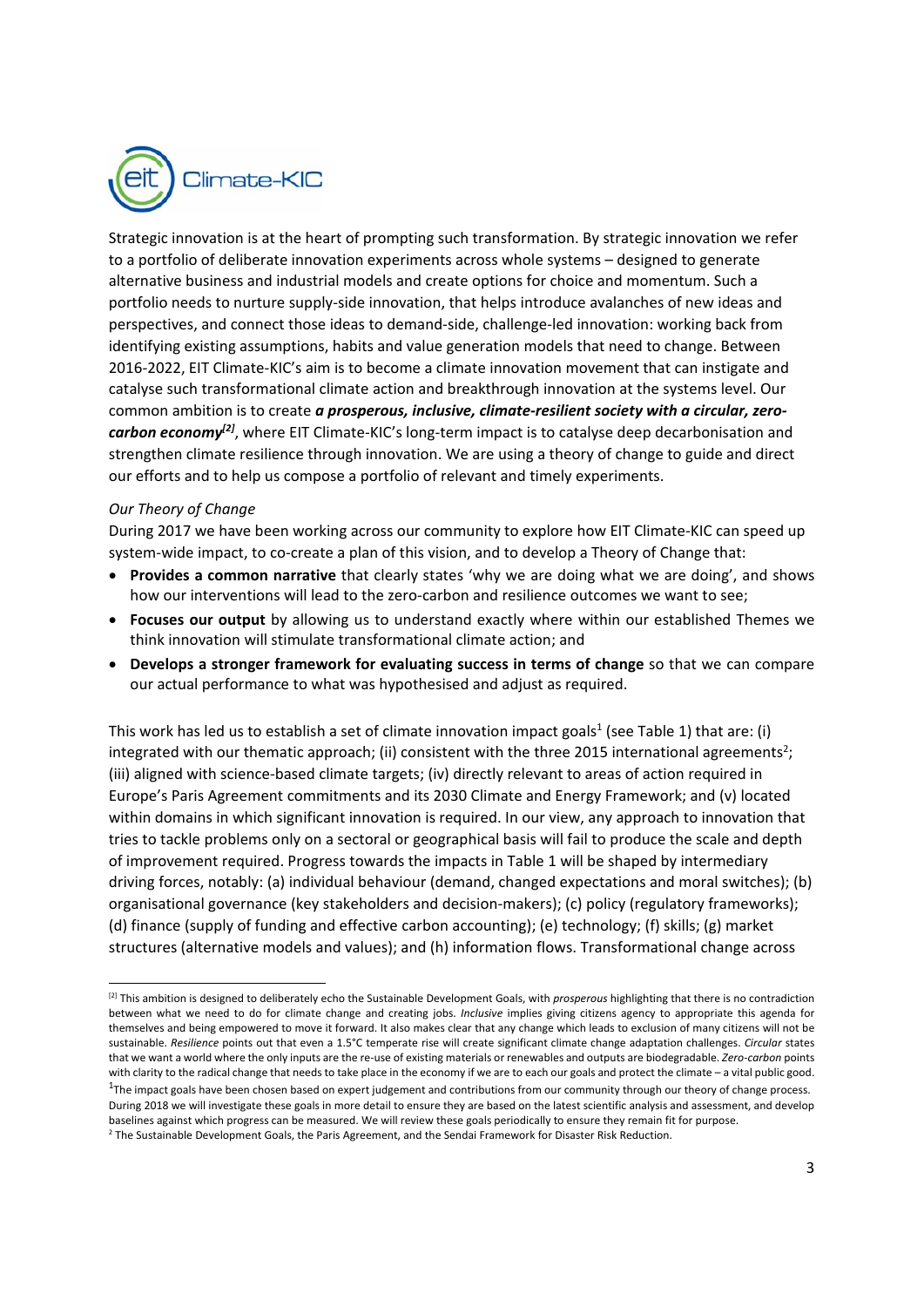

systems can only be achieved at the scale and speed needed to tackle climate change by innovation acting on all these driving forces.

To hone our efforts, our climate innovation impact goals will help organise, focus and calibrate our work. These cannot be set in stone – rather, we will continually draw in new knowledge that means our impact goals will be refocused and adjusted as we learn and observe changes around us. As an interim assessment of our progress, our 2022 outcomes (see section 2.1) align with this 2016‐2022 Strategic Agenda period and offer a shorter‐term focus for our efforts. Table 1 presents our current thinking on our impact goals, aligned with our ambitions for systems transformation and our desire to think exponentially about the changes we can help trigger. More detail of the change pathways we see for each impact goal is included in Annex A.2.

|  | Table 1: EIT Climate-KIC's climate innovation impact goals |  |  |  |
|--|------------------------------------------------------------|--|--|--|
|--|------------------------------------------------------------|--|--|--|

| <b>Theme</b>                                               | <b>Climate Innovation Impact Goals</b>                                                                                                                                                                                                                                                                                                                                                                                                                                                                                                                                                              |
|------------------------------------------------------------|-----------------------------------------------------------------------------------------------------------------------------------------------------------------------------------------------------------------------------------------------------------------------------------------------------------------------------------------------------------------------------------------------------------------------------------------------------------------------------------------------------------------------------------------------------------------------------------------------------|
| Urban<br><b>Transitions</b>                                | Goal 1: Promote retrofit and decentralised energy: Drive a significant increase in urban<br>$\bullet$<br>retrofit rates and enable district-scale clean energy production, paving the way for deep<br>cuts in emissions.<br>Goal 2: Create green, resilient cities: Harness the force of nature in infrastructure design to<br>build livable climate-resilient cities.<br>Goal 3: Accelerate clean urban mobility: Trigger the switch to clean urban mobility to<br>$\bullet$<br>achieve considerable cuts in urban transport emissions.                                                            |
| Sustainable<br><b>Land Use</b>                             | Goal 4: Make agriculture climate-smart: Instigate a substantial increase in the application<br>$\bullet$<br>of climate-smart agriculture solutions.<br>Goal 5: Reform food systems: Transform climate-damaging food value chains and enhance<br>the climate resilience of food supply.<br>Goal 6: Nurture forests in integrated landscapes: Grow carbon sequestration in forests and<br>$\bullet$<br>linked value chains, while avoiding deforestation.                                                                                                                                             |
| Sustainable<br><b>Production</b><br><b>Systems</b>         | Goal 7: Recast materials production: Catalyse a switch to a circular economy and transform<br>$\bullet$<br>production for fossil-energy intensive materials.<br>Goal 8: Reduce industry emissions: Partner with key industry stakeholders in cutting scope<br>$\bullet$<br>3 emissions to reach science-based targets.<br>Goal 9: Reboot regional economies: Transition carbon-intensive regions to become zero-<br>$\bullet$<br>carbon innovation hotspots.                                                                                                                                        |
| <b>Decision</b><br><b>Metrics</b><br>and<br><b>Finance</b> | Goal 10: Mainstream climate in financial markets: Advance metrics, standards and<br>$\bullet$<br>instruments that enable transparent, true-cost and benefit accounting for a well below 2°C<br>pathway<br>Goal 11: Democratise climate risk information: Enhance access to risk information through<br>$\bullet$<br>capacity building and a major expansion of the climate services market<br>Goal 12: Foster bankable green assets in cities: Develop capacity in preparing projects and<br>$\bullet$<br>investment vehicles to boost the availability of sustainable investment assets in cities. |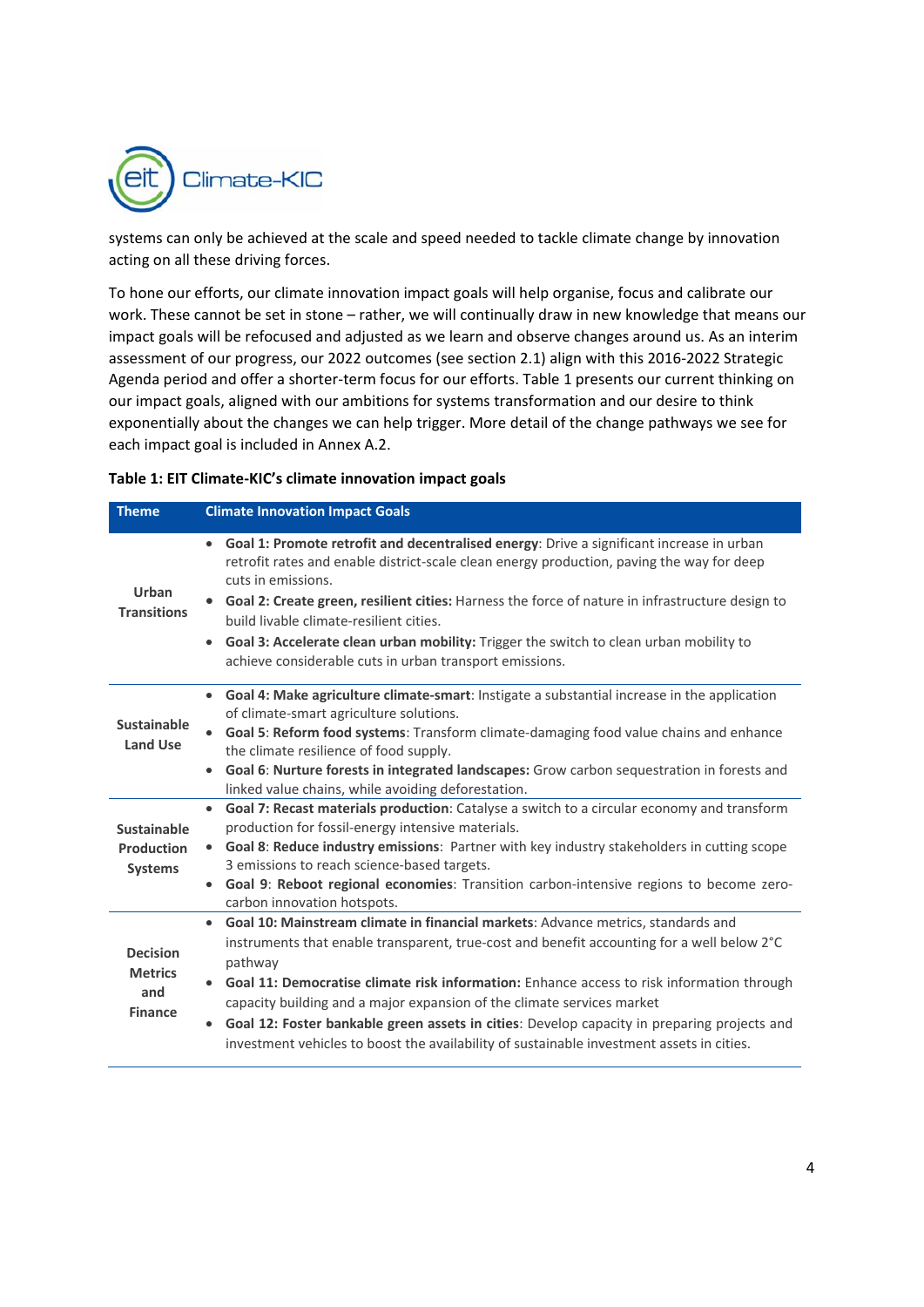

| <b>Education</b> | $\bullet$ | Goal 13: By 2030, we aim to pioneer capacity-building programmes that significantly increase<br>the skills and competencies of those participating in EIT Climate-KIC innovation initiatives.<br>• Goal 14: By 2030, we aim to develop the climate innovation and entrepreneurship skills of<br>over 250,000 people, with over half of those going on to make a positive contribution to<br>tackling climate change.<br>• Goal 15: By 2030, we aim to further expand our Alumni Association to over 25,000 highly<br>active, networked change agents. |
|------------------|-----------|-------------------------------------------------------------------------------------------------------------------------------------------------------------------------------------------------------------------------------------------------------------------------------------------------------------------------------------------------------------------------------------------------------------------------------------------------------------------------------------------------------------------------------------------------------|
|                  |           |                                                                                                                                                                                                                                                                                                                                                                                                                                                                                                                                                       |

In progressing our climate innovation impact goals we know that EIT Climate‐KIC itself must build on progress to date, becoming an even more powerful and sustainable force for change. Accordingly, we have set ourselves the target, by 2022, of being:

- A global leader in climate and sustainable innovation, recognised for our strategic innovation approach to triggering transformational climate action and for achieving impact;
- A trusted partner for all innovation actors, supply‐side, demand‐side and enablers;
- A centre and network of excellence with the very best people to inspire and support climate leaders and innovators;
- The compelling choice for funders looking to support innovation for transformational climate action; and
- An experienced voice in the policy debate on the incentives needed for breakthrough innovation.

Being successful in our aim and ambition will require EIT Climate‐KIC, as a community, to:

- Be resolute in driving whole systems transformation through innovation, necessitating a long-term view and a need to engage progressively in policy and social innovation, moving beyond our 2010‐ 2015 base in technology innovation;
- Be deliberately experimental and exploratory in instigating and catalysing strategic innovation, where we expect success and failure, and rapidly learn from and share our experiences;
- Be a risk-taking, reflective and trusting community of change agents that can rapidly adapt on the basis of new challenges and opportunities;
- Bridge silos and disciplines in a way that creates new and energetic knowledge triangles, constantly evolving to create novel experiments;
- Work with organisations and leaders who self‐define as climate change problem‐owners and, of those, whose primary, dominant focus is on transformational climate action;
- Be fit for purpose in terms of our organisational design and culture, people, financial resources, operations, and govenance, where these help us to be agile, effective and efficient;
- Be globally connected, well-networked test beds of strategic innovation for transformation;
- $\bullet$  Stimulate a supply of new ideas and new talent from start-ups and education programming, for example – that helps create the momentum and human capital to drive change, and helps create jobs, markets and prosperity opportunities; and
- Attract and aggregate funding from public and private sources to achieve scaling and generate greater speed and impact.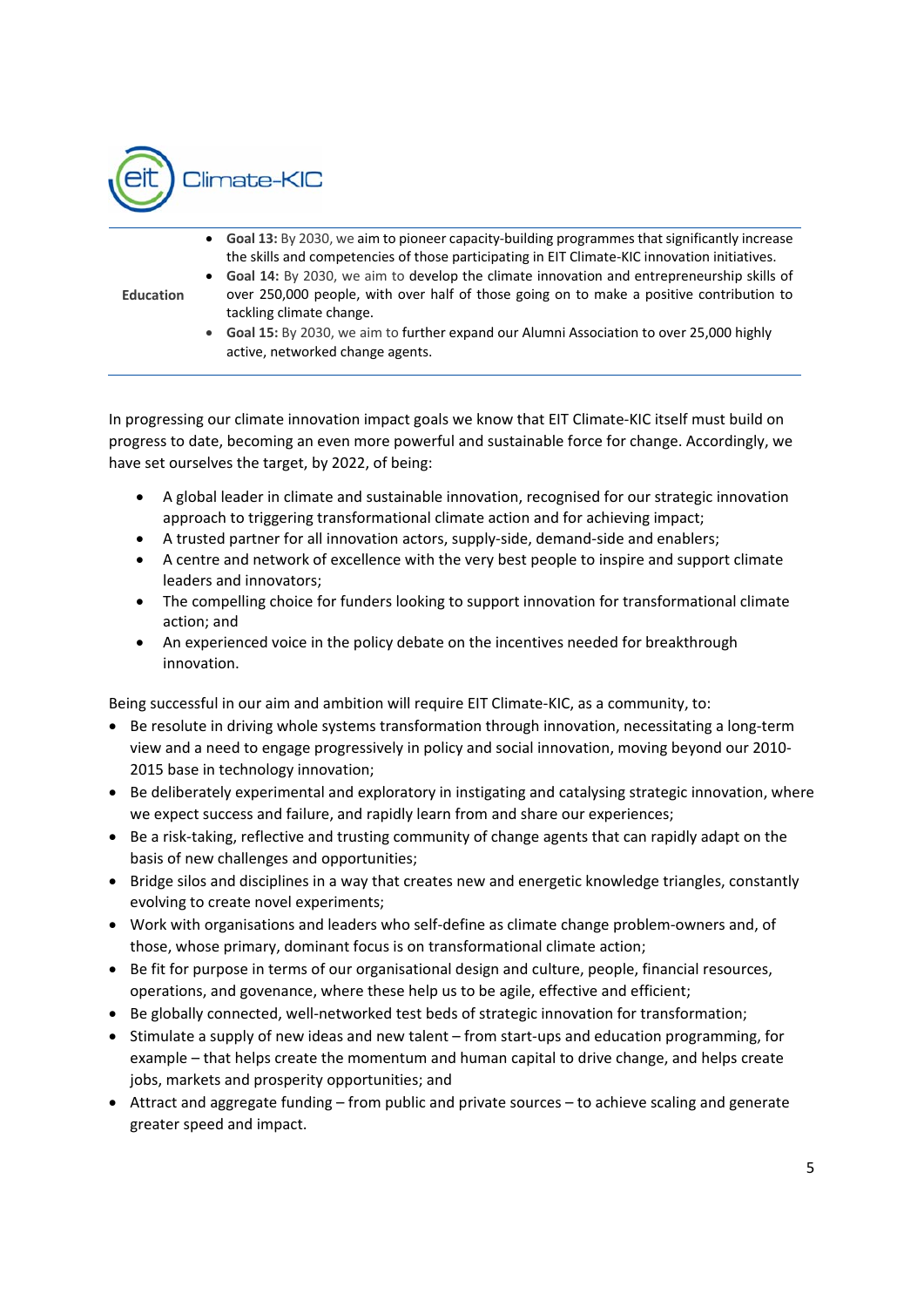

## **A. Our way of working**

We channel our strategic innovation around five Themes as a way to focus our work and our community, to concentrate our learning and knowledge sharing, to maximise our ability to achieve impact, and to create expertise and a track record that attracts multiple funders. Our five Themes are guided and informed by our theory of change and the monitoring, evaluation and learning activities associated with it. Our Themes are:

- Urban Transitions: develop integrated, system-wide solutions for zero carbon, resilient cities and city districts.
- **Sustainable Land Use**: produce innovative, scalable solutions to generate value for actors using land resources, while reducing emissions and increasing carbon sequestration and societal resilience.
- **Sustainable Production Systems**: accelerate the transition to a circular economy, decoupling growth from resource use and greenhouse gas emissions.
- **Decision Metrics and Finance**: create innovative, transformative tools and systems to measure impacts, unlock investment and change behaviour.
- **Education:** build the entrepreneurship and innovation skills of current and future climate leaders, and strengthen capacities for achieving the goals of the other four Themes.

For each Theme we have three climate innovation impact goals (as described in table 1). To achieve these goals, our innovation efforts are organised into seven areas of intervention:

- *1. We turn places and networks into system‐wide climate innovation hotspots*. We use our programmes to develop clusters and stakeholder partnerships, turning them into vibrant innovation ecosystems, while promoting practitioner exchanges and creating new knowledge materials.
- *2. We turn innovative ideas into robust propositions and climate‐positive businesses***.** We have Europe's most mature and widespread network of start‐up accelerators focused on supporting climate‐positive businesses. Over 900 companies have been created or accelerated by EIT Climate‐ KIC to date, raising over €400m in follow-on investment<sup>3</sup>.
- *3. We turn innovation demonstrators into game‐changers at scale*. We have deep experience of matchmaking innovators from across the knowledge triangle to stimulate an impactful pipeline of scalable systems innovation projects. Since 2014 we have brokered and supported over 450 climate innovation projects and helped leverage over  $\epsilon$ 1.8bn of climate-positive action on our five Themes<sup>4</sup>.
- *4. We turn knowledge triangle actors into disruptive innovation communities*. We have a partnership of over 280 of Europe's leading climate innovation organisations, drawn from business, academia and the public sector<sup>5</sup>. Our Flagships provide platforms that enable Partners to work together with a common purpose.
- *5. We turn bright minds into climate innovation leaders*. Our education programme has now benefited over 8000 people, growing human capacity for climate innovation and entrepreneurship. Some 1,200

<sup>&</sup>lt;sup>3</sup> Figures accurate in Q4 2017

<sup>4</sup> Figures accurate in Q4 2017

<sup>5</sup> Partner numbers accurate in March 2018.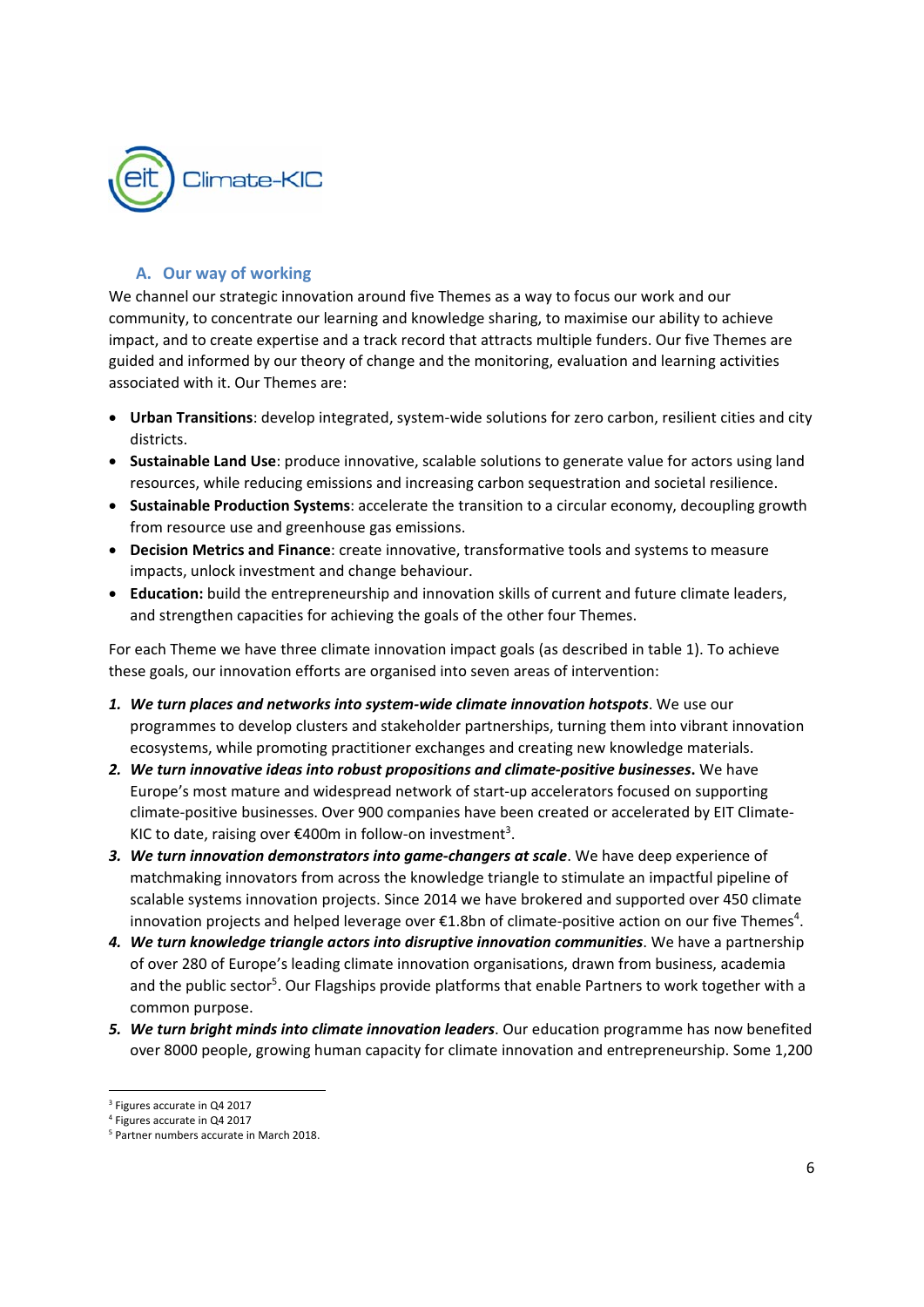

individuals, representing over 50 nationalities, have now completed our Journey summer school, an award winning and OECD-endorsed climate entrepreneurship programme<sup>6</sup>.

- *6. We turn knowledge into levers of change***.** We have global platforms that bring knowledge and innovation to meet climate challenges. A total of 59 cities across six continents hosted Climathon in 2016, generating 1,400 ideas and reaching nearly 17m people on social media. In 2017 EIT Climate‐ KIC supported the development and launch of Climetrics, the world's first climate impact rating of equity funds. Climetrics rates funds representing €2 trillion of investments, enabling investors to integrate climate impact into their investment decisions.
- 7. We are turning ourselves into a sustainable, high-impact agent of change. EIT Climate-KIC has many of the ingredients to increase our societal impact – an alumni network rich in innovative ideas and influence, a financial sustainability approach gaining pace, and a track record of success to build on.

## **Climate-KIC Community Members by Category**

- 
- $\blacksquare$  Cities, Regions, NGOs = 58 (19)
- **Business = 162 (53%) (73% of which are SME)**
- Higher Education =  $55(18%)$  $Res \cdot \text{Re} = 30(10\%)$

In delivering action in each of these seven areas, EIT Climate‐KIC Holding B.V., our legal entity, works hand in hand with over 300 organisations across Europe that are EIT Climate‐KIC's Partners and community members, including our Linked Third Parties.

These organisations are representative of cities and public bodies, larger businesses, SMEs and universities, and all share capacities, expertise and insights in the area of climate innovation (see graphic on EIT Climate‐KIC Partners by category).

The majority of our theme‐oriented work with Partners and climate innovation ecosystems occurs in locations and countries across Europe co-ordinated through EIT Climate-KIC's Geographies. These Geographies lend structure to the way we manage ourselves and represent a way of spanning Europe that allows EIT Climate‐KIC to partner the best and brightest, wherever they may be. Importantly, delivering our programming through Geographies and engaging with Partners and demand‐side players on a country and sub‐national basis allows us to listen to and shape demand for climate innovation, and tailor our approach to different capacities and political systems across Europe.

Our six Geographies are as follows:

- BENELUX Belgium, Luxembourg and the Netherlands
- Central and Eastern Europe (CEE) ‐ Czech Republic, Hungary, Poland and Slovakia
- DACH Austria, Germany and Switzerland.
- Mediterranean France, Italy and Spain.
- Nordics Denmark, Finland, Norway and Sweden.
- UK and Ireland United Kingdom and the Republic of Ireland.

Our EIT Regional Innovation Scheme (RIS) programming extends this geographical coverage to a series of additional countries across Europe, without necessarily requiring a physical EIT Climate‐KIC presence in every country.

 6 Figures accurate in Q4 2017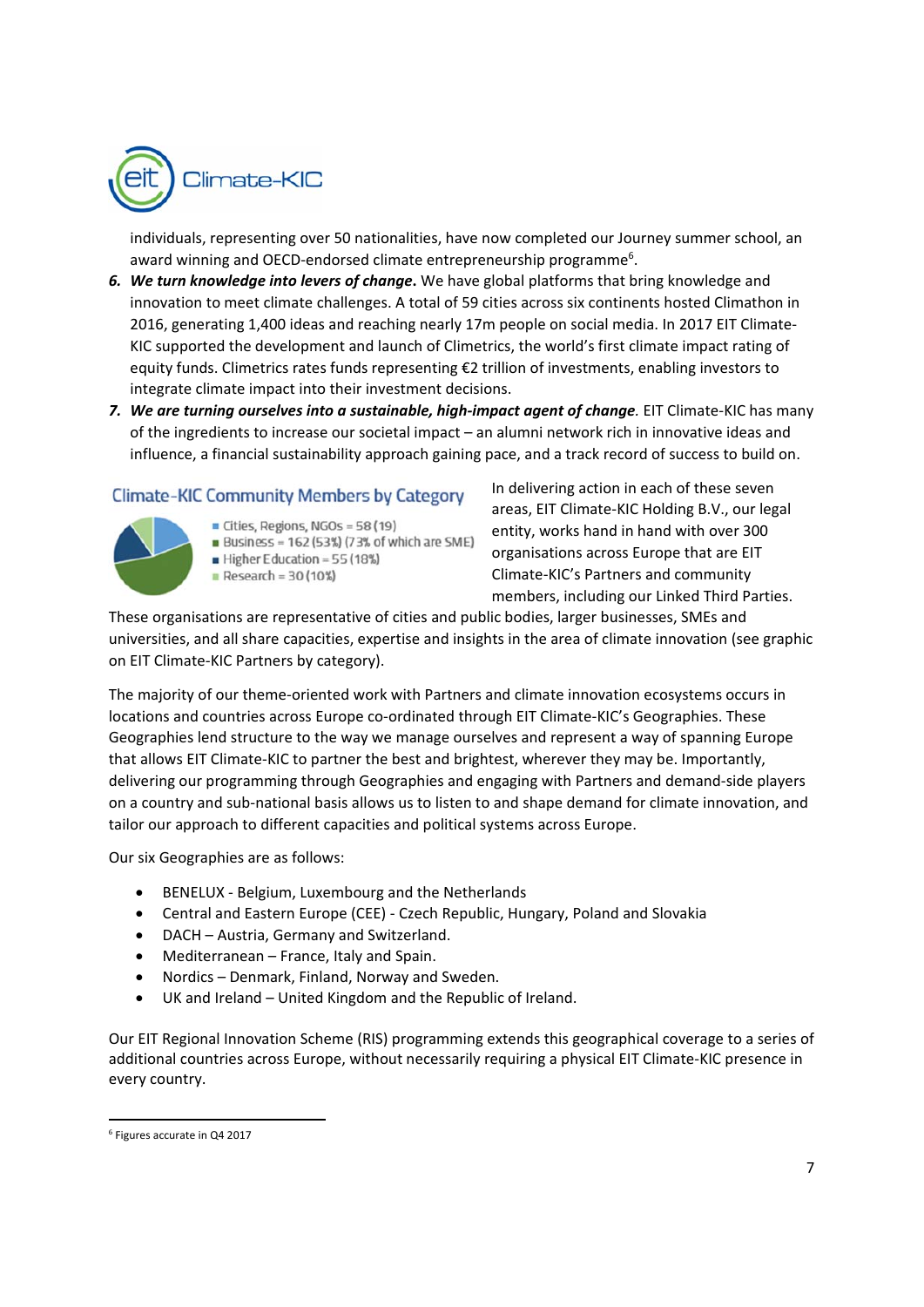

## **B. Financial resources**

Table 2 shows a picture of our overall funding environment, where we project estimated EIT funding, KIC complementary activities, co-funding and non-EIT sources of funding to 2022. The figures are based on a model of relatively stable funding for first-wave KICs until 2020, at which point we are projecting a phased decline. Over the period 2018‐2022 we are projecting a progressive increase in funding from non‐EIT sources to the EIT Climate‐KIC Group, both in real terms and in relative terms compared with EIT funding. More detail on our financial sustainability progress and plans is included in Section 4.

| Sources of funding (in million EUR) | 2016 | 2017  | 2018 | 2019 - 2022 | <b>TOTAL</b> |
|-------------------------------------|------|-------|------|-------------|--------------|
| <b>EIT funding</b>                  | 70   | 71    | 85   | 271         | 507          |
| <b>NON-EIT funding of which:</b>    | 207  | 295.6 | 204  | 910         | 1,594        |
| KCAs (including co-funding)<br>1)   | 205  | 293   | 197  | 813         | 1,484        |
| 2) Other sources                    | 1.8  | 2.6   | 7.0  | 97.2        | 110          |
| <b>TOTAL</b>                        | 277  | 366.6 | 289  | 1,181       | 2,101        |

#### **Table 2 – indicative EIT Climate‐KIC budget 2016‐2022**

**Note**: The amounts indicated in the budget table are forecasts and do not reflect a commitment to a particular level of financing by the EIT. The EIT funding forecast is made on the basis of a 15% annual decline from 2020 onwards.

This table has been changed to reflect 2016 and 2017 actuals and 2018 targets. The figures are representative of KCAs including co-funding in Area 1 and non-EIT revenue in Area 2 (aligned to the table in Section 4 when adjusted in the light of historical performance). 2018 figures are consistent with the EIT Climate‐KIC BP2018 agreement.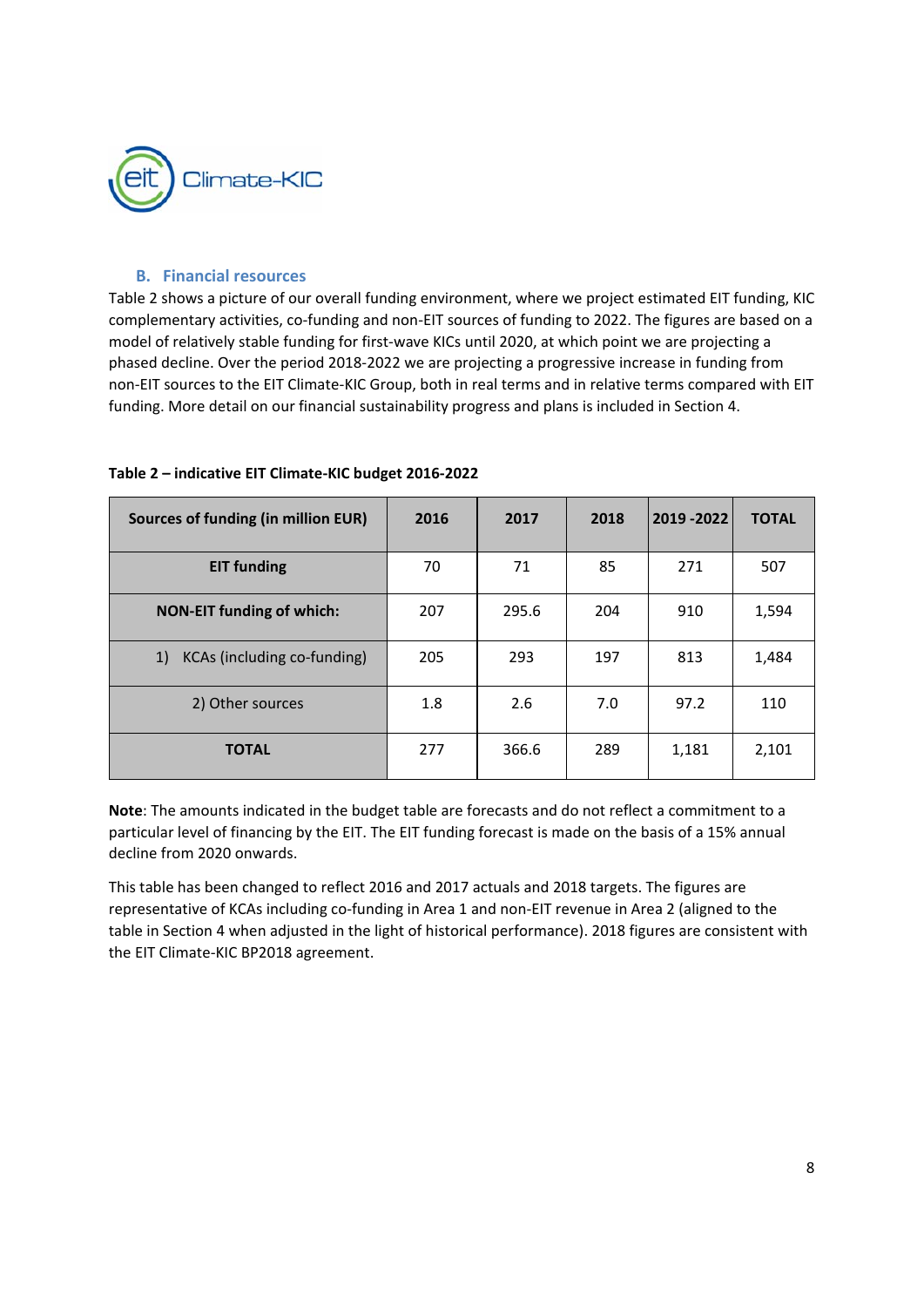

# **2. STRATEGY**

## **A. Thematic focus**

EIT Climate-KIC's theory of change helps us to identify where innovation is most needed and where there are needs and opportunities to work cross‐sectorally and across boundaries to change whole systems. This relies on and enhances a mature form of knowledge triangle integration (KTI) (see Section 2B). With such KTI at their core, our Themes are designed to offer EIT Climate-KIC and its community the following benefits:

- **Attracting new actors** with complementary experience and competency (due to fewer, stronger focus areas).
- **Greater community interaction** around fewer hubs, increasing the probability of collaboration and innovation opportunities.
- **End‐to‐end focus on delivering impact** through leveraging pan‐European opportunities to scale.
- **Developing new revenue streams and funder relationships** based on our reputation for delivery and action.
- **Better collaboration with other KICs** by aligning scope and possible joint projects.

Each Theme also hosts at least one EIT Climate‐KIC Flagship *–* specific high‐value, targeted systems innovation platforms that combine education, entrepreneurship and innovation for impact.

#### **Urban Transitions (UT)**

By 2050, nearly 70 per cent of the world's population will live in cities. The 2015 Paris Agreement highlighted the crucial role that cities, their buildings and their surrounding areas will play in moving to a low‐carbon, resilient society. Urban Transitions focuses on integrated, scalable and replicable systemic solutions that will catalyse the shift towards zero-carbon buildings and cities and climate resilient urban environments. Our powerful UT stakeholder partnership of cities, companies and academia focuses on end-users within cities and at the building, district and city scale. It is at these scales that decisionmakers and investors locate solutions and are able to make more integrated decisions across sub‐ systems.

Urban Transitions confronts a range of complex challenges by working with cities as test beds to:

- Unlock the current blockages (e.g. how to pursue significant wholesale retrofitting).
- Pilot new ways to fast-track change (e.g. on urban mobility).
- Create initiatives that promote integrated development at neighbourhood and city levels.
- Roll out modular learning and knowledge sharing that allow our leading-edge innovations to be taken up by the built environment industry and municipalities across Europe.

Our climate innovation impact goals are to:

 **Goal 1: Promote retrofit and decentralised energy**: Drive a significant increase in urban retrofit rates and enable district-scale clean energy production, paving the way for deep cuts in emissions.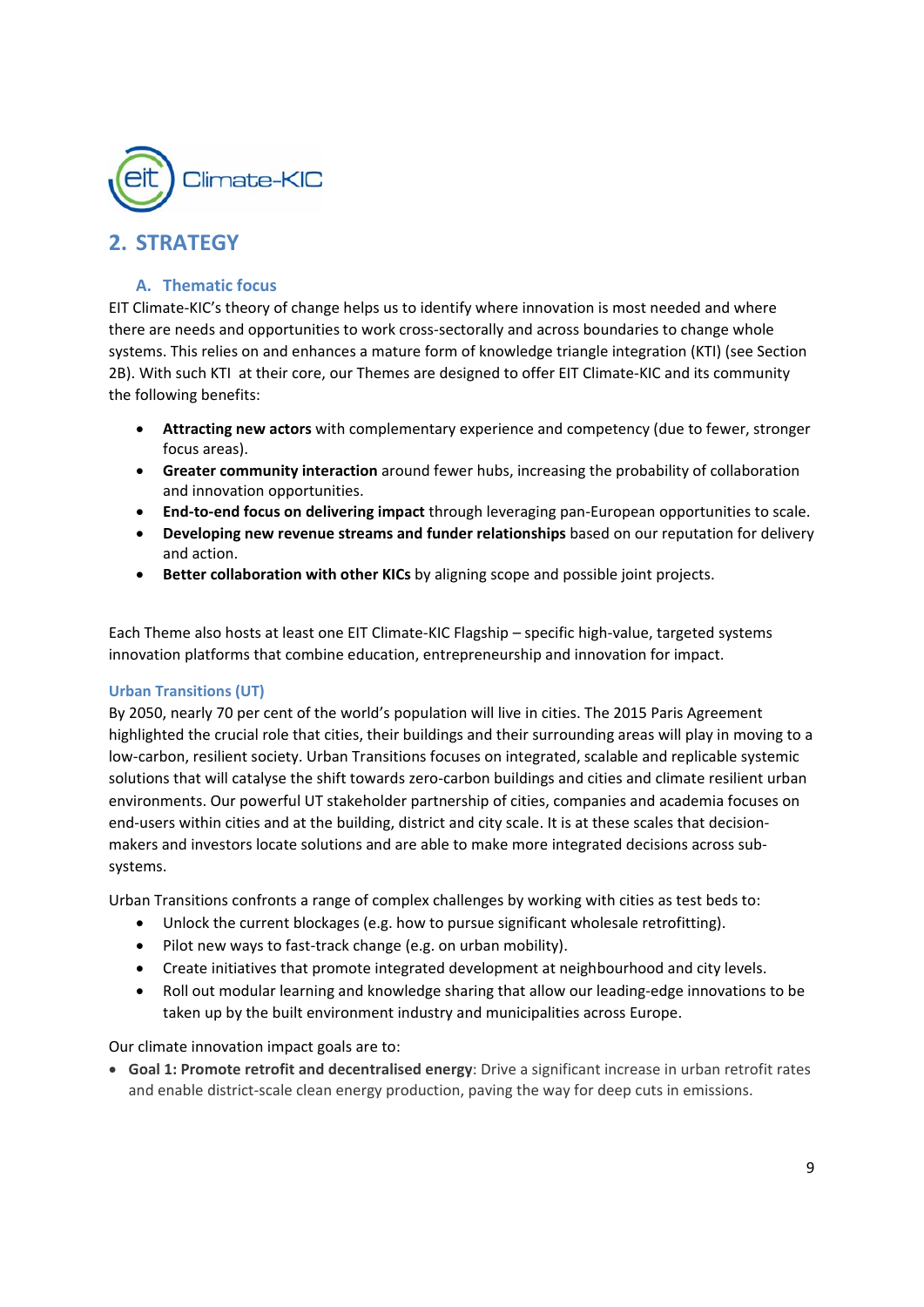

- **Goal 2: Create green, resilient cities:** Harness the force of nature in infrastructure design to build livable climate‐resilient cities.
- **Goal 3: Accelerate clean urban mobility:** Trigger the switch to clean urban mobility to achieve considerable cuts in urban transport emissions.

By 2022, our Urban Transitions platform will be a global leader in scaling ambitious integrated urban innovation, sought out by cities and urban stakeholders to help them align plans, source solutions, build scale, link technologies, and develop new business models and value propositions in order to influence skills, finance, policy and behaviours as driving forces of change. Specific targets are:

- Our Building Technologies Accelerator Flagship is recognised as a leader in delivering deep retrofit models and energy cuts to urban stakeholders.
- EIT Climate‐KIC has enabled 10 cities to transition to building and district scale energy production.
- Our Smart Sustainable Districts Flagship is fully self-sustaining financially.
- EIT Climate‐KIC has helped to attract over €200m of climate‐positive redevelopment investment in city districts.
- EIT Climate‐KIC has enabled 10 cities to design habitable and resilient urban spaces, with a strong focus on nature‐based solutions.
- EIT Climate-KIC tracks strong signs of a significant modal shift away from private car ownership towards electric car-sharing, electrified public transport, walking and cycling in 10 EIT Climate-KIC partner cities.

The progression of 2018 inputs, 2020 outputs, 2022 interim outcomes by impact goal is outlined for each of the Urban Transition goal areas in Annex A.2.

#### **Sustainable Land Use (SLU)**

Sustainable land management is key to tackling and adapting to climate change. Land is the platform for human activity. It is also a key source of, and sink for, greenhouse gases. This role was recognised at COP21 in Paris, where most national contributions included land use goals for the first time. To be meaningful, targets in the area of land use must show how measures taken will influence the carbon cycle relative to a quantified baseline in respect of emissions, sequestration and adaptation. EIT Climate‐ KIC is well placed to support land use imperatives, having already developed a portfolio of projects and start-ups in the areas of climate-smart agriculture, agri-food chains and forestry. SLU's ecosystem aims to increase the number of participating organisations generating tangible land use impacts.

Managing an innovation pipeline that combines projects, start-ups and training activities is the basis of our offering. We will progressively develop our capacity to address the biggest challenges – those that demand systemic and holistic solutions at city or country level. Assessing the climate relevance of land use solutions is central to our value proposition. While all solutions must be climate-positive, their profitability and contribution to green growth guides their deployment at scale.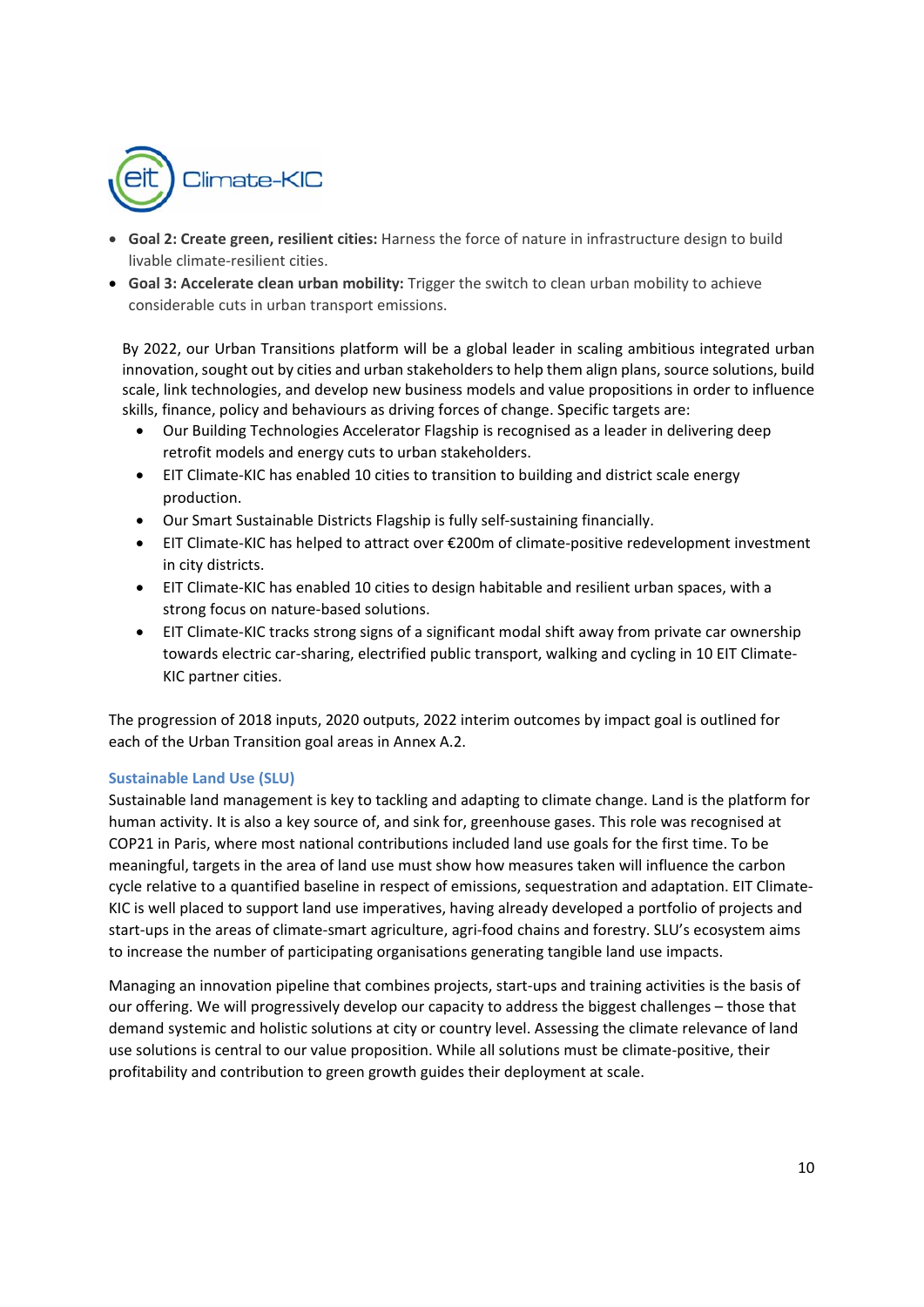

SLU's climate innovation impact goals are to:

- **Goal 4: Make agriculture climate‐smart**: Instigate a substantial increase in the application of climate‐ smart agriculture solutions.
- **Goal 5**: **Reform food systems**: Transform climate‐damaging food value chains and enhance the climate resilience of food supply.
- **Goal 6**: **Nuture forests in integrated landscapes:** Grow carbon sequestration in forests and linked value chains, while avoiding deforestation.

By 2022, SLU will have focused on developing and scaling CSA solutions, catalysing sustainable and inclusive food value chains, sustainable forestry production and avoiding zero‐sum games between land uses through integrated approaches. By influencing skills, information flows, market structures and finance drivers of change, the following outcomes will be achieved:

- Flagship CSA booster is the leading European innovation platform and community in CSA, bringing knowledge, expertise, solutions and education to multiple stakeholders in Europe and beyond.
- CSA solutions catalysed, identified, assessed and deployed.
- Enhanced access to financing and de-risking, risk-sharing/transfer mechanisms for CSA.
- Circular and bio‐economy development enabled through reduced, recovered and reused food waste.
- Started radical transformation of two climate-damaging value chains.
- Food supply chain resilience enhanced by a combination of insurance and financial mechanisms implemented by farmers and supply chain actors in Europe and beyond.
- Unleashed wood and biomass market potential to enable: (i) carbon sequestration in forests; (ii) substitution in downstream value chains; and (iii) reduced forest risks
- Cities and local authorities equipped with metrics and solutions for sustainable and climate-friendly management of their surrounding territories.
- Unlocked funding for integrated landscape approaches.

The progression of 2018 inputs, 2020 outputs, 2022 interim outcomes by impact goal is outlined for each of the SLU goal areas in Annex A.2.

#### **Sustainable Production Systems (SPS)**

Resource productivity is still underexploited as a source of wealth, competitiveness and innovation. According to recent studies, Europe loses 95 per cent of material and energy value, while on average using materials only once. In 2012, the average European used 16 tons of materials, and only 40 per cent of that was recycled or reused. In terms of value, material recycling and waste‐based energy recovery captured only 5 per cent of the original raw-material value. The adoption of the EU Commission Circular Economy Package provides a clear indication of the transition of the European economy towards closed‐loop systems. The prevailing one‐way 'extract, produce, consume, and dispose' model is not only wasteful – it also has a significant climate impact that means a closed‐loop system revolution is needed to meet the climate challenge. In a circular economy, economic growth would be decoupled from resource use. Recent research on the built environment, food and automotive sectors shows that a closed‐loop economy could reduce emissions by as much as 48 per cent by 2030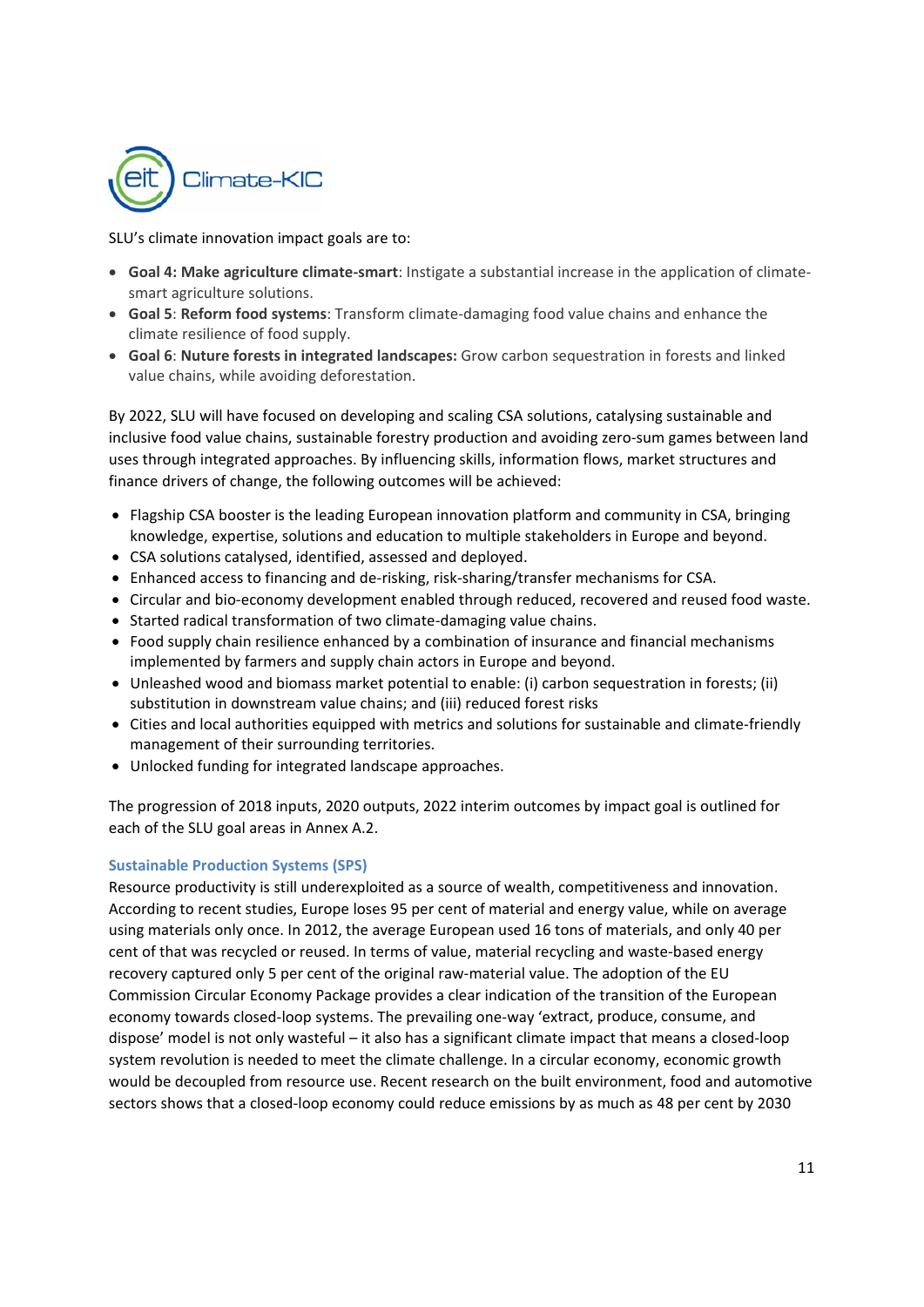

and 83 per cent by 2050 compared with 2012 levels<sup>7</sup>. To advance a transition to sustainable production systems, the SPS Theme supports innovation to achieve the following decarbonisation and climate resilience impact goals:

- **Goal 7: Recast materials production**: Catalyse a switch to a circular economy and transform production for fossil‐energy intensive materials.
- **Goal 8**: **Reduce industry emissions**: Partner with key industry stakeholders in cutting scope 3 emissions to reach science‐based targets.
- **Goal 9**: **Reboot regional economies**: Transition carbon‐intensive regions to become zero‐carbon innovation hotspots.

By 2022, SPS will have focused on decarbonising materials and industrial production, working on finance, skills, policy and technology as driving forces. It will concentrate on closed material loops for cities and regions, innovation roadmaps for high emitting industrial stakeholders, and industrial area transition risk. It will have acheived or contributed to the following outcomes:

- Evidence of an accelerated transition to a closed‐loop society.
- Creation of a global innovation programme where organisations commit to collaborating on upstream and downstream solutions in key material flow systems around cities and regions and on dematerialising demand.
- Five city districts engaging with EIT Climate‐KIC having closed loops for selected product typologies.
- Five banks having launched financial instruments supporting circular economy.
- Companies having adopted changed practices resulting in emissions reductions across value‐ chain.
- Five industry stakeholders having launched first solutions to decarbonise their businesses.
- Regions transitioning away from fossil‐fuel based jobs/growth economy, through five concrete innovations having been shared and scaled between transition regions.

The progression of 2018 inputs, 2020 outputs, 2022 interim outcomes by impact goal is outlined for each of the SPS goal areas in Annex A.2.

#### **Decision Metrics and Finance (DMF)**

The Paris Agreement created broad consensus for metrics and finance to play a key role in enabling climate action at scale and monitoring whether societies are on track. The challenge is not a lack of finance, but a lack of bankable green assets. DMF aims to develop innovations to redirect and mobilise capital towards low-carbon and climate-resilient solutions, with the goal of become Europe's main public‐private innovation community for scaling up climate finance. In the long term, we aim to contribute to achieving a number of key impacts. By 2050, all financial investment portfolios as well as corporate and public investment plans should be aligned with 'well below 2°C' imperatives across all public and private sectors*.* DMF focuses on supporting projects that help scale up innovation and drive systemic, transformative change. It works through five main levers for change that our projects should apply alone or in combination: (i) metrics, standards, and ratings; (ii) open platform business models for

 7 McKinsey (2016): The circular economy: Moving from theory to practice. http://www.mckinsey.com/business-functions/sustainability-andresource‐productivity/our‐insights/the‐circular‐economy‐moving‐from‐theory‐to‐practice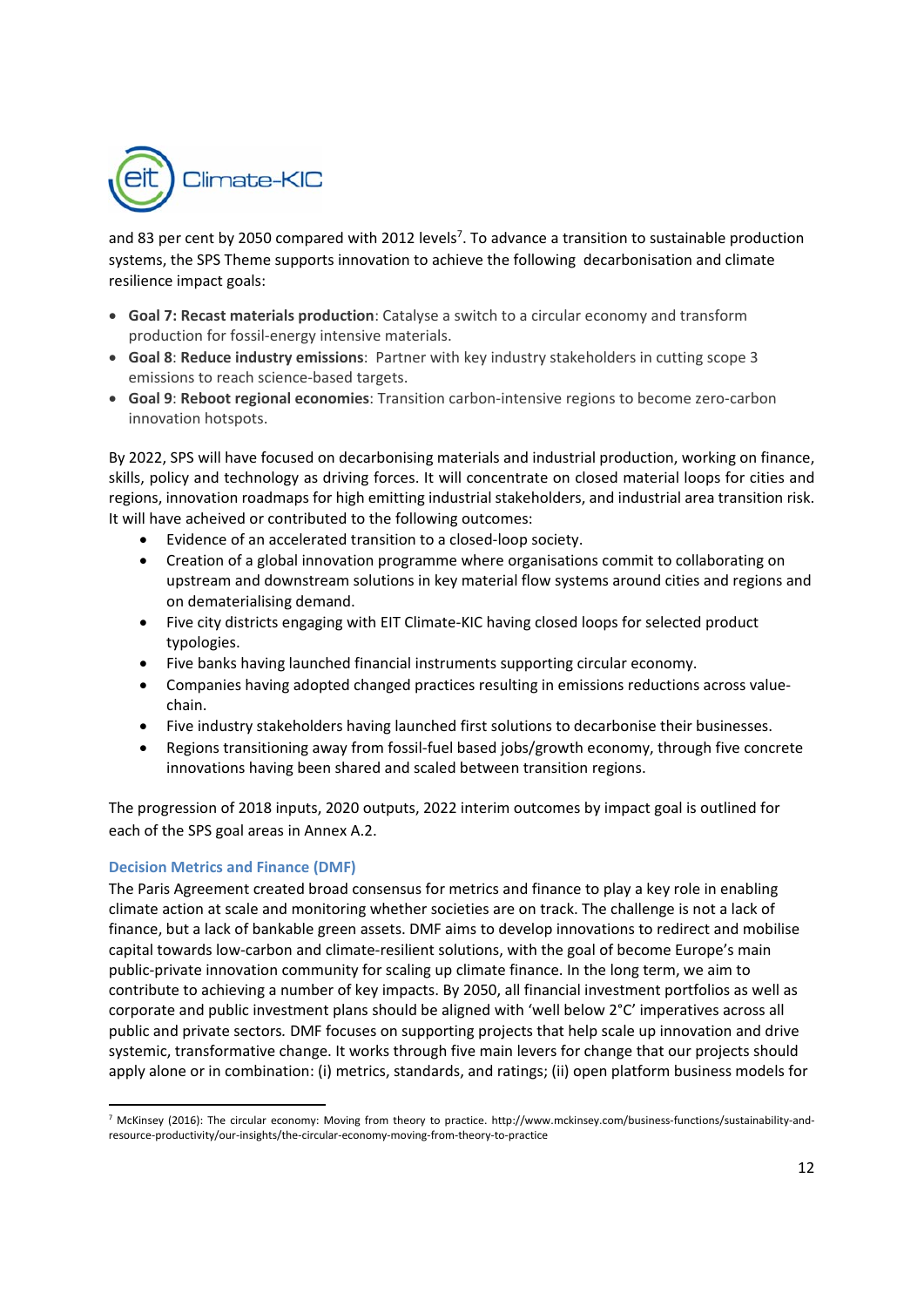

data and service provision; (iii) novel financial instruments; (iv) dealflow generation and investor matchmaking; and (v) executive education and capacity building. By continuously working through these instruments DMF will develop deep expertise in how to drive systemic change that will be in demand by our Partners and future partners, laying the basis for thought leadership and self‐sustainability. This expertise will be used to inform other Themes and to help Partners scale innovation in their areas of operation. The DMF Theme is uniquely present across all KICs – it can add value here as well.

The DMF Theme will continue to work with its existing world-leading partners from the private sector, NGOs and think‐tanks, as well as leading academic institutions to create synergies, resulting in a leading innovation ecosystem in Europe and a pipeline of new innovations. An enhanced focus on the above priority areas will enable truly systemic change to be achieved, spanning financial markets and the real economy as well as the spectrum from physical to transition risks. Increased focus will also be put on working more closely with the financial services sector, through official EIT Climate‐KIC or other partnerships. To achieve the above goals, we will work with advisory boards, using matchmaking events (our own or co‐sponsored with industry), reports, and a stronger focus on communications to create visible thought leadership and to support advocacy.

DMF's climate innovation impacts goals are to:

- **Goal 10: Mainstream climate in financial markets**: Advance metrics, standards and instruments that enable transparent, true-cost and benefit accounting for a well below 2°C pathway
- **Goal 11: Democratise climate risk information:** Enhance access to risk information through capacity building and a major expansion of the climate services market
- **Goal 12: Foster bankable green assets in cities:** Develop capacity in preparing projects and investment vehicles to boost the availability of sustainable investment assets in cities.

By 2022, DMF will have focused on redirecting finance flows, anticipating physical climate risk and creating bankable green assets. Working through policy, information flows and skills drivers of change, the Theme will have achieved the following outcomes:

- Systematically supported projects and partners in setting ambitious standards for mandatory reporting and investment.
- Investment processes of top 30 per cent of asset owners, managers, corporates include 2°C compatible targets in investment process.
- Half of metrics used can be traced back in some form to EIT Climate-KIC partners and/or projects.
- Insurance, investors, and society have access to tools integrating climate risks into decisionmaking.
- 30 per cent of solution providers rely on OASIS Hub and/or OASIS LMF (DMF supported project within its Climate Risk Information Flagship)*.*
- Supported 50 demonstrators and trained over 2,000 people.
- Most EU public funders request open model access and interoperability.
- Through the LoCaL Flagship, 200 cities involved in training activities, 50 investors engaged in flagship activities, 20 projects graduating from the City Finance Lab financed, €50m project finance mobilised by the lab.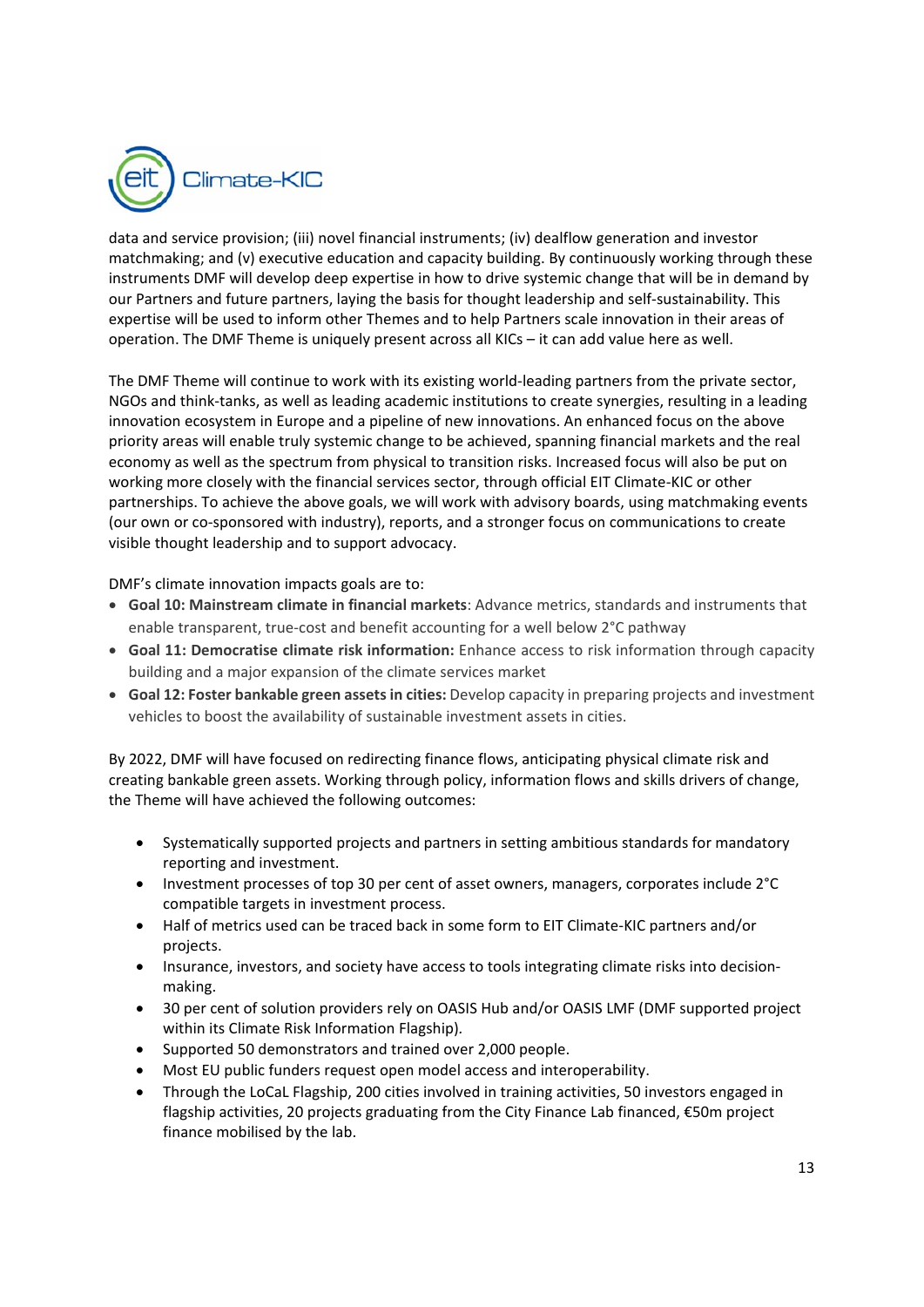

Helped create circular business model laboratory.

The progression of 2018 inputs, 2020 outputs, 2022 interim outcomes by impact goal is outlined for each of the DMF goal areas in Annex A.2.

#### **Education**

Achieving the goals of the Paris Agreement and our climate innovation impact goals will require a substantial cadre of climate leaders and actors with the skills and mindset for the transformative action needed. Such innovation must also be embedded in society for the benefit of all. EIT Climate‐KIC's education activities aim to catalyse the human capital transformation required to achieve these ambitions. We have four key objectives:

- 1. Build the skills, mindset and leadership to match the systems thinking needed for delivering transformational innovation, through Graduate School, professional and executive programmes.
- 2. Develop new teaching and learning methods, and expand and diversify our online portfolio to address the urgency and magnitude of climate change.
- 3. Work across the other EIT Climate‐KIC Themes, combining educational tools with thematic focus to develop much needed capacity building and to accelerate innovation in climate change.
- 4. Build a community of networked climate change agents, bringing together knowledge and key players to accelerate both innovation and the development of informed policy‐making to amplify impact.

To address these objectives, we will continue our successful programmes and further develop our repertoire of experiential and online educational tools, offering options for senior executives, professionals, and students at universities and schools in Europe and beyond. Those graduating from EIT Climate‐KIC Education become our global diaspora of innovators with whom we continue to work, while our online programmes extend our reach and scale of impact by tens of thousands. Within EIT Climate‐ KIC, Education will accelerate innovation across our Themes by inspiring and enhancing human capital and actively providing participants of EIT Climate-KIC's programmes with tools and incentives, training, coaching, mentoring and relevant learning programmes that will help them drive their idea to impact. We will create a further platform for them to link with each other, in a yearly 'Davos for climate change innovation' style event, using our current Climate Innovation Summit as a foundation.

Education's impact goals, to be achieved by 2030, are to:

- **Goal 13:** pioneer capacity‐building programmes that significantly increase the skills and competencies of those participating in EIT Climate‐KIC innovation initiatives.
- **Goal 14:** develop the climate innovation and entrepreneurship skills of over 250,000 people, with over half of those going on to make a positive contribution to tackling climate change.
- **Goal 15:** further expand our Alumni Association to over 25,000 highly active, networked change agents.

By 2022, Education will be influencing skills, information flows and behaviours as drivers of change, focused on the following outcomes:

25 per cent of those active in innovation projects across EIT Climate-KIC have participated in EIT Climate‐KIC capacity building programmes.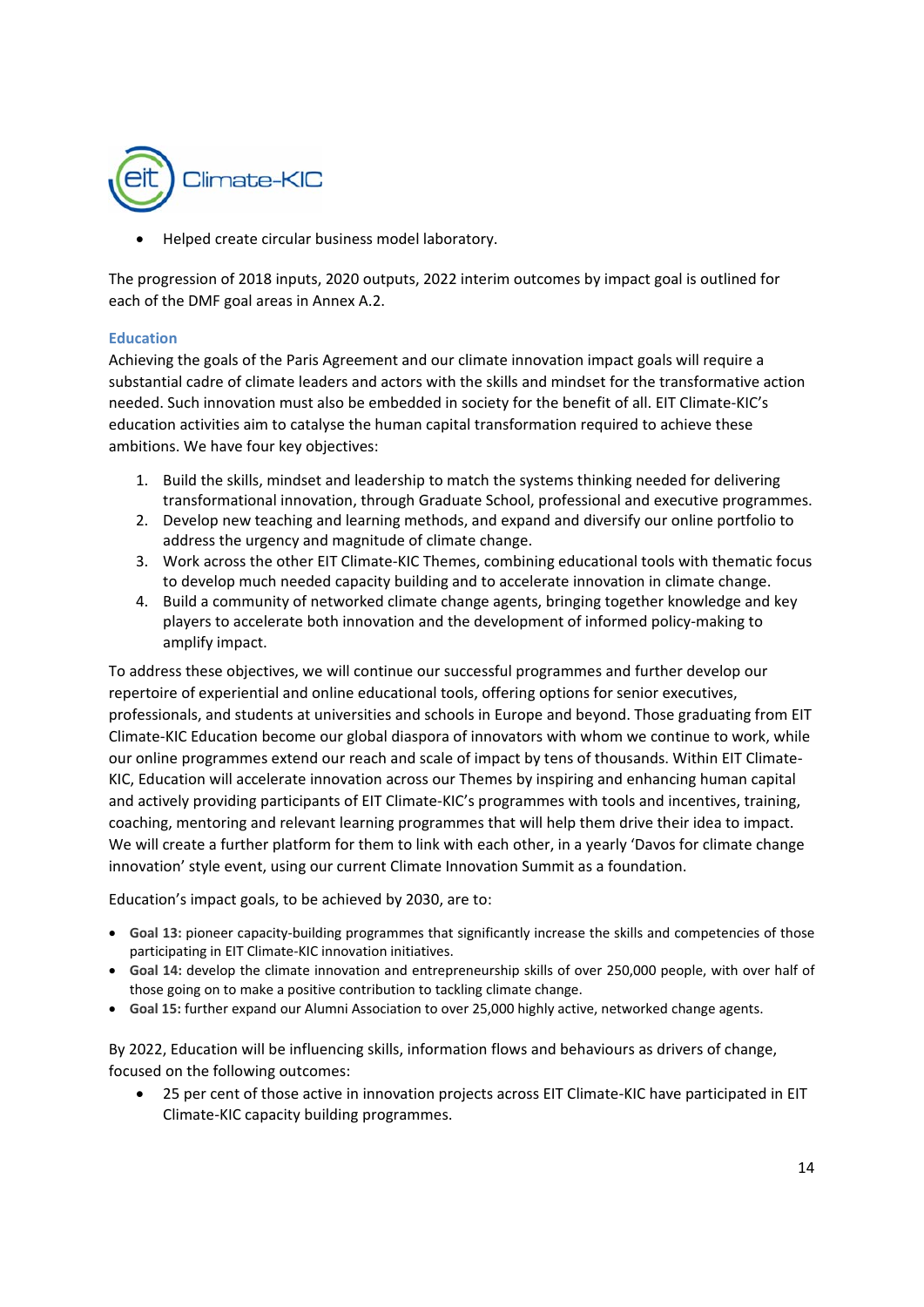

- Portfolio of thematically aligned education programmes driving innovation capacity and climate impact across Europe and beyond.
- Portfolio of successful education assets developed with UT, SLU, SPS and DMF Themes
- EIT Climate‐KIC Certified Professional qualification is a formal component of European CPD programmes across all KICs.
- Alumni Association grown to ~10,000 members.
- A network of >3 million has benefited from EIT Climate‐KIC online education.
- Annual 'Davos for climate innovation' meeting attracting over 500 participants.

The progression of 2018 inputs, 2020 outputs, 2022 interim outcomes by impact goal is outlined for each of the Education goal areas in Annex A.2.

## **B. The knowledge triangle for societal impact**

EIT Climate‐KIC has had considerable success in previous years with the early stages of KTI in the form of collaboration on single or complex projects and in growing the depth and frequency of interactions among KT partners across the various stages of the EIT Climate‐KIC Innovation Framework (see Annex A for description). EIT Climate‐KIC flagship projects are particularly effective in this regard. Our partnership is reasonably well-balanced across KTI actors - although we are actively recruiting more industry players – and we integrate them across our KAVA Areas with visible benefits to the diversity of perspectives and to the identification of opportunities for application and for investment.

To achieve the impact urgently needed to address climate change, however, climate innovation needs an exponential shift towards fully constituted innovation ecosystems, working effectively from ideation and strategy formation to interdisciplinary learning from experimentation and innovation options – including options to disrupt core business models in industry – and through to feedback loops that direct learning into iterative cycles of implementation and transformation.

EIT Climate‐KIC's activity structure, as described in this document's summary, is designed to better promote an intensification of innovation capacity through KTI by: (a) creating more opportunities for KTI actors to jointly consider strategic innovation priorities and to develop projects together; (b) exchanging learning and experiences; (c) growing climate innovation ecosystems together; (d) applying a combination of education, entrepreneurship and industry innovation to climate change challenges in multiple areas; (e) integrating education more deliberately across the portfolio; and (f) fostering crossborder collaboration and an amplification of cognitive and social proximity within and across regions and across Europe.

## **C. Our geographical footprint**

Our Geographies cover clusters of countries across Europe – it is here we find, nurture and curate a supply of ideas, technologies and potential applications. It is where and how we experiment in the field so that practical applications demonstrate possibilities and enable adoption, and it is where and how we work directly on behavioural change and social innovation as an essential driver of transformation. Through our Geographies, our community of Partners, start‐ups and individuals connect and collaborate on open systems innovation and offer a basis for intensifying KTI. This is where our impact priorities are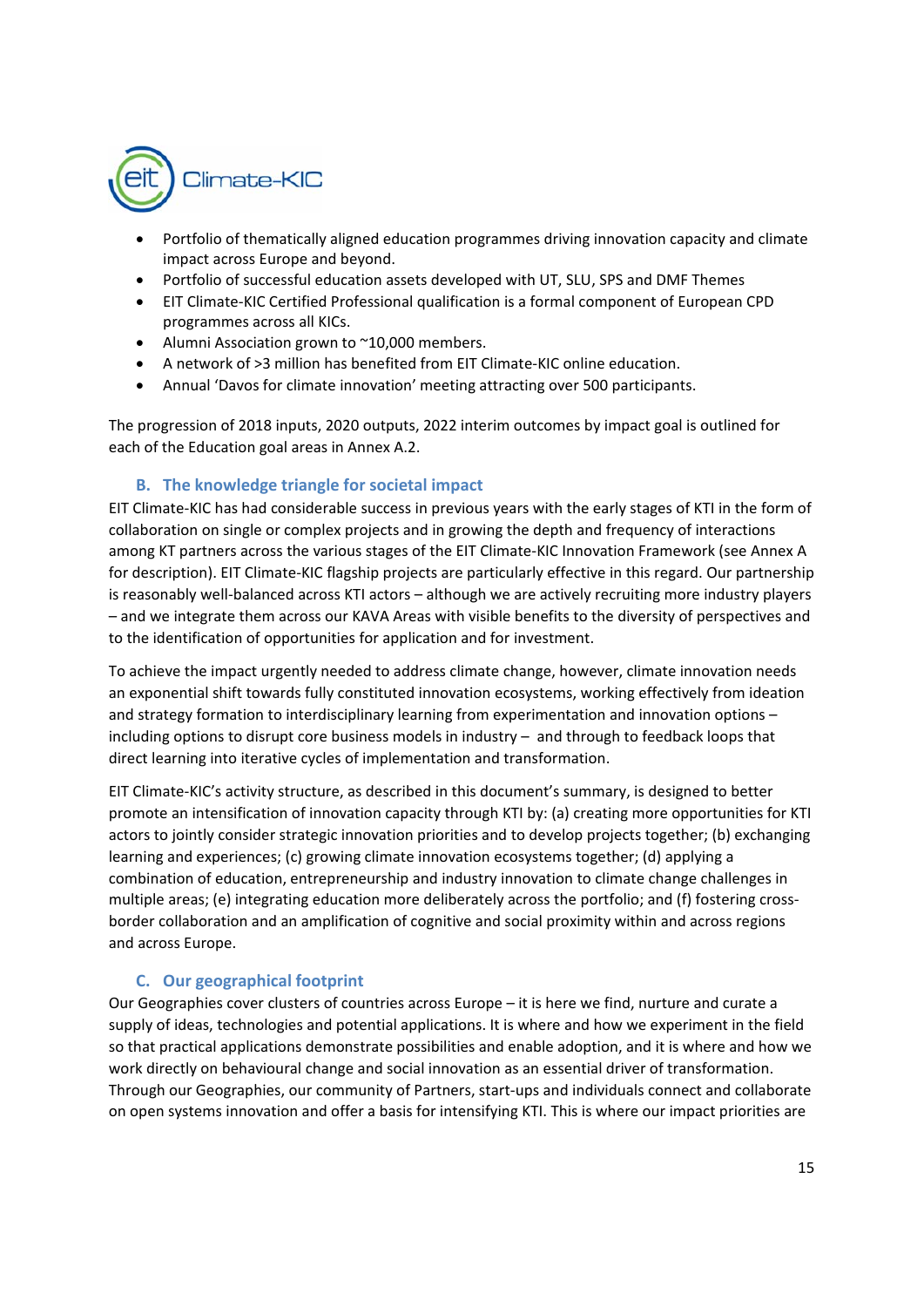

enriched and refined, turned into concrete activities and measurable actions, and then deployed at scale. The core responsibility of our EIT Climate‐KIC Team members in each Geography is to build the strongest partner ecosystems at national and sub‐national levels and to grow impact in line with EIT Climate‐KIC strategy.

Until 2014 we operated via a set of six nationally‐embeded Co‐Location Centres and six Regional Implementation and Innovation Communities. This structure was not optimal for three main reasons: (i) climate innovation ecosystems involve actors from a vast range of sectors; (ii) innovators are scattered across all regions; and (iii) most climate issues in Europe do not stop at national borders. Without increasing human resources or adding another layer of complexity and redundancy we transitioned to a Geographies model that articulates the relevant transnational, national and local dimensions – it retains presence at country or sub‐country levels in order to provide access to innovation hotspots for partners and to promote dialogue with stakeholders, including national authorities. It also addresses climate challenges at a Geography scale – broad enough to lever synergies and gather cross‐sectoral innovation communities with sufficient size and diversity, and specific enough to design business models and sets of transformational solutions that are fully context‐relevant.

Our six Geographies are BENELUX, Central and Eastern Europe (CEE), DACH, Mediterranean, Nordics, and UK and Ireland (see also this document's Summary).

Our RIS programme extends our geographic coverage to additional countries across Europe. EIT Climate‐ KIC programming – Climathon and Climate LaunchPad, for example – also happens in additional countries, highlighting our growing international reach.

To deliver our goals we strive first for impact across Europe. We source the best expertise, wherever we can find it, and focus it where it is most needed. This is one of our core USPs. Our geographic footprint underpins where and how we work, implicitly harnessing learning from our Regional Innovation Scheme (RIS). Between 2016‐2022, how we develop our locations (countries or sub‐national regions) and how they relate to each other through our Geographies embraces and addresses several factors:

- Maximising our impact versus the cost of our Geographic footprint, assessing whether we need to establish physical offices or convene a transient or virtual presence and whether EIT Climate-KIC staff, Partners or third parties should deliver activities.
- Balancing incentives for our Geographies in order to develop and execute tailored and strategic plans that maximise transformative climate action across specific countries or country groupings without compromising EIT Climate‐KIC's pan‐European USP.
- Establishing a resilient and flexible model that can cope with funding changes over time.
- Reviewing and actively managing the implications of the Brexit negotiations for EIT Climate-KIC.

Where aligned with our strategy, Themes and impact goals, we may pursue opportunities to connect our Geographies to other global hotspots of climate innovation. In doing so we would build on our experience of helping to establish EIT Climate‐KIC Australia, as well as start‐ups, Partners and EIT Climate‐KIC programmes (e.g. Climathon, Climate LaunchPad) already operating in countries beyond Europe.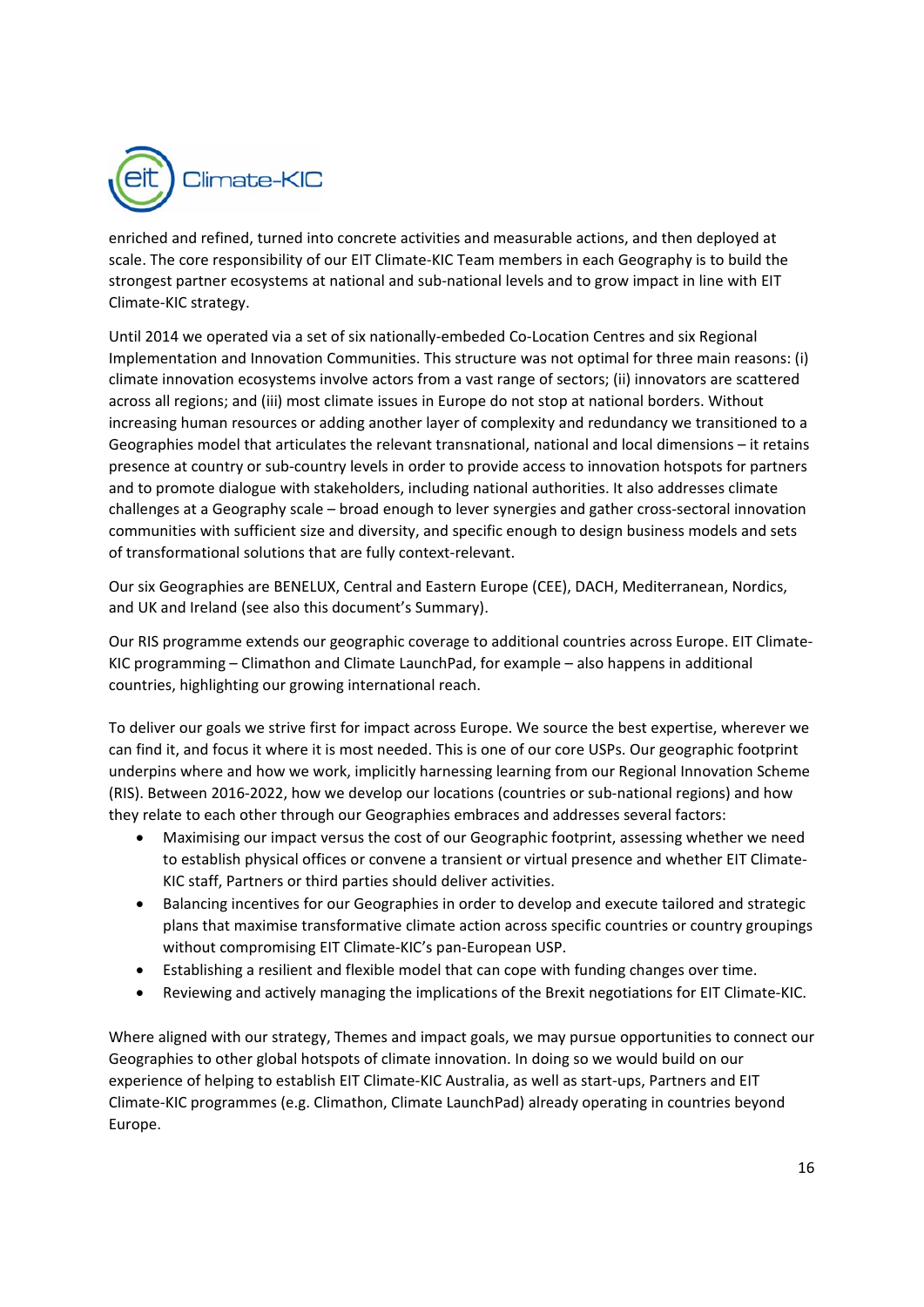

## **D. Synergies and complementarities with other EU initiatives**

Climate change is a major global issue with vast challenges intervening across all sectors of the economy and society. Collaboration is inherent in, and fundamental to, our strategy. EIT Climate‐KIC has impressive pan‐European capability, know‐how and reputation in managing climate innovation. We believe that EIT Climate‐KIC is a natural vehicle for the EU to increase its efforts to tackle climate change through innovation, to mainstream climate action and to transform Europe into the most innovative low‐carbon economy and climate‐resilient society. To achieve the impact goals outlined in Table 1 means collaborating with a large variety of actors in the climate and sustainability area and working closely across disciplines, sectors and KICs. Collaboration with the other KICs and the EIT is an important element in scaling our impact – it also offers an efficient platform for knowledge sharing and adoption of best practice, such as the simplification agenda within the EIT-KIC business system or exchanges of lessons learned on structural matters across the KICs (both first and second phase).

Developing strong, integrated relationships with the key DGs is crucial to the dissemination of our results and scaling our impact. Climate innovation is vital in addressing EU sustainable development goals and is a strong component of the European energy strategy. We continue to work from our Brussels hub in a structured liaison with DG EAC, DG CLIMA, DG RTD, DG GROW, DG DEVCO and DG REGIO, involving EIT. In parallel, we will work on specific impact-oriented activities in alliance with ESA, EEA, EIB, JRC, EASME and ERRIN among others.

Regions across Europe play a leading role in the delivery of the EU's climate and energy agenda. The European Structural and Investment Funds (ESIF) for 2014‐2020 delivered at regional level is the largest coordinated investment programme in Europe to support low‐carbon innovation, while the European Fund for Strategic Investments (EFSI) will mobilise private and strategic investments in the real economy creating growth and jobs. EIT Climate‐KIC's strategy is designed to engage with this agenda and by mainstreaming climate innovation to accelerate the transition to a low-carbon economy in Europe. Working together with the EIT, our Regional Innovation Scheme (RIS) enhances outreach activities and impacts across the whole of Europe. RIS is a coherent and structured programme, building excellent partnerships and thematic alignment for enhanced innovation capacity. The EIT Climate‐KIC RIS regions act as test beds for scaling up KIC activities, not least because they face some of Europe's most complex and critical decarbonisation challenges. These areas can be at the forefront of integrating the knowledge triangle for results‐driven innovation and adding value to the exchange of talent and ideas. This provides the EIT and the KICs with valuable knowledge about how activities might be replicated, lessons learned, and emerging good practices disseminated.

#### **E. Our community model**

Our community is our foremost resource. It is the essential human capital that brings the full spectrum of knowledge and competencies into play within our work. We understand proactive and dynamic community management to be a key part of how EIT Climate‐KIC can promote an intensification of innovation capacity through enhanced KTI and thus influence behavioural change, raise awareness in respect of the urgency of climate change, and stimulate transformative, breakthrough innovation. Accordingly, we have a clear strategy for our community with the goal of bringing to life the principle of liaison and self‐organisation within our community of KT Partners, students, alumni, advisors, key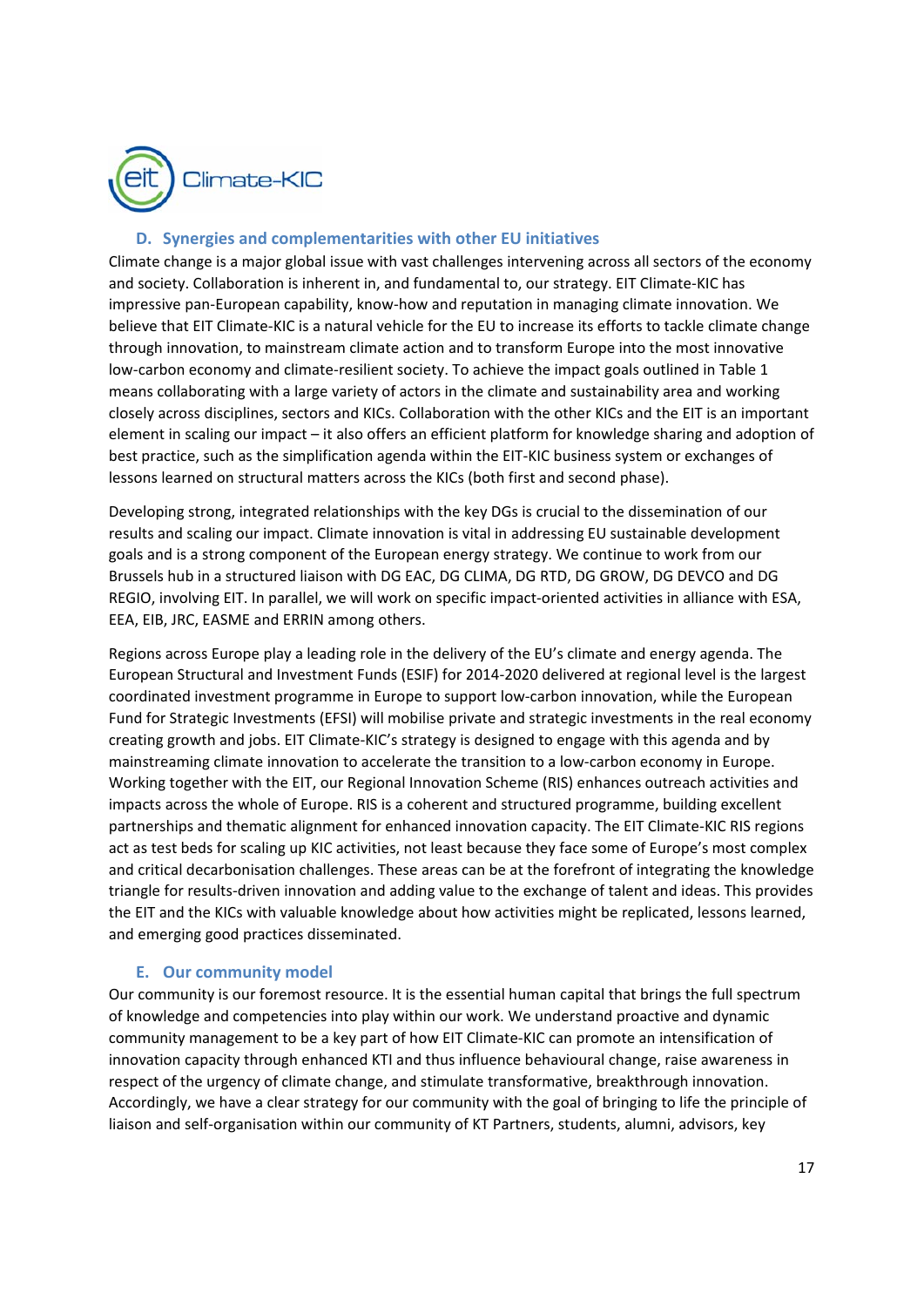

stakeholders and EIT Climate-KIC Team such that the community takes on the qualities of a living, selfdirecting network of actual and potential encounters.

The fundamentals of our community model are:

- It is an ecosystem that encompasses research, business (including not-for-profit), government and education.
- It incorporates both supply-side and demand-side actors to ensure we can deliver innovation.
- It attracts and retains the organisations that are essential to delivering transformative climate mitigation and adaptation action within our thematic focus areas.
- To maintain an engaged and dynamic community we actively manage the mix, making it easy for new entrants to come to the fore and the less active to disengage.
- We recognise the virtues of competition, but are also aware that excessive competition within our community may be a disincentive to those confronting the biggest challenges;
- We acknowledge the importance of SMEs, micro‐SMEs and start‐ups as engines of cutting‐edge point innovation, and the public sector and large corporates as critical players for demonstrating and scaling strategic innovation.

We support our community's work on transformational climate action in the context of our Themes and our impact goals. On occasion, we will identify additional collaborators for the innovation challenges that fall outside of the competencies of existing EIT Climate‐KIC Partners. We focus on attracting community members and collaborators who see themselves as 'challenge owners' in respect of climate change and climate change solutions, and who are keen to work on transformational innovation as their dominant interest, especially where their competencies help speed up change. We also seek deeper relationships with a small number of strategic alliance partners, where the relationship can be mission‐ driven, can support future financial sustainability, and can bring complementary domains together.

Our priorities to 2022 are to:

- 1. Develop strong ecosystems across the knowledge triangle in our core thematic priority areas.
- 2. Become the trusted partner for the best demand-side and supply-side organisations and funders.
- 3. Improve EIT Climate‐KIC's community management and support.
- 4. Create 3-4 strategic alliances that help grow our impact and support our long-term sustainable business model.
- 5. Maximise the potential of our Education alumni network and utilise more of the human capital created to support our own innovation pipeline.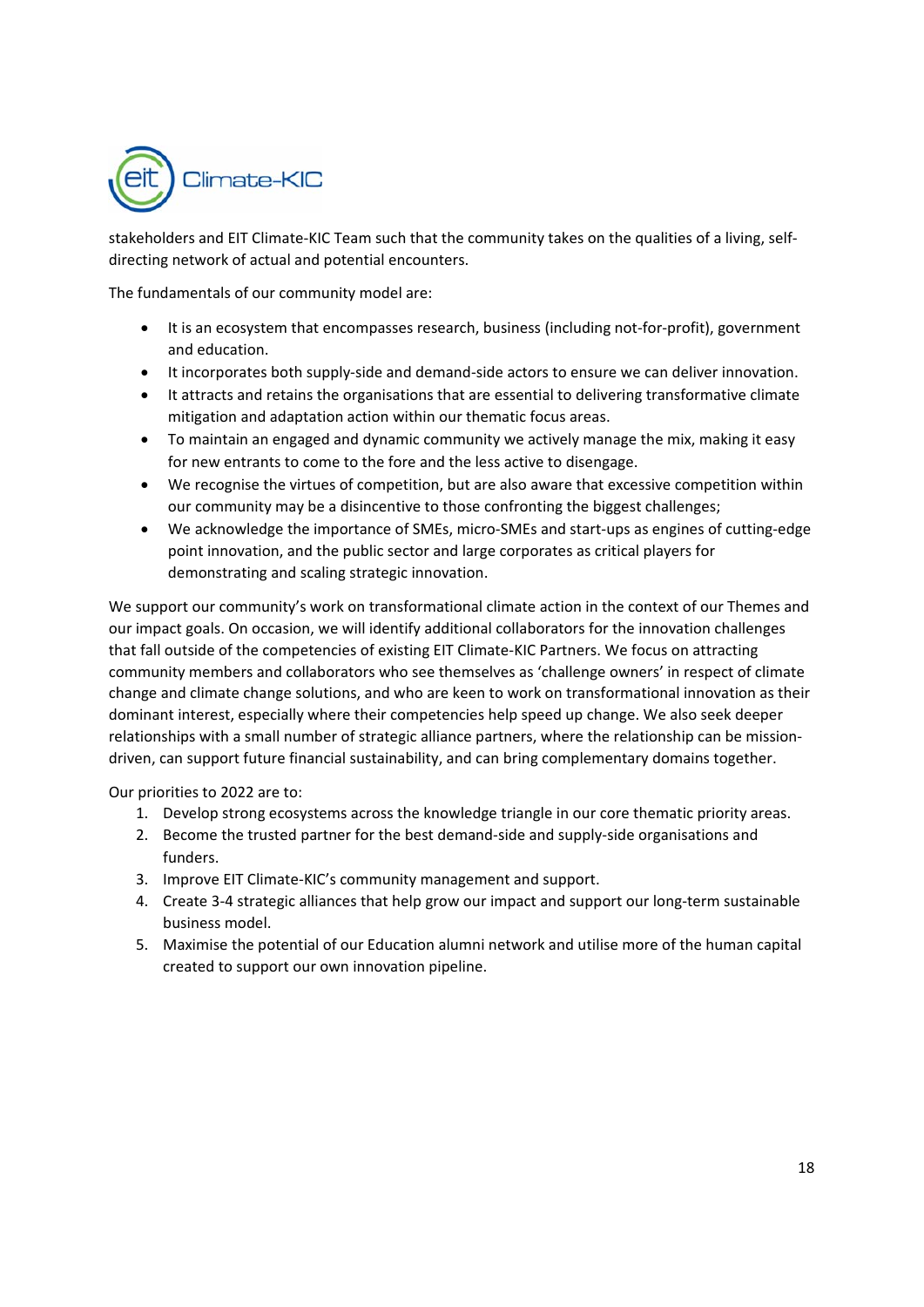

# **3. GOVERNANCE AND OPERATIONS**

## **A. Governance**

Since 2014, EIT Climate‐KIC has undertaken extensive work to ensure its governance structure:

- Reflects the diversity in the composition of the community, in particular the balance within the knowledge triangle;
- Separates ownership/membership from operational management;
- Ensures an open and high‐quality decision making process; and
- Separates the supervisory function from operations using a system of checks and balances, and has a size allowing it to function in an effective and efficient way.

EIT Climate‐KIC works continuously towards best practice governance arrangements in line with a changing activities profile. Any governance changes in the future will be to improve independence, transparency, efficiency and impact – for example, to support financial sustainability. Our structure is as follows:

**Our Association**, comprising EIT Climate‐KIC's Core Partners (also known as Members of Association), is active in supporting and directing the overall EIT Climate‐KIC philosophy and strategy. The Association is the EIT Climate‐KIC shareholder. Via its **Governing Board** of 13 directors, who reflect our geographic spread and sectoral diversity and include an independent Chair, the Association ensures that the partnership grows in accordance with the skills and competencies required to meet the strategic objectives set.

**The Supervisory Board** (SB) was set up in 2016. At its inception, the SB comprised five members, two of whom were totally independent (i.e. not materially connected with an organisation that is a Member of Association or otherwise has a material commercial arrangement with EIT Climate‐KIC), including the Chair. As of 2017, we now have four out of the five SB members as independent members, incuding the Chair. The SB acts in the interest of all stakeholders and supervises the Executive Board.

**The Executive Board** comprises four statutory directors – the CEO, CFO, CSO and the COO. The Executive Board of EIT Climate‐KIC has overall legal responsibility for managing EIT Climate‐KIC Holding B.V. This responsibility is delegated downstream in line with an agreed and documented delegation of authorities matrix. Members of the Executive Board are independent of partners. For management expediency and to aid robust and transparent decision‐making, the Executive Board is supported by other members from the Executive Team, which meets fortnightly to consider programming, policy and operational decisions.

**The Executive Team**, is responsible for operational delivery of the business plan, guiding strategic choices and is broadly representative of our Geographies and Themes plus certain other corporate functions. Members of the Executive Team are independent of Partners.

**Innovation Programme Boards** have continued to play an important role in ensuring the transparency of the decision‐making process across our Innovation Framework (see Annex A). The boards use reports of independent experts in the decision‐making process, and individuals independent of Partners and EIT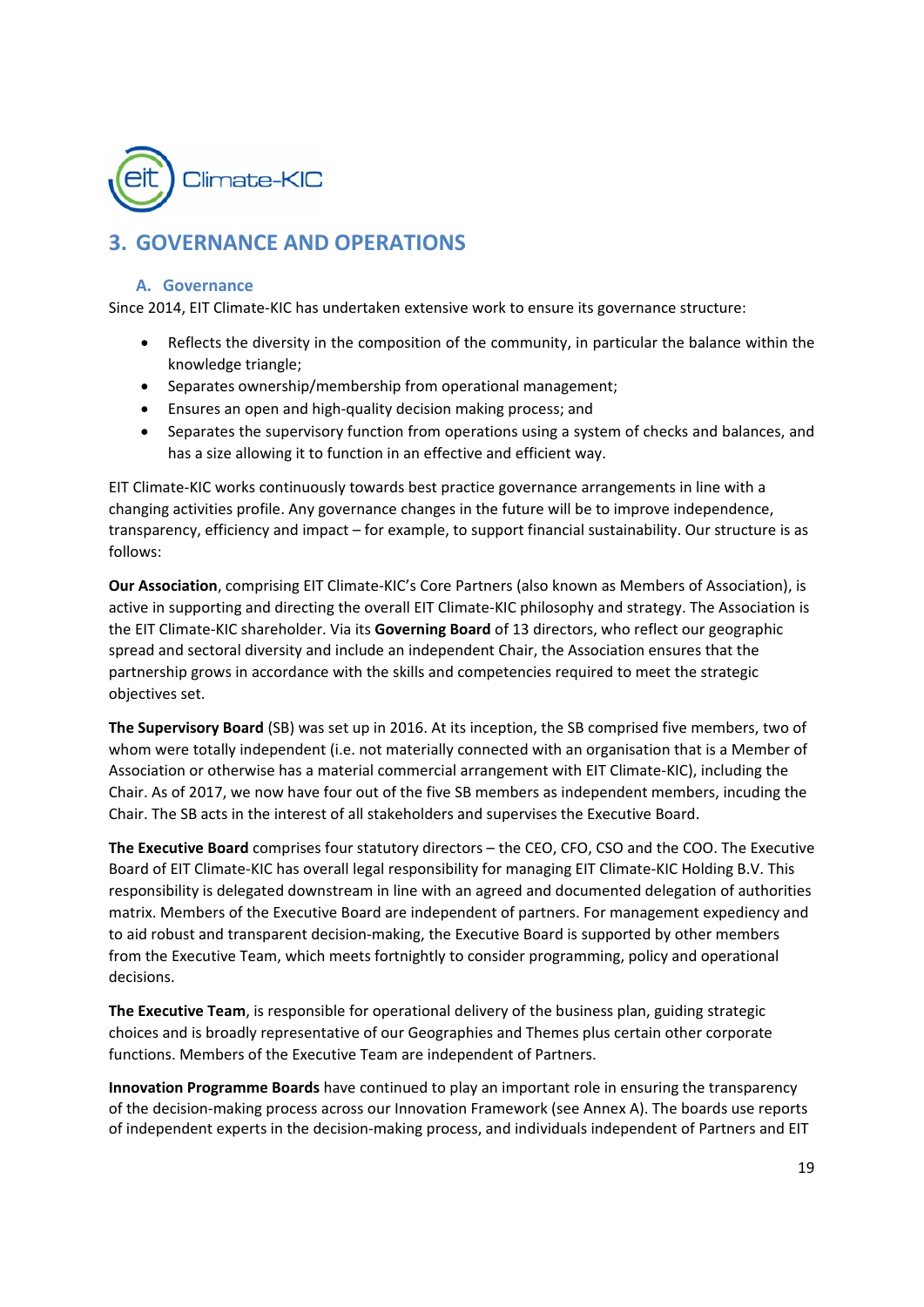

Climate‐KIC Holding B.V. are included in our Programme Board as standing members. The composition of our Flagship Boards represents a mix of EIT Climate‐KIC employees and independent experts in addition to the Partners involved.

All decision‐making associated with onboarding of members into the community and participation in the EIT grant (including KAVA allocation) and related grant management is undertaken by staff employed by the EIT Climate‐KIC B.V. or subsidiaries. This affords a clear separation of community members participating in the EIT grant from those with key responsibility for making decisions in relation to allocating and managing such grant. EIT Climate‐KIC employees are required to follow various policies and procedures that encourage open, high-quality and robust decision-making, including the conflicts of interest policy, anti-fraud, corruption and bribery policy, delegation of authorties policy, procurement policy and others. In addition, certain best practice requirements are also passed through to community members via the internal agreements. For example, we are starting to manage aspects of diversity more systematically – including, but not limited to, gender. Key steps we will take towards this goal include the nomination of a diversity focal point and the introduction of a measurement mechanism allowing us to systematically assess and report on aspects of gender and diversity.

## **B. Operations**

By 2022 EIT Climate‐KIC will have demonstrated how a knowledge and innovation community can deliver significant societal value – value that other structures are unable to deliver. We will be a professionally run, high‐impact, financially efficient partnership or community. We will have in place the teams, systems and processes that empower others to deliver much more than they could on their own.

Our operational priorities for the period to 2022 are:

- 1. Establish a strong culture that supports creativity, enterprise and delivery;
- 2. Implement processes and systems that support this culture and that maximise the potential for EIT Climate‐KIC to achieve its aim, ambition and impact goals;
- 3. Make community management and knowledge exchange a core offering that empowers staff and partners to deliver;
- 4. Develop world-class communications that directly contribute to EIT Climate-KIC's mission;
- 5. Increase reserves and working capital to a sustainable level; and
- 6. Ensure best practice governance

By 2022 EIT Climate‐KIC will field a nimble, flexible, world‐class team in a working environment sought out by climate practitioners and managers. Our staff will have competitive employment contracts, training and development opportunities, and a platform on which to grow as climate ambassadors.

#### **Our Innovation Framework**

The EIT Climate‐KIC Innovation Framework encompasses our entire innovation implementation approach, particularly as we advance the supply of new ideas, test new business models and experiment across systems. For our community members the framework describes how and where to get involved to achieve their objectives. For our funders, the framework presents a valuable guide to how we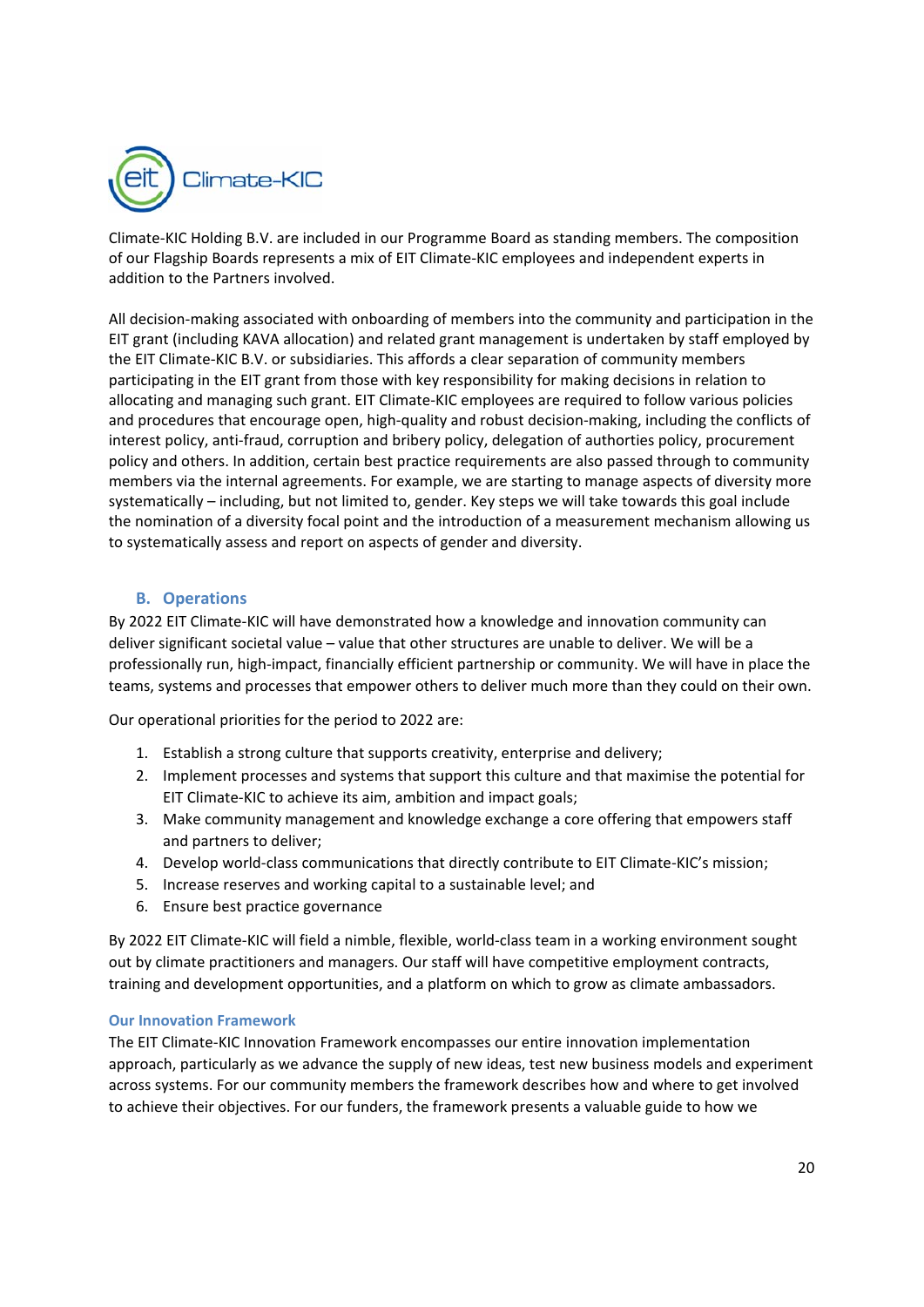

organise and allocate funding as our innovation pipeline matures. For EIT Climate‐KIC is helps structure our operational landscape.

Our Innovation Framework is structured around three dimensions of innovation progress:

- 1. Invention: Developing the new knowledge, technology, and behavioural, financial or policy approaches to underpin innovation. This dimension is what is most commonly understood to be the focus of innovation.
- 2. Outcomes: Developing the path to outcomes describing how the innovation will work, self‐ sustain, drive change and lead to impact. This dimension typically progresses through systems and business modelling, and climate and socio‐economic impact assessment.
- 3. Operations: People, funding, operational infrastructure and resources that are all needed to bring innovation to fruition.

Based on six years' experience, we understand that innovation endeavours rarely follow the same path and are often characterised by non-linearity, particularly when dealing with systems change. Moreover, different dimensions of innovation assume more or less currency or importance over time. The EIT Climate‐KIC Innovation Framework is designed to allow testing, retesting and experimentation in this context, and the opportunity for innovation to be much more cyclical than it is linear. The framework also allows our community members to pursue innovation endeavours in the way they see fit, making clear how they can use EIT Climate‐KIC's support while ensuring the risks are well managed for all. Figure 1 shows the framework structure.

#### **Figure 1. Representation of EIT Climate‐KIC's Innovation Framework**

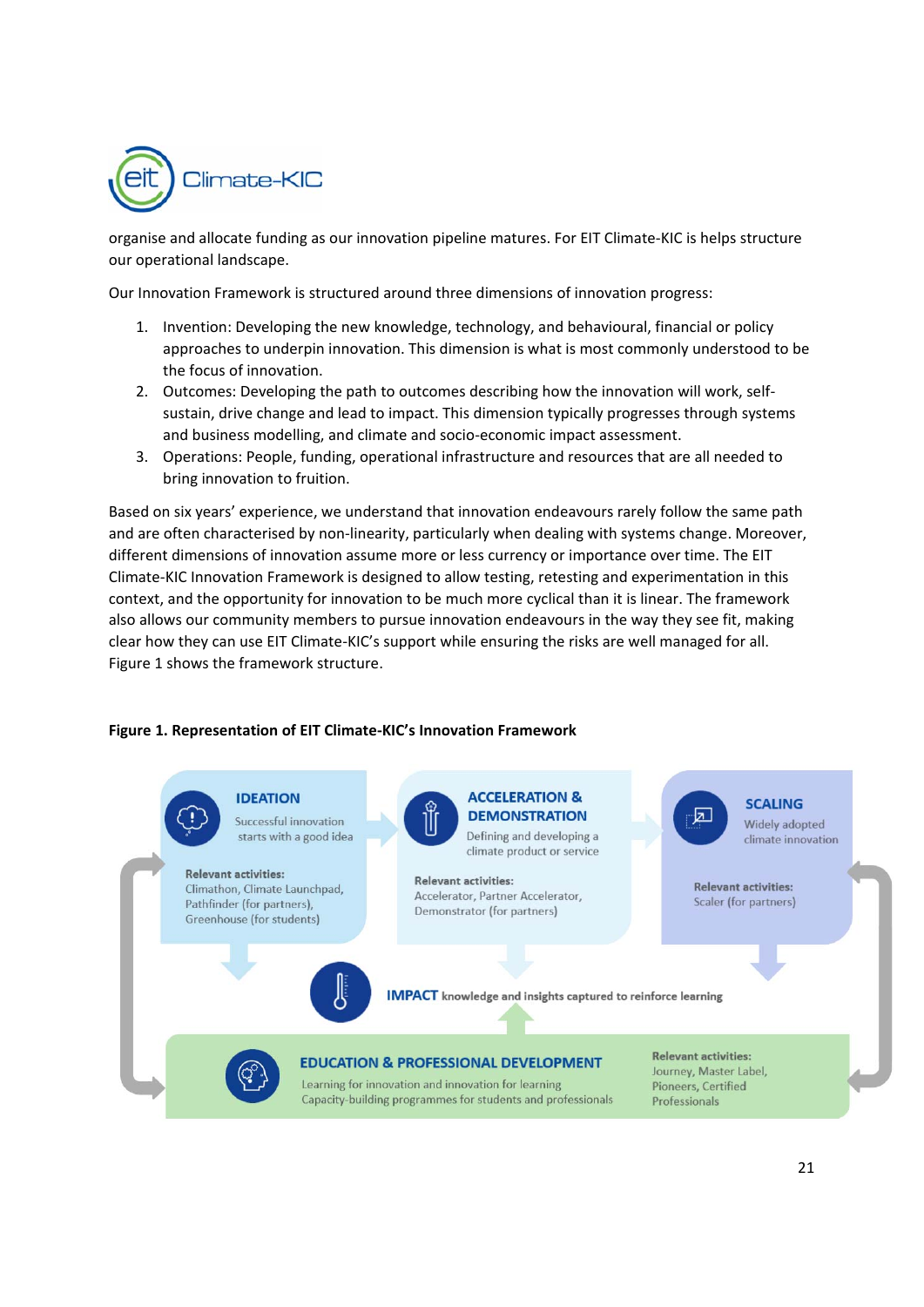

Five core programmes focus on the integration of research with business and governmental stakeholders within the knowledge triangle:

- **Thematic priorities**, where we shape the path our community pursues for maximim climate mitigation and adaptation impact.
- **Ideator**, where we bring together innovation actors to identify and refine ideas to create innovation opportunities.
- **Accelerator**, where we assure our community and investors of a viable outcome.
- **Demonstrator**, where we demonstrate that innovations can work in practice.
- **Scaler**, where we support the exploitation of innovations at scale for maximum impact.

Enabling these core programmes while completing the knowledge triangle are three foundation programmes that build the capacity of individuals and systems for innovation and change.

- 1. **Building the capacity for systems innovation** connecting organisations across silos, cross‐ fertilising knowledge and learning, building trust and galvanising the knowledge triangle.
- 2. **Graduate education**equipping future leaders and innovators to meet the challenges of climate change innovation.
- 3. **Professional, executive and online Education**equipping current leaders and innovators to meet the challenges of climate change innovation.

The EIT Climate‐KIC Innovation Framework guides how we run and structure our calls for innovation projects. During the period 2016‐2022 we will seek to increase the pipeline of systems innovation projects designed to promote deliberate transformation through experimentation.

## **4. FINANCIAL SUSTAINABILITY**

It is now generally recognised that for innovation to be effective in solving climate change it will need to address market failure and to produce structural and systemic change in current business models, industry assumptions and value generation paradigms. Generation of value and financial return will have to take different forms to the growth‐consumption‐obsolescence paradigm we are used to, and depart from the timeframes we currently expect for return on innovation. We know little yet about the ways in which circular economies will make money, for example.

On the global and European stage, and across the financial and public sector, there is intensive discussion on new models to finance climate change and climate innovation (e.g. de‐risking strategies, first-loss mechanisms, new financial incentive mechanisms for impact investments). In practice, however, even those funds directed at climate change mitigation or adaptation very often build on existing business models, financial systems and incentivisation. The climate innovation we need often represents high-risk, high-cost, long-term investment that comes with little clarity and extreme non-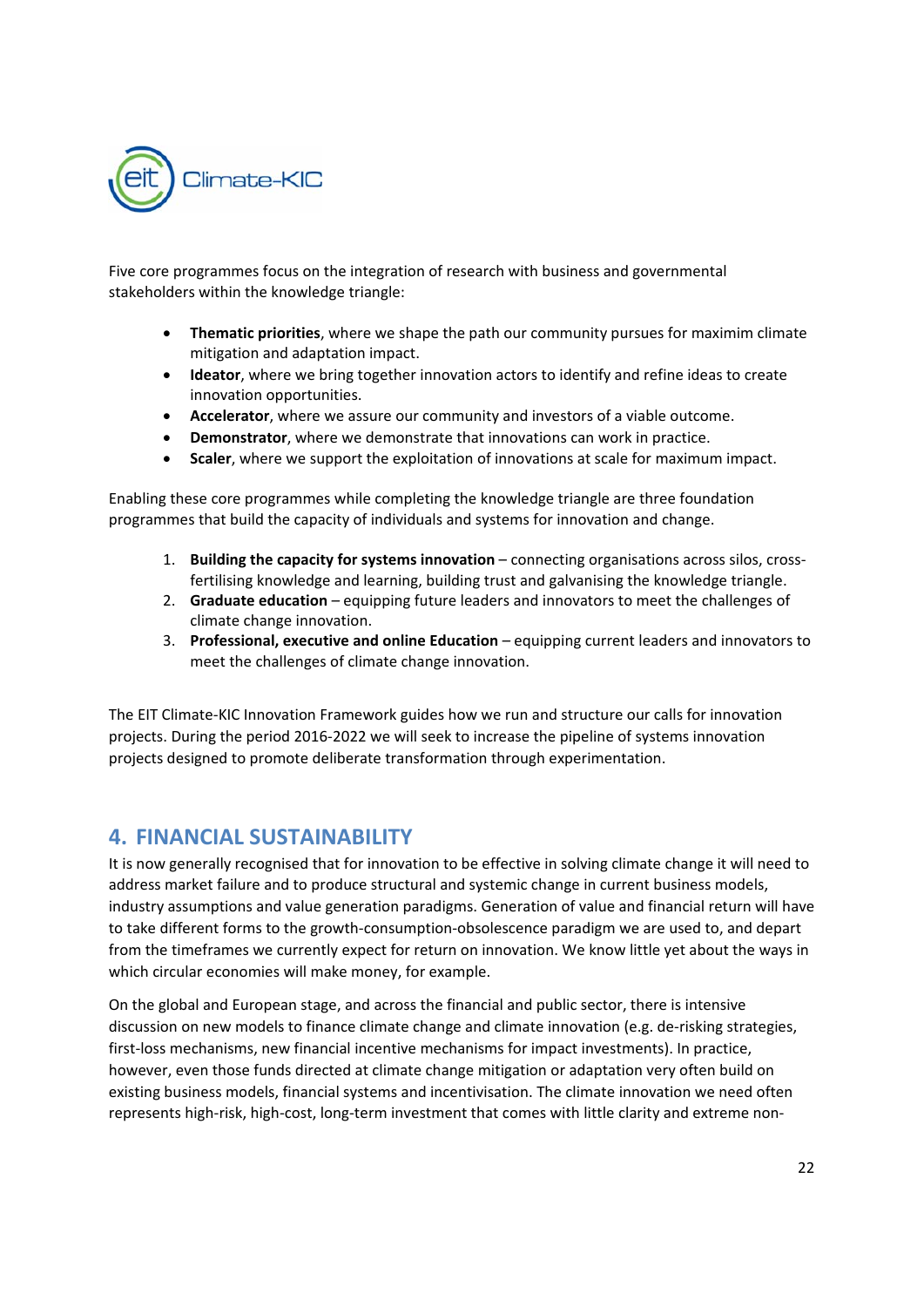

linearity in terms of future revenue expectations. Investors in the space, institutional and private, tend currently to wait to find established technologies, or invest in less effective, incremental solutions and business models. On the other hand, the resolve established in Paris at COP21, the growing urgency for transformative action, and the imminent review of the national implementation plans for the Paris goals, are leading to increased declarations of commitment to invest in climate mitigation and adaptation through grants, foundations, investment funds and development financing.

EIT Climate‐KIC is actively combing European and global markets for funding possibilities. We are building relationships with strategic alliance partners with whom we can attract funding jointly. Our financial sustainability strategy recognises the need for:

- Speed we need a significant improvement in our funding outlook very quickly;
- Impact clarity of purpose and action in terms of climate impact so that we have a compelling offer for funders; and
- Coherence with our purpose our ability to create revenue and bring in funding income needs to secure the sustainable success of climate innovation as a priority.

Wherever we can, we are working on leveraging existing assets and capabilities to generate revenue and increased visibility, which, in turn, builds confidence for potential funders. We are also directing a significant component of our innovation activities at overcoming obstacles to climate innovation financing in the current set‐up of financial and capital markets.

Our theory of change helps us focus on where innovation is most needed, where it will play a key role in catalysing systemic and structural change, and where Europe has a competitive advantage. Our financial sustainability model is designed to reinforce our ability to achieve our impact goals and to leverage our unique value proposition and assets to attract revenue. The model has four revenue strands:

- Use our theory of change, with clear impact goals, to propose compelling offers to major grant bodies and foundations whose goals align with Paris Agreement outcomes;
- Position EIT Climate-KIC and our programme assets to offer products and services to those looking to source, provide, fund or learn about climate innovation and entrepreneurship;
- Be a partnership that organisations want to join, where partnership benefits are focused on the pro‐climate transformations we can achieve together; and
- Nurture Europe-wide and globally recognised programmes and events that major public and private organisations want to sponsor.

In addition, we will explore opportunities to attract risk capital and patient capital to the portfolio of innovations we support, with a mechanism for financial benefit to EIT Climate‐KIC. We will also undertake the necessary assessments and practical steps needed to introduce conditional ROI models to EIT Climate‐KIC granting in 2018. We will develop these models to ensure they offer a way for EIT Climate‐KIC to secure societal impact coherent with our purpose. We do not believe, however, that ROI models will be effective in delivering significant financial revenue for several years.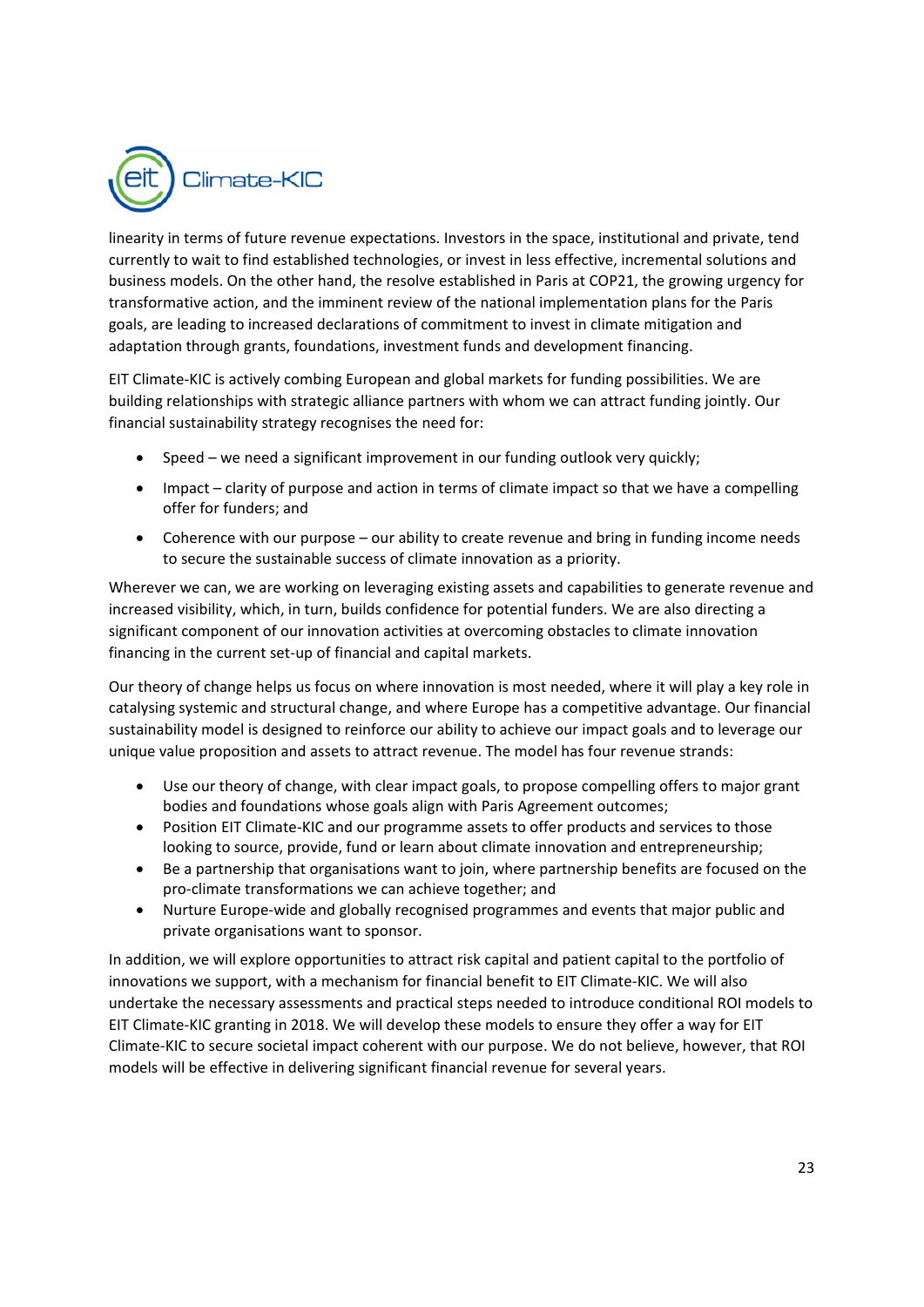

## **A. Targets**

In the EIT Climate‐KIC EIT business plan 2017 we presented a financial sustainability strategy based on 'pursuing funding that maximises the impact of what we do, both now and into the future'. The plan committed us to create sustainable business models for winning money from: (i) EU and national grants; (ii) service contracts procured by the public sector; (iii) foundations and multinationals; (iv) other fee‐ for-services arrangements; and (v) Partner fees. It also set a target for EIT Climate-KIC to earn non-EIT revenues from all five of these activities. At EIT Climate‐KIC's BP2017 hearing in December 2016 we reiterated our commitment to fulfilling the principles of KIC financial sustainability, stating that in 2025 we will: (i) continue to have long-term impact against EIT core objectives; (ii) have self-sufficient core activities; (iii) have a balance of excellent knowledge triangle partners; and (iv) actively and positively contribute to the brand of the EIT and the KICs.

In March 2017, EIT Climate‐KIC submitted its Financial Sustainability Strategy and Road Map 2017‐2021 to the EIT. The document sets out guiding principles, including the development of 'a rich and flexible portfolio of financial sustainability options to support a mix of climate innovation projects and assets'. The road map elaborated on a portfolio approach to developing revenue streams, with an emphasis on learning through experimentation, and a spread of positions building on success and existing assets wherever possible.

For the period 2017‐2019, EIT Climate‐KIC Holding B.V. will progressively increase the volume of non‐EIT revenue earned by EIT Climate‐KIC – both in real terms and as a percentage of the grant we receive from the EIT – using 2017 as a baseline. We are aiming for non‐EIT revenue earned to grow at a rate of 5 per cent each year from 2018 to 2020 when considered as a percentage of total revenue. This assumes relative stability in the total annual grant attracted by EIT Climate‐KIC from the EIT in line with the projections included in Table 2. In the period from 2020 onwards we are modelling non‐EIT funding to grow more rapidly, both in real and relative terms.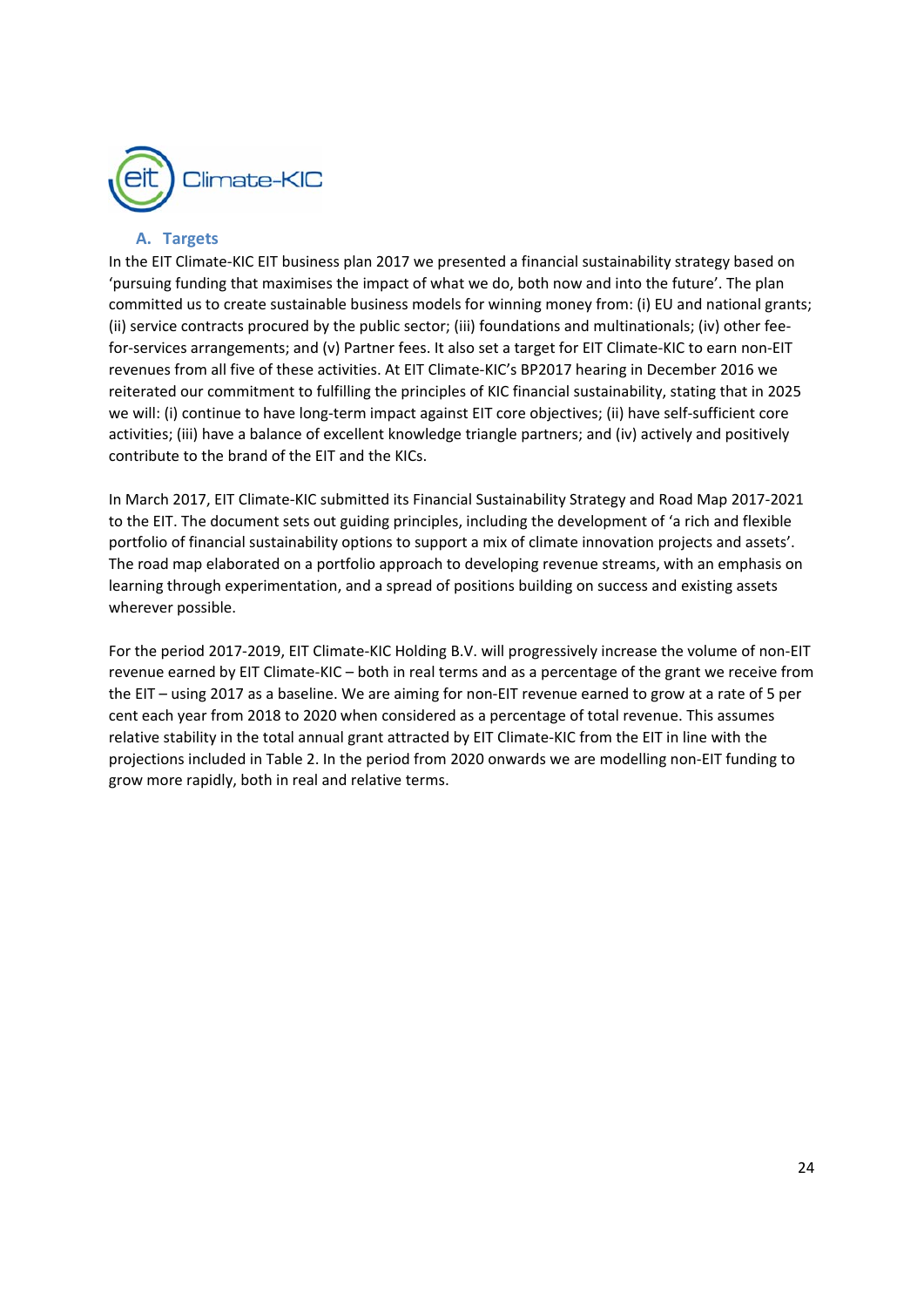

#### **Table 3: Non‐EIT income and revenue forecasts and business model targets**

|                                     | 2017                                                                                                                                                                                                                                                                     | 2018                                                                                                                                                                                                                                                    | 2019                                                                                                                                                                                                                              | 2022                                                                                                                                                                                                                                                                                                                                                         |
|-------------------------------------|--------------------------------------------------------------------------------------------------------------------------------------------------------------------------------------------------------------------------------------------------------------------------|---------------------------------------------------------------------------------------------------------------------------------------------------------------------------------------------------------------------------------------------------------|-----------------------------------------------------------------------------------------------------------------------------------------------------------------------------------------------------------------------------------|--------------------------------------------------------------------------------------------------------------------------------------------------------------------------------------------------------------------------------------------------------------------------------------------------------------------------------------------------------------|
| Non-EIT<br>revenue<br>targets       | €2.6m<br>$(41.9\%$ increase on<br>previous year)                                                                                                                                                                                                                         | €7m<br>$(166.2\%$ increase on<br>previous year)                                                                                                                                                                                                         | €12.75m<br>■ (82.1% increase on<br>previous year)                                                                                                                                                                                 | €37.6m                                                                                                                                                                                                                                                                                                                                                       |
| <b>Business</b><br>model<br>targets | ■ Establish a small core<br>financial sustainability<br>function, developing<br>expertise in all revenue<br>types.<br>Developed business<br>٠<br>models for all four<br>revenue streams.<br>Evidence of Non-EIT<br>٠<br>revenues earned for all<br>four revenue streams. | Grow a delivery unit<br>for non-EIT revenue<br>with core transferable<br>skills.<br>■ Growth of non-EIT<br>revenues earned for<br>all four revenue<br>streams cf. 2017.<br>A small number of<br>large-scale<br>opportunities will be<br>won (see Annex) | ■ 2-3 major contracts<br>with large funders<br>come into<br>operations, and a<br>greater number of<br>large contracts will<br>be won.<br>All core activities<br>have substantial<br>non-EIT revenues<br>from multiple<br>sources. | <b>EIT Climate-KIC established</b><br>on the European and global<br>market as one of the major<br>climate innovation business<br>partners for all major private<br>and public agencies working<br>in the climate field.<br>■ EIT Climate-KIC continues to<br>attract and retain the best<br>partners.<br>■ 50% of non-EIT revenues are<br>'repeat business'. |

We will ensure that our total funds under management, revenue and funding leveraged to our community are aligned with our theory of change to facilitate EIT Climate‐KIC's delivery of the outcomes defined in our core mission, strengthening our value proposition for funders and unique contribution to driving positive climate actions. By 2020 we will have a global client base and strong evidence of the way we are supporting decarbonisation and climate resilience. This will demonstrate we are progressing towards EIT Climate‐KIC's 2022 strategic aims of being: (i) the global leader in climate and sustainable innovation, recognised for delivering impact; and (ii) the compelling choice for funders looking to support climate innovation.

## **B. Challenges**

Our implementation experience to date has involved and identified a range of challenges, some solved, some yet to be solved. These include:

 **Cash flow:** We expect most of our funding to be from the public sector where funding is commonly in arrears. We welcome moves at EIT to maximise pre‐finance, but we may need to discount opportunities that threaten EIT Climate‐KIC's cash flow. There is a further challenge in accessing some funding sources when the reimbursement rate is low, where we cannot afford to take funding on these terms.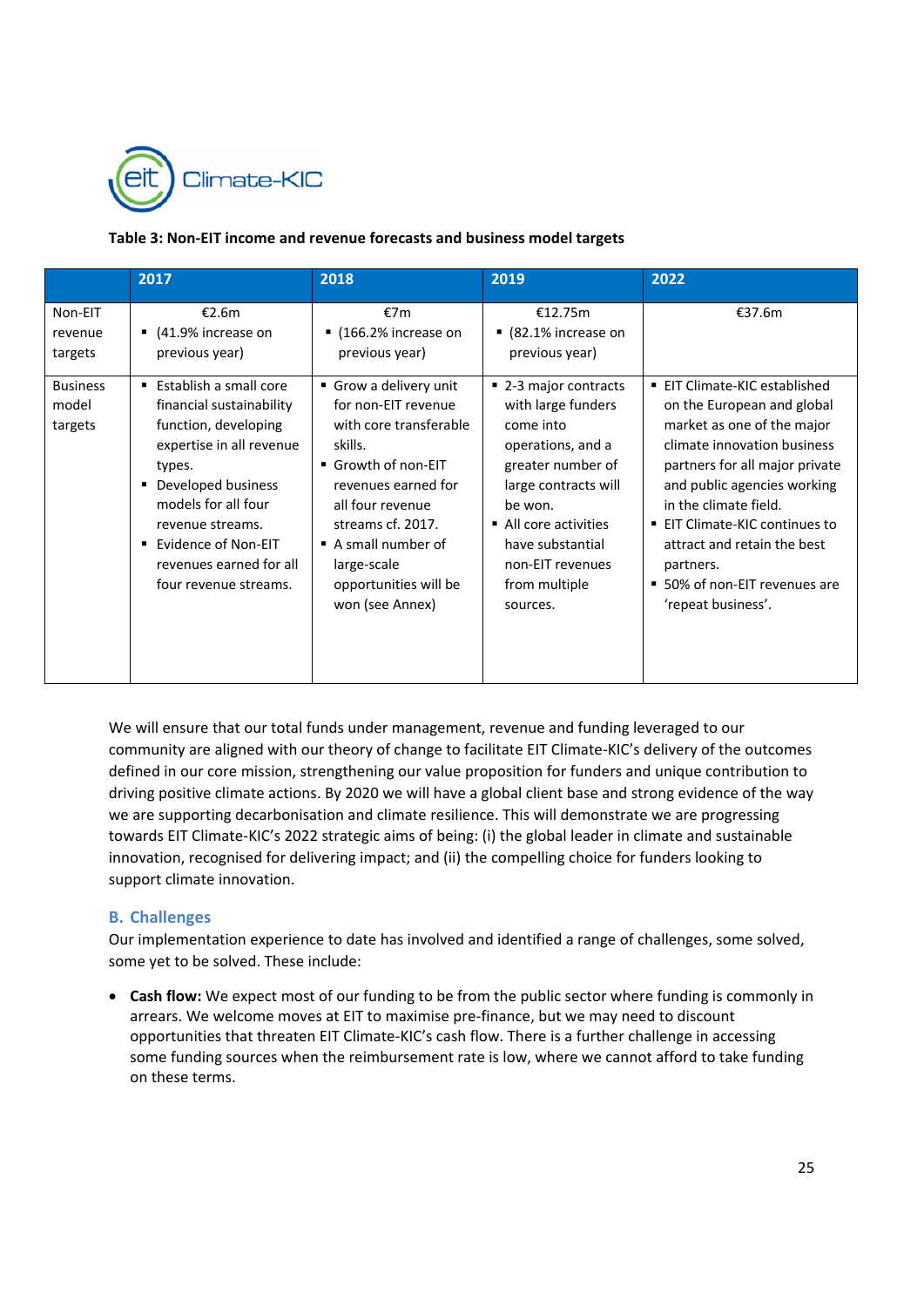

- **Skills:** Working across multiple potential revenue streams requires a diverse range of skills sales, bid writing, product development and relationship management, for example. We will seek to gain these skills through recruitment, working with third parties and internal training.
- **Culture change**: The EIT Climate‐KIC Group has been primarily viewed by its Partners and collaborators as a grant‐giving organisation, rather than an organisation that itself needs to attract income and generate revenue.
- **Transition impact**: Tackling climate change at speed and scale will require alternative industrial models, and this represents a threat to current vested interests and economic systems. Finding new partners who genuinely align with our outlook is challenging, as is working on long-term goals and acheivements in a world focused on short‐term returns.

# **5. IMPACT AND RESULTS**

## **A. Impact**

EIT Climate‐KIC has been a strong performer since launch, and we have delivered our original performance projections. Analysis in 2014 indicated that we achieved 82 per cent of our original targets and a further 10 per cent partially. Table 4 summarises our general performance between launch and 2015, and the learning that is informing our strategy for impact moving forward.

|                          | What did we do well?                                                                                                                                        | What did we learn?                                                                                                                                                         |
|--------------------------|-------------------------------------------------------------------------------------------------------------------------------------------------------------|----------------------------------------------------------------------------------------------------------------------------------------------------------------------------|
| Community                | Increased strength and collaboration of<br>partnership.<br>Dynamic >1,500 alumni network.<br>Established network of experts to build on.                    | Room to align partnership with mission.<br>Relationship 'offer and ask' needs better definition.<br>Strengthen communications with Partners.                               |
| Innovation<br>pipeline   | Programmes continue to gain traction and<br>recognition.<br>Start-up pipeline attracted follow-on investment.<br>Growing integration of knowledge triangle. | Closer integration of Innovation and entrepreneurship could<br>enhance ability to deliver greater impact.<br>Education should be more aligned with Themes.                 |
| <b>Thematic</b><br>focus | Strengthened climate innovation link to markets.<br>Platform community engagement underpinned<br>Theme strategy.                                            | Focus on specific and well-defined Themes builds expertise and<br>profile.<br>Focus enables targeting of external stakeholders' engagement to<br>increase impact.          |
| Governance               | New governance structure that separates<br>ownership and management.<br>Maintained a collective ownership involving many<br>Partners.                       | Both EIT and EIT Climate-KIC identified conflicts of interest.<br>Differentiating strategic from operational decision-making will<br>significantly increase effectiveness. |
| Self-<br>sustainability  | Learning from earlier pilots and experience. Long<br>term plan in place following the strategy refresh.                                                     | Largest immediate opportunity is diversification to other public<br>funding instruments.<br>Additional income could be obtained from sponsorship and<br>services.          |

|  |  |  | Table 4: Reflections on performance for the first five years of EIT Climate-KIC (2010-2015) |  |
|--|--|--|---------------------------------------------------------------------------------------------|--|
|  |  |  |                                                                                             |  |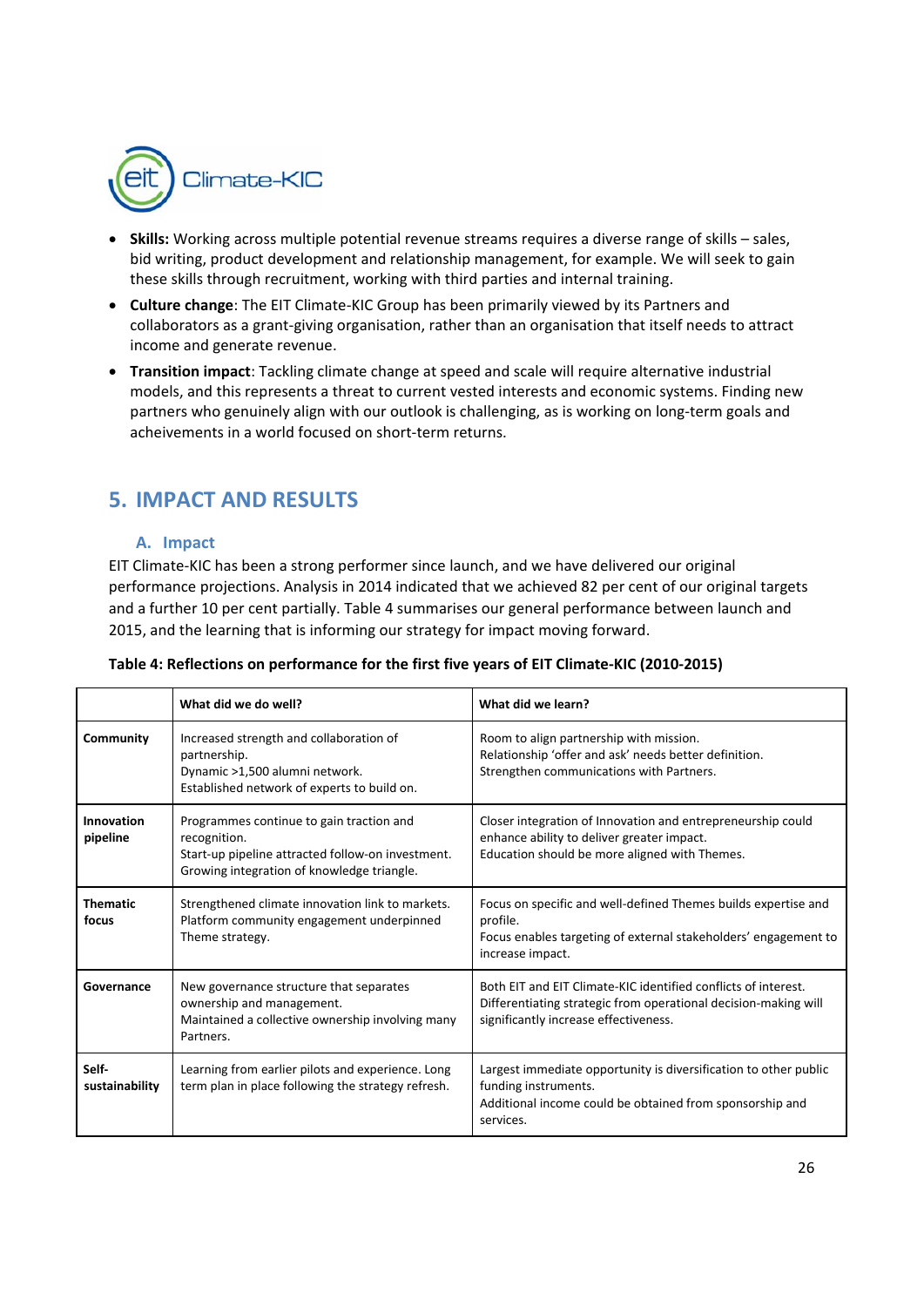

Our specific achievements are as follows:

#### **Education achievements**

- **Graduate School**: The attractiveness of the Label programme has continued to be high with a well‐ balanced demographic and gender mix. By the end of 2016, over 1,200 people, representing 50 nationalities, had participated in our **Journey summer school**, an award‐winning, OECD‐endorsed climate entrepreneurship programme. To date, the Journey has helped launch 240 climate‐positive businesses.
- **Climathon:** Our global 24‐hour hackathon for city climate challenges continues to strengthen. In May 2016 it helped EIT Climate‐KIC win a Guardian Sustainable Business Award for Communicating Sustainability, and in October 2016 it ran in 59 cities across six continents. It generated 1,400 ideas for climate solutions, received over 230 pieces of known media coverage and reached 16.8 million people through social media.
- **Pioneers into Practice**: Our professional mobility climate leadership programme supports sharing of experience between regions in 15 European countires.
- **Industry engagement**: EIT Climate‐KIC's industry‐specific short courses are contributing to revenue generation and helping higher education institutional Partners provide essential insights into climate change. Our professional competency‐based certification for innovators and entrepreneurs, endorsed by the European Commission, is attracting interest in DG EAC.

#### **Entrepreneurship achievements**

- **EIT Climate‐KIC's atart‐up accelerator:** EIT Climate‐KIC has Europe's most mature and widespread network of start-up accelerators focused on supporting climate-positive businesses. Since 2012, over 900 companies have been created, accelerated and de‐risked by EIT Climate‐KIC, collectively raising some €350m in external finance. Thirteen EIT Climate‐KIC‐supported entrepreneurs were selected by Forbes in Europe's 30 under 30 in 2016, a powerful endorsement of our approach to nurturing talent.
- **Climate LaunchPad** is now the world's biggest competition for green business ideas, running in over 30 countries, with a waiting list of others. It helps to screen and boost some 1,000 ideas annually.
- **European entrepreneurial culture**: Our LaunchPad and accelerator programmes encouraged local role models and an entrepreneurial culture combining innovation and entrepreneurship**.**

#### **Innovation achievements**

- **Flagships**: Our flagship programmes, where constellations of partners come together to form disruptive communities, are achieving success. In 2016, our Smart Sustainable Districts Flagship helped cut carbon emissions by 15 per cent in energy systems at the Olympic Park in London. The Building Technologies Accelerator launched five start‐ups and a range of new products including 2ndSKIN, a deep retrofit approach, which has achieved its first commercial transaction and saves 68kg CO<sub>2</sub> per m<sup>2</sup>/yr. EnCO2re, which enables CO<sub>2</sub> reuse, released its CO2 Utilisation Today report generating over 2,000 downloads in two weeks. Climate Risk Information, our Flagship supporting resilience decisions, launched a disruptive global market place for climate risk data – OASIS Hub. Already endorsed by major global insurers, it is attracting resources from the German government and H2020.
- **Idea flow:** Since 2014, EIT Climate‐KIC has supported over 450 innovation projects, and helped collectively to leverage €1.8bn of climate‐positive action.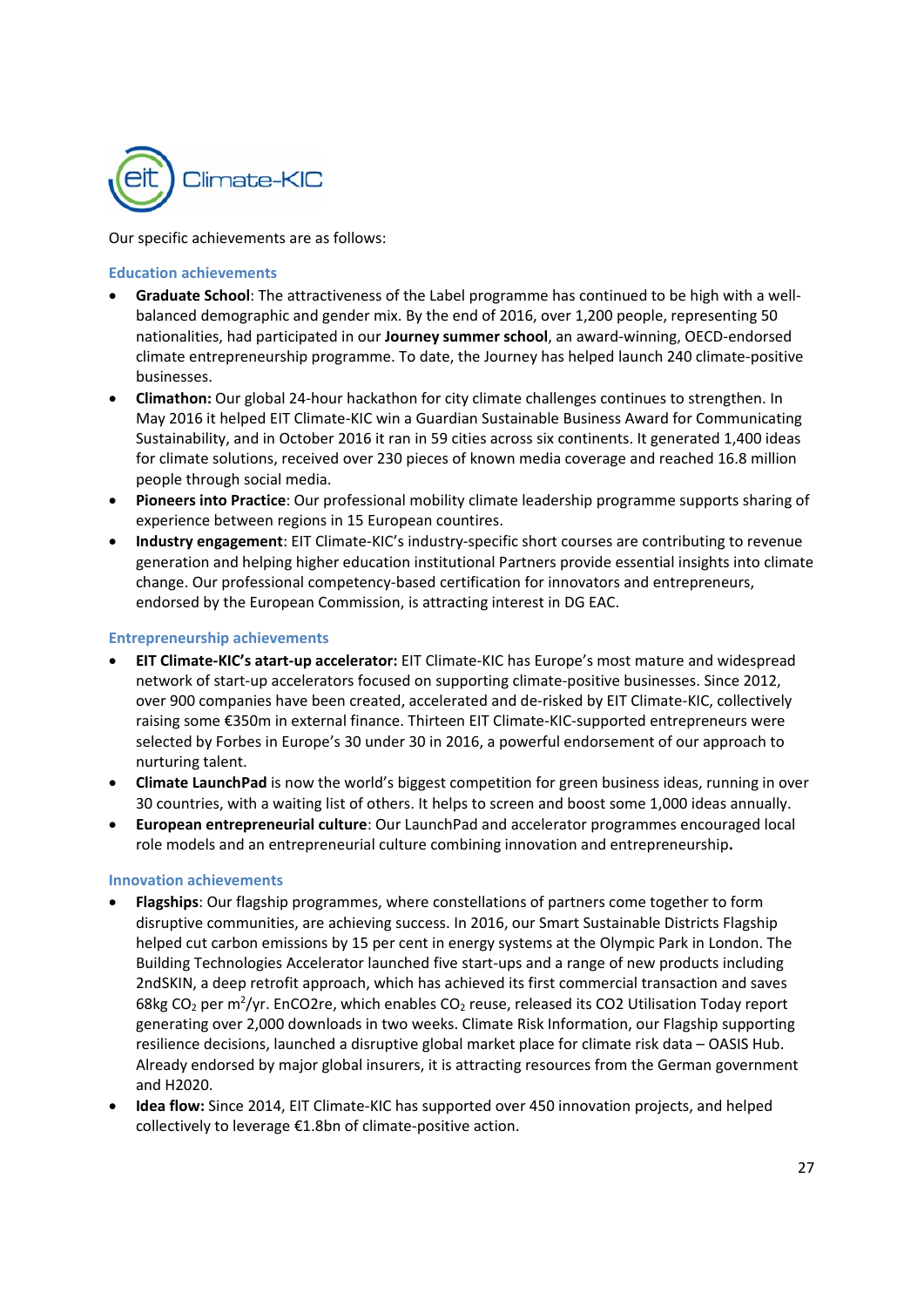

### **B. KPIs**

As Table 5 highlights, EIT Climate‐KIC has often greatly exceeded EIT and EIT Climate‐KIC key performance indicator (KPI) targets. With changes to the EIT and EIT Climate-KIC's KPIs in 2017, comparisons with the 2014‐2016 period are not appropriate, but performance in 2017 is expected to show the benefits of EIT Climate-KIC's strategy refresh. This progression is something we expect to continue in 2018 and beyond, underscored by the 2018‐2020 KPI targets in Table 5.

## Table 5: EIT and EIT Climate-KIC KPIs, past achievement and future targets (see footnotes<sup>8</sup>)

*Key: Strong green >25% exceeded target, light green exceeding target, N/A not available, light red missed target by <25%, darker red missed target by >25% . Targets are based on being able to produce the EIT evidence requirements within the grant year (some KPIs are likely to be claimed in future year(s)).* 

| Code         | <b>CKIC Actuals</b>                                         | 2014           | 2015           | 2016  | Code         | Targets <sup>9</sup>          | 2017           | 2018         | 2020  |
|--------------|-------------------------------------------------------------|----------------|----------------|-------|--------------|-------------------------------|----------------|--------------|-------|
| EIT01        | Edu.<br>Attractiveness (#<br>of Label PhD/MA<br>applicants) | 652            | 603            | 1099  | EIT01        | # Label Graduates             | 121            | 66           | 100   |
| EIT02        | # New graduates                                             | 46             | 579            | 414   | EIT02        | # Start-ups by Label students | $\overline{2}$ | 6            | 8     |
| EIT03        | # business ideas                                            | 216            | 316            | 364   | EIT03        | # Products launched           | 68             | 95           | 125   |
| EIT04        | # start-ups/spin-<br>offs                                   | 49             | 76             | 36    | EIT04        | # Start-ups from innovation   | $\overline{4}$ | $\mathbf{3}$ | 15    |
| EIT05        | Knowledge<br>transfers                                      | 162            | 127            | 143   | EIT05        | # Start-ups supported         | 195            | 219          | 125   |
| <b>EIT06</b> | New/improv<br>products                                      | 63             | 71             | 88    | EIT06        | Investment to start-ups (€m)  | 110            | 64           | 140   |
| CKIC01       | # ideas supported                                           | 298            | 1021           | 221   | EIT07        | Success stories accepted      | 72             | 170          | 80    |
| CKIC02       | Capital attracted<br>$(\epsilon m)$                         | 48             | 128            | 198   | EIT08        | # External particip. in RIS   | 33             | 103          | 115   |
| CKIC04       | Policies<br>developed                                       | $\overline{3}$ | 6 <sup>1</sup> | 16    | EIT09        | <b>Budget consumption</b>     | >95%           | 97%          | 99%   |
| CKIC07       | Change agents<br>trained (k)                                | 0.79           | 1.9            | 14.27 | <b>EIT10</b> | Error rate                    | <1%            | 1%           | 1%    |
|              |                                                             |                |                |       | EIT11        | FS co-efficient (%)           | 4.5%           | 7.6%         | 25.8% |

 <sup>8</sup> \* KPI selection based on consistency over subsequent years whereby other KPIs were changed or removed.

<sup>&</sup>lt;sup>9</sup> Targets are based on being able to produce the EIT evidence requirements within the grant year (some KPIs are likely to be claimed in future year(s)).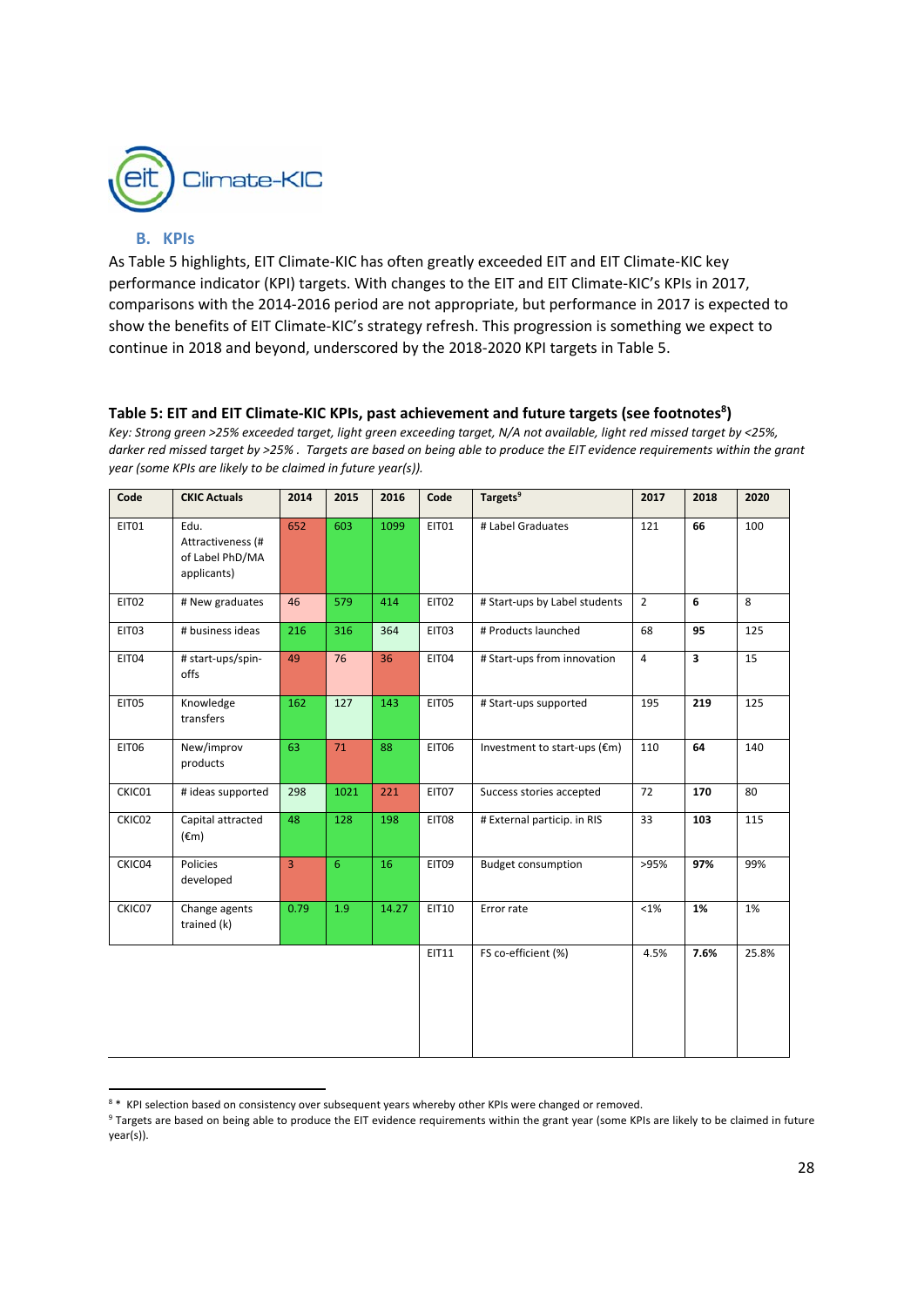

|                    | <b>Targets</b>                  | 2017 | 2018 | 2020 | CKIC01 | Investment attract. $(\epsilon m)$<br>innovation activities | 119   | 65    | 180    |
|--------------------|---------------------------------|------|------|------|--------|-------------------------------------------------------------|-------|-------|--------|
| CKIC03             | #Cities engaged                 | N/A  | 164  | 170  | CKIC02 | # Innovation opportunities                                  | 35    | 66    | 75     |
| CKIC0810<br>CKIC04 | #KTI learning<br>events         | 18   | 41   | 50   | CKIC03 | # Business models valid.                                    | 27    | N/A   | N/A    |
| CKIC08             | # social media<br>followers (k) | N/A  | 146  | 192  | CKIC04 | # Innovations<br>demonstrations                             | 14    | N/A   | N/A    |
|                    |                                 |      |      |      | CKIC05 | # Education participants                                    | 4,590 | 9,815 | 25,000 |
|                    |                                 |      |      |      | CKIC06 | # Climate impact assess.                                    | 65    | 73    | 75     |
|                    |                                 |      |      |      | CKIC07 | # Individual paid training                                  | 40    | 250   | 250    |

## **C. Approach to developing and monitoring EIT Climate‐KIC's performance**

EIT Climate‐KIC will develop a more comprehensive approach to monitoring, evaluating and learning from our successes and failures linked to our theory of change. This will allow EIT Climate-KIC, as a community, to promote accountability and institutionalise adaptive learning to professionalise our approach towards fostering climate innovation. We have come to view this as key to positioning us as a compelling choice for funders and to attracting organisations who will help us achieve our mission. A key design principle of our monitoring, evaluation and learning (MEL) framework is 'user‐centricity', ensuring that all organisations involved in our MEL efforts understand them and contribute meaningfully to them. A core component of MEL is business intelligence collection, storage, analysis, reporting and visualisation. Building on knowledge management work conducted in 2017, we are developing a more complete approach (processes and IT systems) to work beyond KPIs to track the way we are turning inputs into outputs and outcomes. This synthesis of existing knowledge will feed into the continuous refinement of EIT Climate‐KIC's theory of change.

An important feature of this approach will be our climate accounting programme – here, we engage with partners to offer a robust approach to measuring the decarbonisation and resilience potential of our investments and activities. We will develop climate accounting so as to be able to compare the projected impact of alternative investments ex‐ante and measure our success ex‐post. We will apply the climate accounting programme systematically, allowing us to take portfolio level views of our impact and evolve it progressively to improve the method. Furthermore, we will develop ways to present, package and use results to support other areas of our work, including in financial sustainability.

#### **D. Communication, dissemination and outreach**

EIT Climate‐KIC plays a central role within the EIT family in the development and enhancement of the EIT Community brand. The shared EIT community brand reflects EIT Climate‐KIC's ongoing support from the EIT and financing of the implementation of our strategy. It leverages the EIT Community brand in order to build our communal reputation across Europe. EIT Climate‐KIC views collaboration with the EIT and

<sup>&</sup>lt;sup>10</sup> From 2018 CKIC08 becomes CKIC04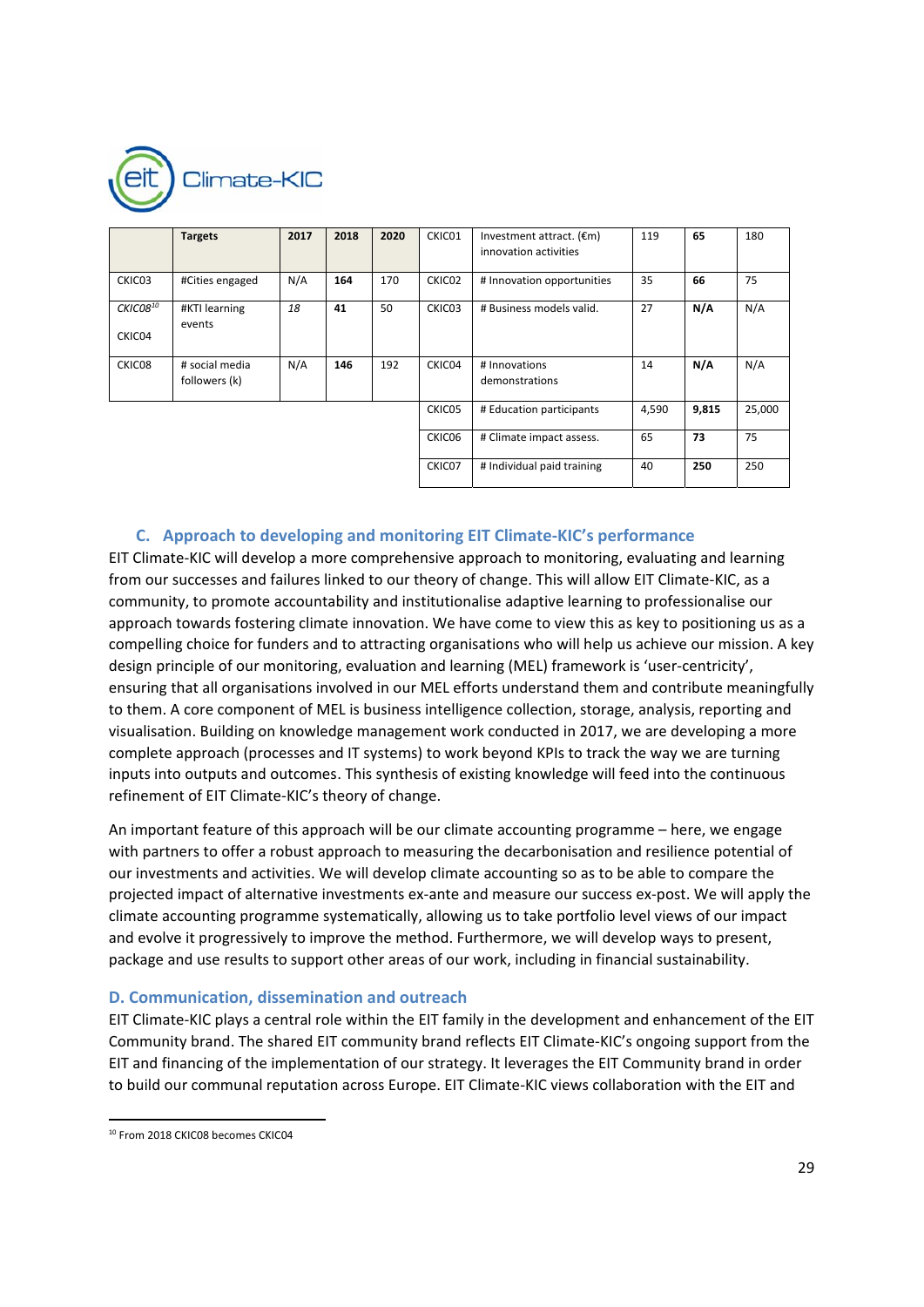

our fellow KICs as essential to tackling dimensions of societal challenges that we have in common, scaling our impact and providing a platform for knowledge sharing and adoption of best practice within the community. EIT Climate‐KIC's efforts to crowd in funding to climate change help to reinforce the visibility of the EIT's commitment to place such societal challenges at the forefront of its own strategy. To enhance the EIT Community brand, EIT Climate‐KIC's communications protocols provide guidance to students, start-ups and innovation projects in highlighting the support of EIT Climate-KIC and the EIT through their external communications – including their digital communications and press releases. Frequent publicity of the brand by our community leads to increased visibility of the EU and EIT in their support and financing of KIC activities, and their role in driving climate innovation in Europe.

EIT Climate‐KIC showcases EIT and EU support and financing in all communications regarding our students, start-ups and innovation project achievements, helping to position it as the principal climate innovator across Europe. EIT Climate‐KIC is utilising the EIT Success Stories KPI to search the organisation regularly for stories which best showcase the role of knowledge triangle integration in making innovation happen. Examples of the types of stories we generate for proactive public relations describing EIT Climate‐KIC and EIT support include commissioning of new projects, breakthroughs in climate innovation, project achievements creating positive impact, and opinion and thought leadership pieces from our community regarding topical discussions. These pieces are pitched to the media, publicised through our website or content news channel, the Daily Planet, and/or included in print materials. Key audiences we target include science, business and environment journalists, potential private sector partners, European politicians and policy-makers, entrepreneurs eligible for EIT Climate-KIC funding, and public sector bodies willing to test and implement innovations. Effective media are vital in disseminating EIT and EIT Climate‐KIC successes and creating new opportunities.

Building on the current success of the EIT Awards, EIT Climate‐KIC helps strengthen the brand by entering only our most successful or promising students, start-ups and innovation projects to showcase the achievements of the community on a European stage. By nominating our top performing projects, EIT Climate‐KIC is helping the EIT Community to elevate the Awards' significance and reputation, as well as portraying the success of the EIT KIC concept.

The foundation of the EIT Climate‐KIC education programme is the EIT label which encourages highly integrated challenge‐based education in the context of the knowledge triangle with European mobility. EIT Climate‐KIC has focused the label on a smaller number of Masters programmes and actively promotes these on Partner websites and through various marketing materials. We have used multiple channels to communicate the proposition to Partners and students in order to attract the best, and have publicised the many accolades our portfolio has achieved.

We will achieve impact by:

- Developing young graduate talent across the spectrum to become future entrepreneurs.
- Delivering personal development to strengthen and support the label community.
- Delivering network efficacy and community development among label graduates through alumni.
- Driving impact with coaching and facilitation.
- Disseminating widely (and capitalising on) the knowledge that the community generates.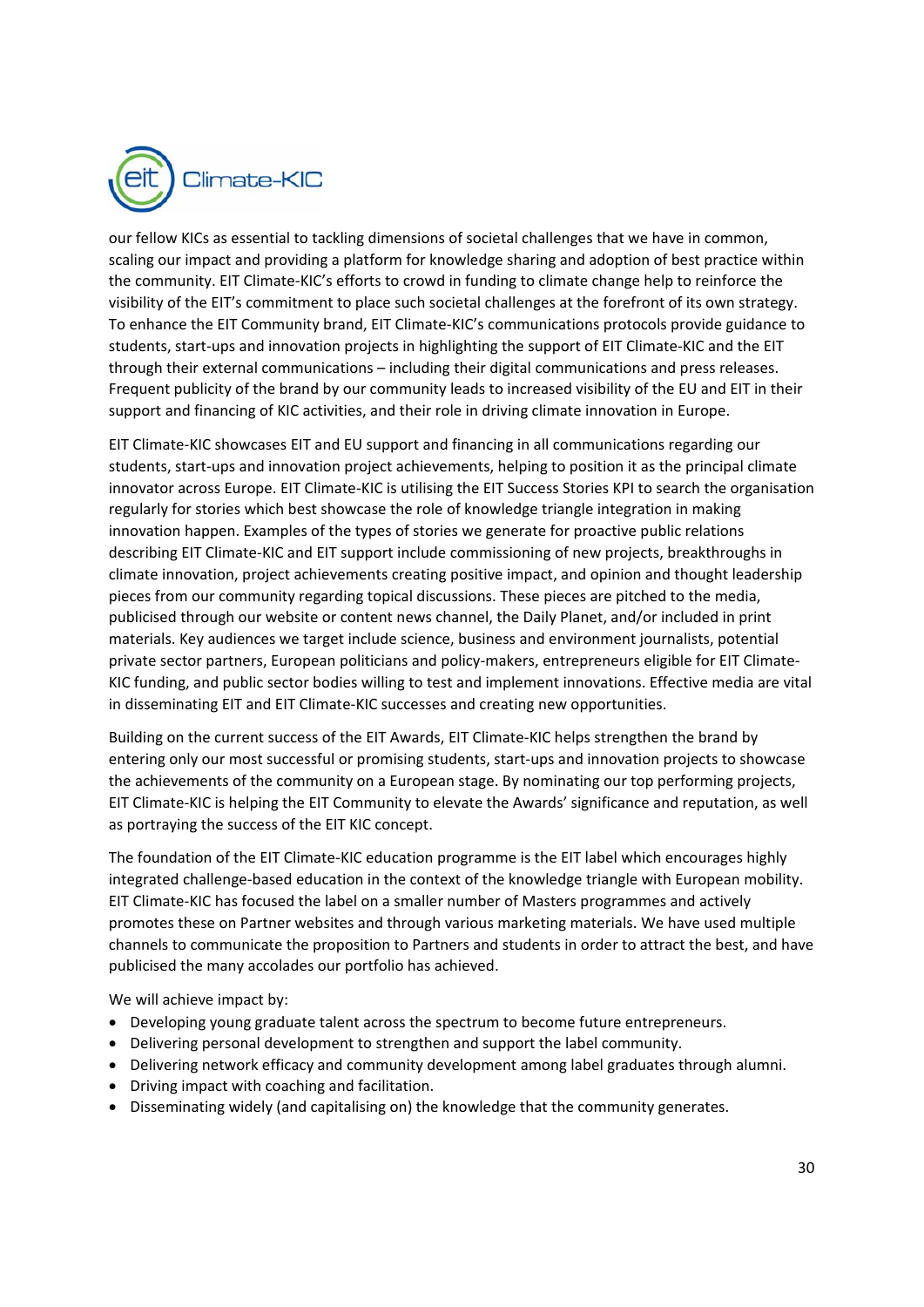

The EIT Climate‐KIC Alumni Association (CKAA) is a vital and eminent part of the EIT Alumni Association. The EIT formulated the idea of a single overarching association to integrate the different alumni associations and foundations across the KICs. The main focus is on facilitating a space where the independent alumni associations and foundations can collaborate with each other in strengthening the EIT brand.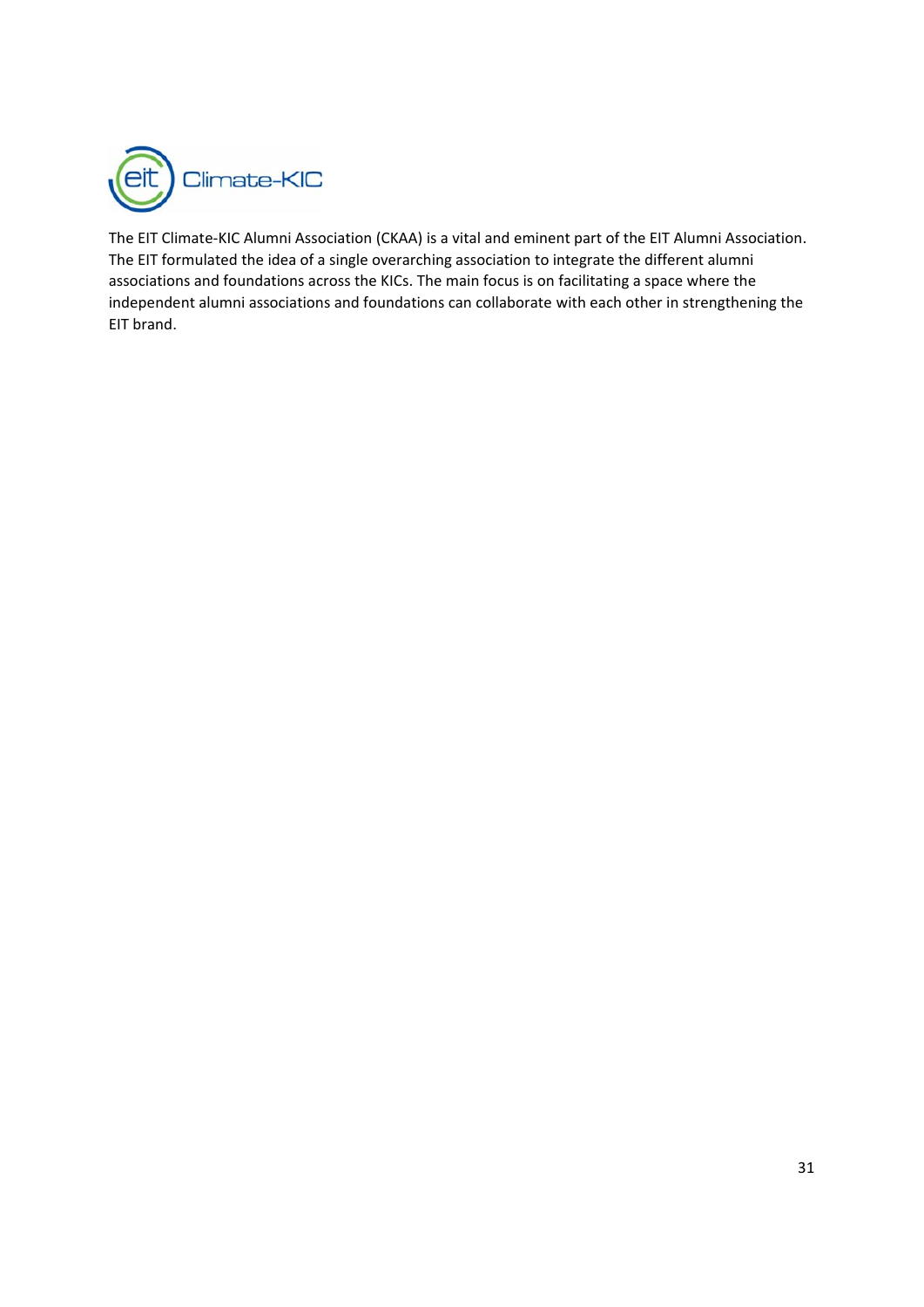

## **ANNEX A**

## **1. Glossary of terms**

The following terms are all used in this document to describe different facets of EIT Climate‐KIC.

- **EIT Climate‐KIC**: used alone, refers to the entire knowledge and innovation community of organisations acting to tackle climate change through innovation.
- **EIT Climate‐KIC Association**: Association EIT Climate‐KIC, 100% shareholder of EIT Climate‐KIC, comprising 32 Core Partners.
- **EIT Climate‐KIC B.V.** or **EIT Climate‐KIC Holding B.V.**: The parent legal entity of the EIT Climate‐ KIC Group and the party to the FPA and SGA. **The EIT Climate‐KIC Group** consists of the bV and its subsidiaries in different countries, which employ members of the EIT Climate‐KIC Team.
- **EIT Climate-KIC Community**: When using the capitalised version of Community, we are referring to the group of organisations who have entered into the EIT Climate‐KIC Community Agreement. When we refer to community*,* non‐capitalised, this can invite a wider interpretation and not necessarily refer directly to the EIT Climate‐KIC Community.
- A **EIT Climate‐KIC Partner** (or sometimes just Partner) has agreed the Community Agreement and been onboarded by EIT and so is eligible to participate in the EIT grant. When we refer to partners – non-capitalised, this can invite a wider interpretation and not necessarily refer directly to EIT Climate‐KIC Partners.
- **EIT Climate‐KIC Team**: This refers to the people employed through the EIT Climate‐KIC Group and not those employed through EIT Climate‐KIC Partners.

## **2. EIT Climate‐KIC's Impact Pathways for Impact Goals**

The following set of Tables highlights the impact pathway for each of EIT Climate‐KIC's Climate Innovation Impact Goals, as organised by Theme. For each impact goal area, we describe 2018 input activities, 2020 outputs and 2022 intended interim outcomes.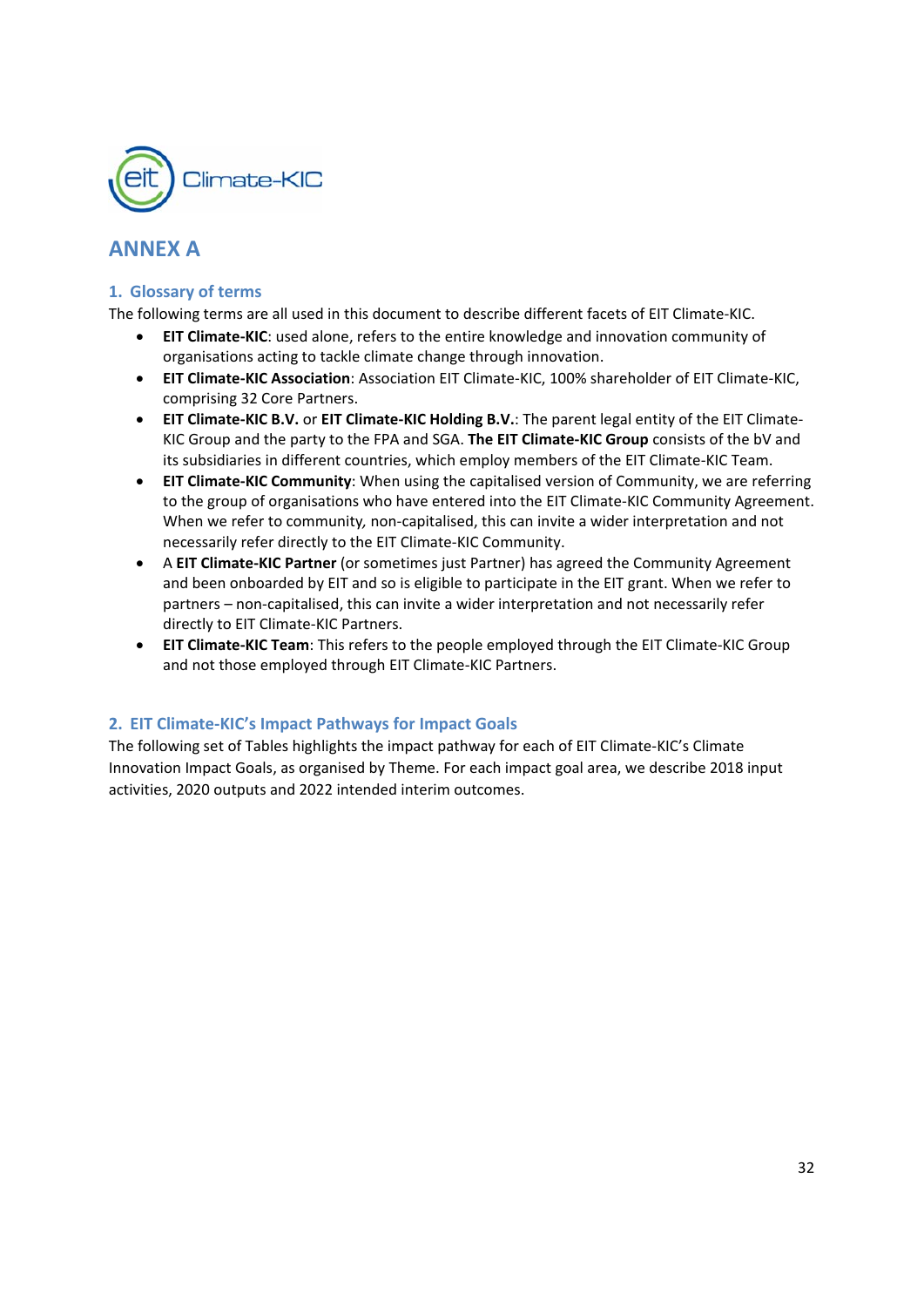#### **Urban Transitions**

## **UT activities in 2018 in the context of thematic long‐term outcomes**

| <b>Impact goals</b>                                                                                                                                                                                                            | Activities in 2018                                                                                                                                                                                                                                                                                                                                                                                                                                                                                                                                                                                                                                                                                                                                                                                                                                                                                                                                                                                                                                                                                                  | Outputs by 2020                                                                                                                                                                                                                                                                                                                                                                              | Outcomes by 2022                                                                                                                                                                                                                                                                                                                                    |
|--------------------------------------------------------------------------------------------------------------------------------------------------------------------------------------------------------------------------------|---------------------------------------------------------------------------------------------------------------------------------------------------------------------------------------------------------------------------------------------------------------------------------------------------------------------------------------------------------------------------------------------------------------------------------------------------------------------------------------------------------------------------------------------------------------------------------------------------------------------------------------------------------------------------------------------------------------------------------------------------------------------------------------------------------------------------------------------------------------------------------------------------------------------------------------------------------------------------------------------------------------------------------------------------------------------------------------------------------------------|----------------------------------------------------------------------------------------------------------------------------------------------------------------------------------------------------------------------------------------------------------------------------------------------------------------------------------------------------------------------------------------------|-----------------------------------------------------------------------------------------------------------------------------------------------------------------------------------------------------------------------------------------------------------------------------------------------------------------------------------------------------|
| Goal 1: Promote retrofit<br>and decentralised<br>energy: Drive a significant<br>increase in urban retrofit<br>rates and enable district-<br>scale clean energy<br>production, paving the<br>way for deep cuts in<br>emissions. | • Identify stakeholders delivering pioneering retrofit solutions, and market-leading<br>off-site manufacturers who can provide retrofit solutions at scale<br>• Collaborate with others in this space (e.g. EIT InnoEnergy) to enable district scale<br>energy production.<br>• Expand the SSD programme network of partner districts through peer-to-peer<br>learning opportunities and calls for district scale innovation projects.<br>• Connect UT network solution providers to markets by, for example, supporting<br>Demand Led Innovation Brokerage Haringey Council Scaler (led by Knight Frank<br>LLP)<br>• Commercialise existing Building Market Briefs and expand in new markets.<br>• Demonstrate integrated deep retrofit solutions (BTA) and integrated district scale<br>energy systems. For example, BEST Energy CheckUp later-stage project (a<br>partnership between Cornelissen Consulting Services B, TNO, Aster and ENEA) will<br>implement energy savings on both individual and regional levels using energy<br>networks.<br>• Collaborate with LoCaL on innovative financial instruments. | • Engaged with 20 European<br>districts through SSD.<br>• 2 decentralised energy<br>pilots tested in districts.<br>• Influenced 1 standard or<br>policy aimed at energy<br>performance of the built<br>environment.<br>• Supported up to 10 later-<br>stage projects.<br>• Helped educate > 100<br>decision-makers.<br>• Published and disseminated<br>2 finance/delivery best<br>practices. | • BTA recognised as a<br>leader in delivering<br>deep retrofit delivery<br>models and energy<br>cuts to urban<br>stakeholders.<br>• Enabled 10 cities to<br>transition to building<br>and district scale<br>energy production.<br>• SSD is economically<br>self-sustaining.<br>● Attracted €200m of<br>redevelopment<br>investment in<br>districts. |
| Goal 2: Create green,<br>resilient cities: Harness<br>the force of nature in<br>infrastructure design to<br>build livable climate-<br>resilient cities.                                                                        | • European roll out of the Blue Green Solutions goal driven matrix (developed by<br>Imperial College London), launched in 2017) at city level across Europe.<br>• Support later-stage innovation projects that enable cities to design habitable and<br>resilient urban spaces.<br>• Focus effort to develop urban agriculture innovation, including with the partners<br>of the Climate Smart Agriculture booster Flagship.<br>• Use EIT Climate-KIC's Adaptation Working group to stimulate a high-quality<br>innovation project pipeline.<br>• Accelerate the financing of urban resilience.                                                                                                                                                                                                                                                                                                                                                                                                                                                                                                                     | • 5 cities actively applying<br>integrated nature-based<br>infrastructure approaches.<br>• Embedded nature-based<br>infrastructure into 1 city<br>plan.<br>• Up to 5 later stage<br>innovation projects.                                                                                                                                                                                     | • Enabled 10 cities to<br>design habitable and<br>resilient urban spaces<br>(with a strong focus<br>on nature-based<br>solutions).                                                                                                                                                                                                                  |
| Goal 3: Accelerate clean<br>urban mobility: Trigger<br>the switch to clean urban<br>mobility to achieve<br>considerable cuts in<br>urban transport<br>emissions.                                                               | • Use dissemination workshops and seminars to bring together urban stakeholders<br>and develop policy dialogue in the European mobility field.<br>• Support innovation projects on initiatives, products and services facilitating a<br>modal shift. For example, Mun-E-P 2 and InclusivEV (a later-stage project led by<br>CENEX) - the latter demonstrates the case for electric vehicle shared mobility<br>hubs in high-density, low-income neighbourhoods in 3 EU cities.<br>• Address barriers (e.g. behavioural change) to a modal shift towards integrated<br>transport solutions around car-sharing, public transport, cycling, and walking.                                                                                                                                                                                                                                                                                                                                                                                                                                                                | • 3 regions or cities having<br>taken modal shift actions in<br>partnership with EIT<br>Climate-KIC.<br>• Up to 5 later-stage projects.<br>• Delivered capacity building<br>programmes based on best<br>practice lessons of mobility<br>related actions.                                                                                                                                     | • Strong signs of a<br>significant modal<br>shift away from<br>private car<br>ownership, towards<br>car-sharing, public<br>transport, walking<br>and cycling in 10 EIT<br>Climate-KIC<br>partnered cities                                                                                                                                           |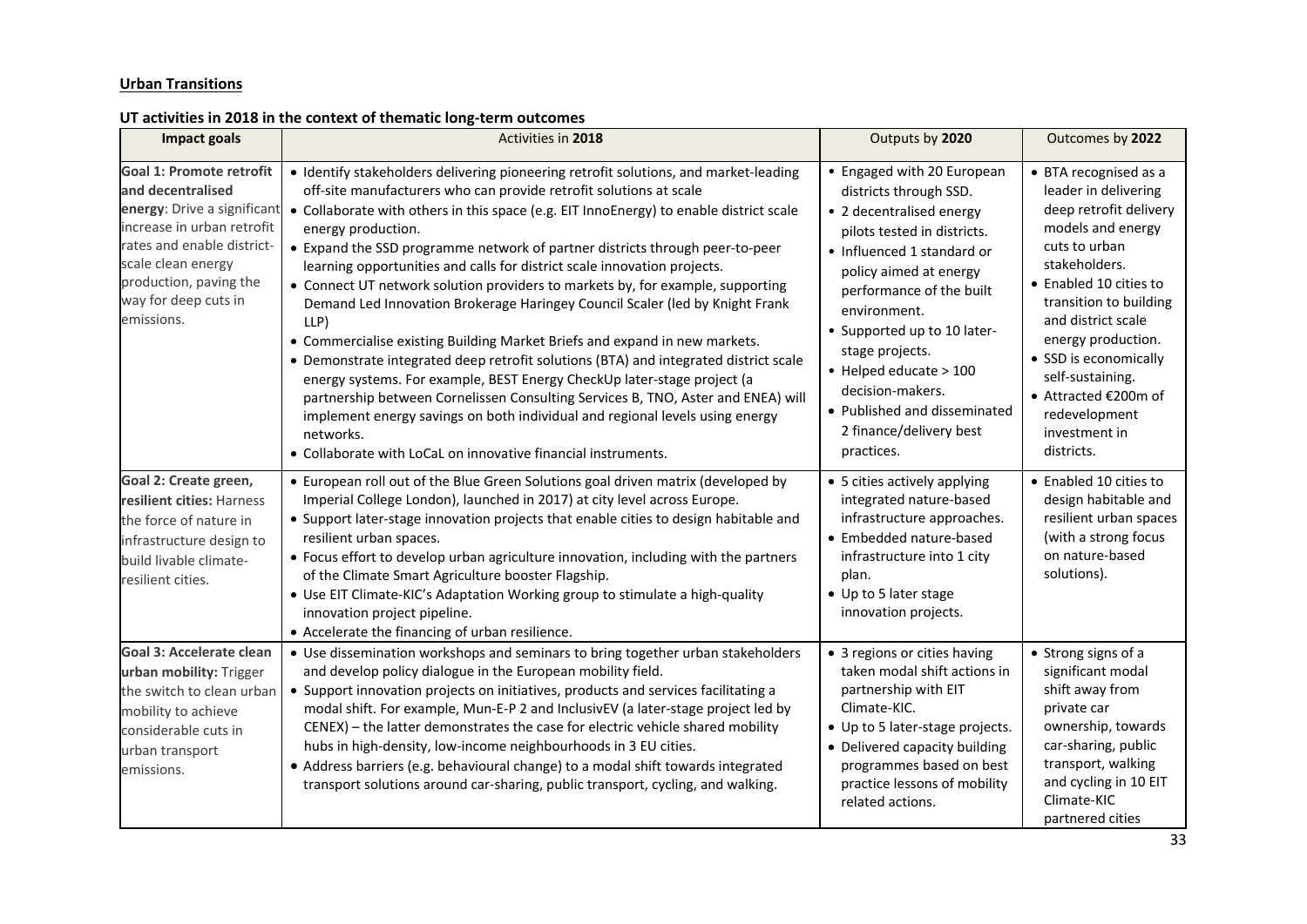#### **Sustainable Land Use**

## **SLU 2018 activities in the context of thematic long‐term outcomes**

| Impact goals                                                                                                                                                   | Activities in 2018                                                                                                                                                                                                                                                                                                                                                                                                                                                                                                                                                                                                                                                                                                                                                    | Outputs by 2020                                                                                                                                                                                                                                                                                                                                                                                                                                                       | Outcomes by 2022                                                                                                                                                                                                                                                                                                                                                                                                                                 |
|----------------------------------------------------------------------------------------------------------------------------------------------------------------|-----------------------------------------------------------------------------------------------------------------------------------------------------------------------------------------------------------------------------------------------------------------------------------------------------------------------------------------------------------------------------------------------------------------------------------------------------------------------------------------------------------------------------------------------------------------------------------------------------------------------------------------------------------------------------------------------------------------------------------------------------------------------|-----------------------------------------------------------------------------------------------------------------------------------------------------------------------------------------------------------------------------------------------------------------------------------------------------------------------------------------------------------------------------------------------------------------------------------------------------------------------|--------------------------------------------------------------------------------------------------------------------------------------------------------------------------------------------------------------------------------------------------------------------------------------------------------------------------------------------------------------------------------------------------------------------------------------------------|
| Goal 4: Make<br>agriculture<br>climate-smart:<br>Instigate a<br>substantial<br>increase in the<br>application of<br>climate-smart<br>agriculture<br>solutions. | • Further develop an active open innovation platform including an<br>on-line database of CSA solutions, educational and training content<br>for students and professionals, based on first MOOC.<br>• Develop and raise funds for three regional hubs in France, Italy and<br>the Netherlands. Launch a Nordic hub.<br>• Develop projects on agriculture technology, such as precision and<br>digital agriculture, soil resilience, land and water use, and urban<br>agriculture.<br>• Develop agriculture finance and insurance mechanisms to de-risk<br>CSA investments.<br>• Mature technical assistance services - e.g. offering expert<br>consultancy in impact and solutions assessment, value chain<br>analysis (VCA), policy analysis and business modelling. | • CSA open innovation platform fully<br>developed - with 100 leading subject<br>experts and 500 active users.<br>• 20 CSA solutions implemented or<br>scaled via projects, with 20 case<br>studies.<br>• 50 demand side actors (corporates,<br>farmer co-ops) actively engaged via<br>projects.<br>• 4 regional CSA hubs established and<br>active (France, Italy, Netherlands and<br>Nordics).<br>• 50,000 people reached and educated<br>via CSA MOOC and webinars. | • CSA booster is the leading<br>European innovation platform<br>and community in CSA,<br>disseminating knowledge,<br>expertise, solutions and<br>education to multiple<br>stakeholders in Europe and<br>beyond<br>• CSA solutions catalysed,<br>identified, assessed and scaled<br>• Enhanced access in and access to<br>CSA relevant data and risk<br>analysis, public-private financing,<br>and risk-sharing/transfer<br>insurance mechanisms. |
| <b>Goal 5: Reform</b><br>food systems:<br>Transform climate-<br>damaging food<br>value chains and<br>enhance the<br>climate resilience<br>of food supply.      | · Develop a food systems transformation business knowledge hub<br>(FReSH Scaler).<br>• Develop a set of metrics, tools and business models for assessing<br>urban food systems with an extended network of cities.<br>• Test an innovative circular economy model for the community<br>recovery of organic waste (including food waste).<br>• Nurture a portfolio of foodtech start-ups focusing on digitalisation<br>and alternative protein.<br>• Scale financial and insurance products to reduce the exposure of<br>agricultural supply chains to weather-driven disruptions (WINnERS)<br>through fundraising with international organisations.                                                                                                                   | • 20 innovative solutions scaled<br>through large corporates and<br>contribute to the food transition.<br>• Solutions reducing food waste<br>through circular economy tested and<br>implemented with 5<br>cities/companies.<br>• Food sustainability metrics are<br>implemented with 10 cities to help<br>them improve their food sourcing.<br>• Food-supply-chain resilience tools<br>implemented in 5 countries.                                                    | • Circular and bio-economy<br>development enabled through<br>reduced, recovered and reused<br>food waste.<br>• Started radical transformation of<br>two climate-damaging value<br>chains<br>· Food-supply-chain resilience<br>enhanced by a combination of<br>insurance and financial<br>mechanisms implemented by<br>farmers and supply chain actors<br>in Europe and beyond.                                                                   |
| <b>Goal 6: Nurture</b><br>forests in<br>integrated<br>landscapes:<br>Grow carbon<br>sequestration in                                                           | • Support new projects aiming at facilitating the connection between<br>the supply and the demand side for bio-based products and wood<br>construction material.<br>• Develop the foundations of a Flagship for forests and start<br>preparing a call for it based on work done on the White Paper in<br>2017.                                                                                                                                                                                                                                                                                                                                                                                                                                                        | • 6 projects implemented or under<br>implementation bringing solutions to<br>the market of construction and other<br>bio-based products.<br>• Forestry flagship established and<br>attracts an ecosystem of                                                                                                                                                                                                                                                           | • Unleashed wood and biomass<br>market potential to enable (i)<br>carbon sequestration in forests;<br>(ii) substitution in downstream<br>value chains; and (iii) reduced<br>forest risks.                                                                                                                                                                                                                                                        |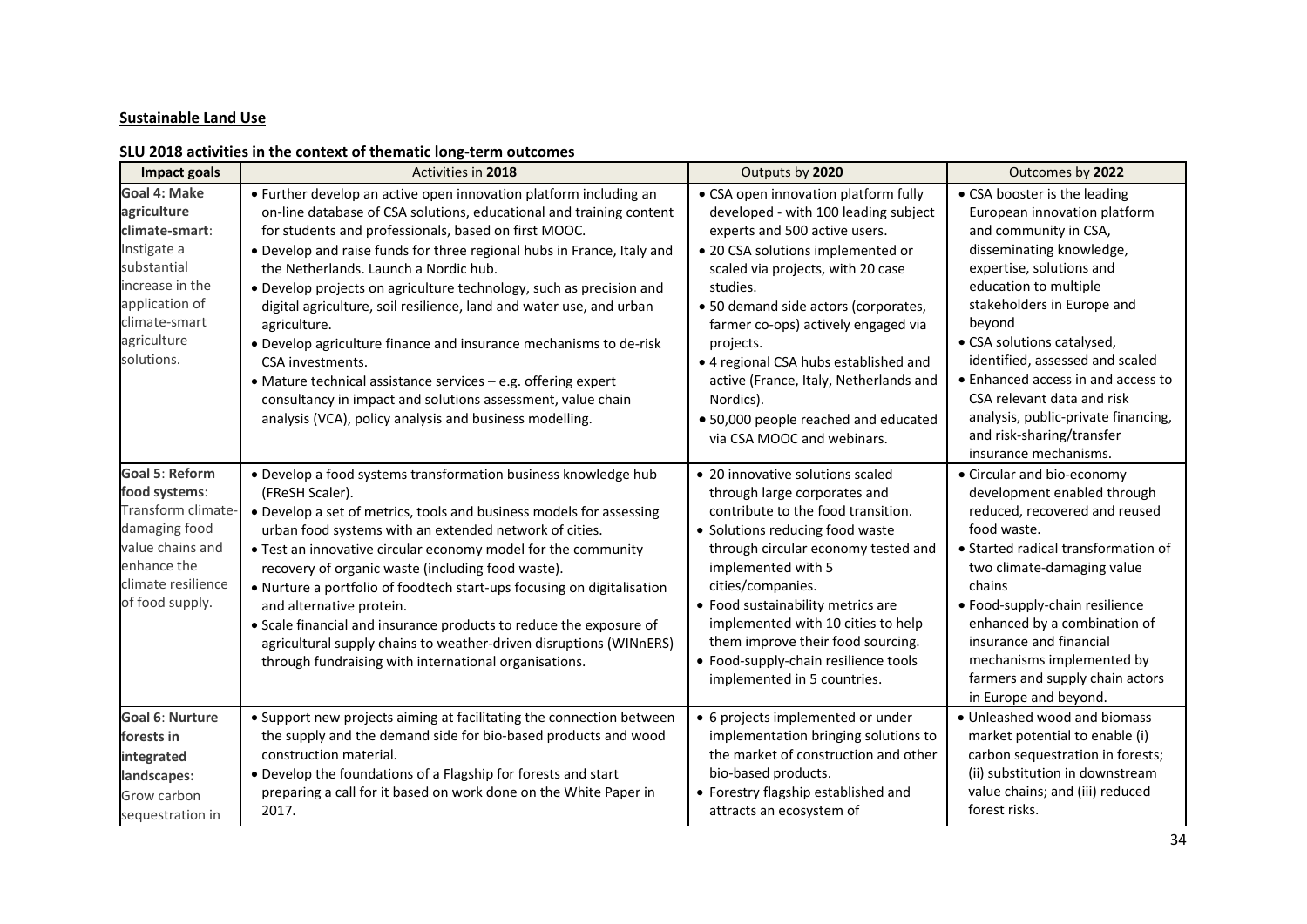| forests and    | • Develop the Landscape Finance Lab to provide support to the   | stakeholders of wood-based value-    | • Cities and local authorities    |
|----------------|-----------------------------------------------------------------|--------------------------------------|-----------------------------------|
| linked value   | design and funding of landscape conservation programmes. Select | chains.                              | equipped with metrics and         |
| chains, while  | initial programmes to be supported (with DMF theme).            | • Landscape Finance Lab developed in | solutions for sustainable and     |
| avoiding       |                                                                 | partnership with WWF and has         | climate-friendly management of    |
| deforestation. |                                                                 | mobilised €50m for integrated        | their surrounding territories.    |
|                |                                                                 | landscape projects.                  | • Unlocked funding for integrated |
|                |                                                                 |                                      | landscape approaches.             |

#### **Sustainable Production Systems**

## **SPS 2018 activities in the context of thematic long‐term outcomes**

| <b>Impact goals</b>                                                                                                                                                   | <b>Activities in 2018</b>                                                                                                                                                                                                                                                                                                                                                                                                                                                                                                                                                                                                                                                                                                                                                                                                                                                                                                                                                                                                                                                                                                                                                                                                      | Outputs by 2020                                                                                                                                                                                                                                                                                                                                                                                                                                                                                                            | Outcomes by 2022                                                                                                                                                                                                                                                                                                                                                                                                                                                                                                |
|-----------------------------------------------------------------------------------------------------------------------------------------------------------------------|--------------------------------------------------------------------------------------------------------------------------------------------------------------------------------------------------------------------------------------------------------------------------------------------------------------------------------------------------------------------------------------------------------------------------------------------------------------------------------------------------------------------------------------------------------------------------------------------------------------------------------------------------------------------------------------------------------------------------------------------------------------------------------------------------------------------------------------------------------------------------------------------------------------------------------------------------------------------------------------------------------------------------------------------------------------------------------------------------------------------------------------------------------------------------------------------------------------------------------|----------------------------------------------------------------------------------------------------------------------------------------------------------------------------------------------------------------------------------------------------------------------------------------------------------------------------------------------------------------------------------------------------------------------------------------------------------------------------------------------------------------------------|-----------------------------------------------------------------------------------------------------------------------------------------------------------------------------------------------------------------------------------------------------------------------------------------------------------------------------------------------------------------------------------------------------------------------------------------------------------------------------------------------------------------|
| <b>Goal 7: Recast</b><br>materials production:<br>Catalyse a switch to a<br>circular economy and<br>transform production<br>for fossil-energy<br>intensive materials. | Launch Loop programme (including Flagship) externally during a key<br>$\bullet$<br>international event and get a critical mass of members, making<br>communications, dissemination and education key pillars of the programme's<br>strategy.<br>• Endorse projects that extract the maximum value of waste streams through<br>developing secondary materials marketplaces and recycling technologies.<br>Explore cross-KIC collaboration with EIT Raw Materials and EIT Digital on<br>$\bullet$<br>secondary feedstocks.<br>• Support urban mining projects that leverage cities' landfills to repurpose<br>materials such as metals and wood, and reduce municipal solid waste.<br>• Invest in projects on digitalisation of assets, open data exchange platforms of<br>waste streams.<br>Explore the potential to develop circular economy metrics for cities and<br>$\bullet$<br>companies (SMEs/corporates) linked to natural capital accounting.<br>• Raise awareness of the role of innovative financial and policy instruments to<br>create change and unlock capital flows to these technologies.<br>• Scout for solutions that promote policies and engage EU policymakers in<br>circular economy policy discussions. | • 10-20 earlier/later-stage<br>projects under Loop's<br>Flagship<br>• Launch of first circular<br>economy metrics standard<br>linked with natural capital<br>protocol.<br>• Concept of the circular<br>business model lab tested.<br>• Reports on the impacts of<br>blockchain technology and<br>on policy innovation in<br>circular economy.<br>• Launch of Loop's education<br>MOOC in EIT Climate-KIC<br>platform.<br>• Roll-out of challenge driven<br>innovation lab on circular<br>material loops in 2<br>locations. | • Accelerated transition<br>to a closed-loop society.<br>• Have created a global<br>innovation programme<br>where organisations<br>commit to collaborate<br>on upstream and<br>downstream solutions<br>in key material flow<br>systems around cities<br>and regions and on<br>dematerialising<br>demand.<br>• 5 city districts engaging<br>with EIT Climate-KIC<br>having closed loops for<br>selected product<br>typologies.<br>• 5 banks launched<br>financial instruments<br>supporting circular<br>economy. |
| <b>Goal 8: Reduce</b><br>industry emissions:<br>Partner with key<br>industry stakeholders<br>in cutting scope 3                                                       | Develop Well Below 2°C Pathway programme on transformational carbon<br>$\bullet$<br>neutral roadmaps for corporates.<br>Map and accelerate climate mitigation efforts of high-emission scope 1, 2 and<br>$\bullet$<br>3 GHG sectors based on science methodologies.                                                                                                                                                                                                                                                                                                                                                                                                                                                                                                                                                                                                                                                                                                                                                                                                                                                                                                                                                            | • Report on decarbonisation<br>transition launched at<br>international policy event.<br>• 2 major industry<br>stakeholders committed to                                                                                                                                                                                                                                                                                                                                                                                    | • Companies adopted<br>changed practices<br>resulting in emissions<br>reduction across value<br>chain.                                                                                                                                                                                                                                                                                                                                                                                                          |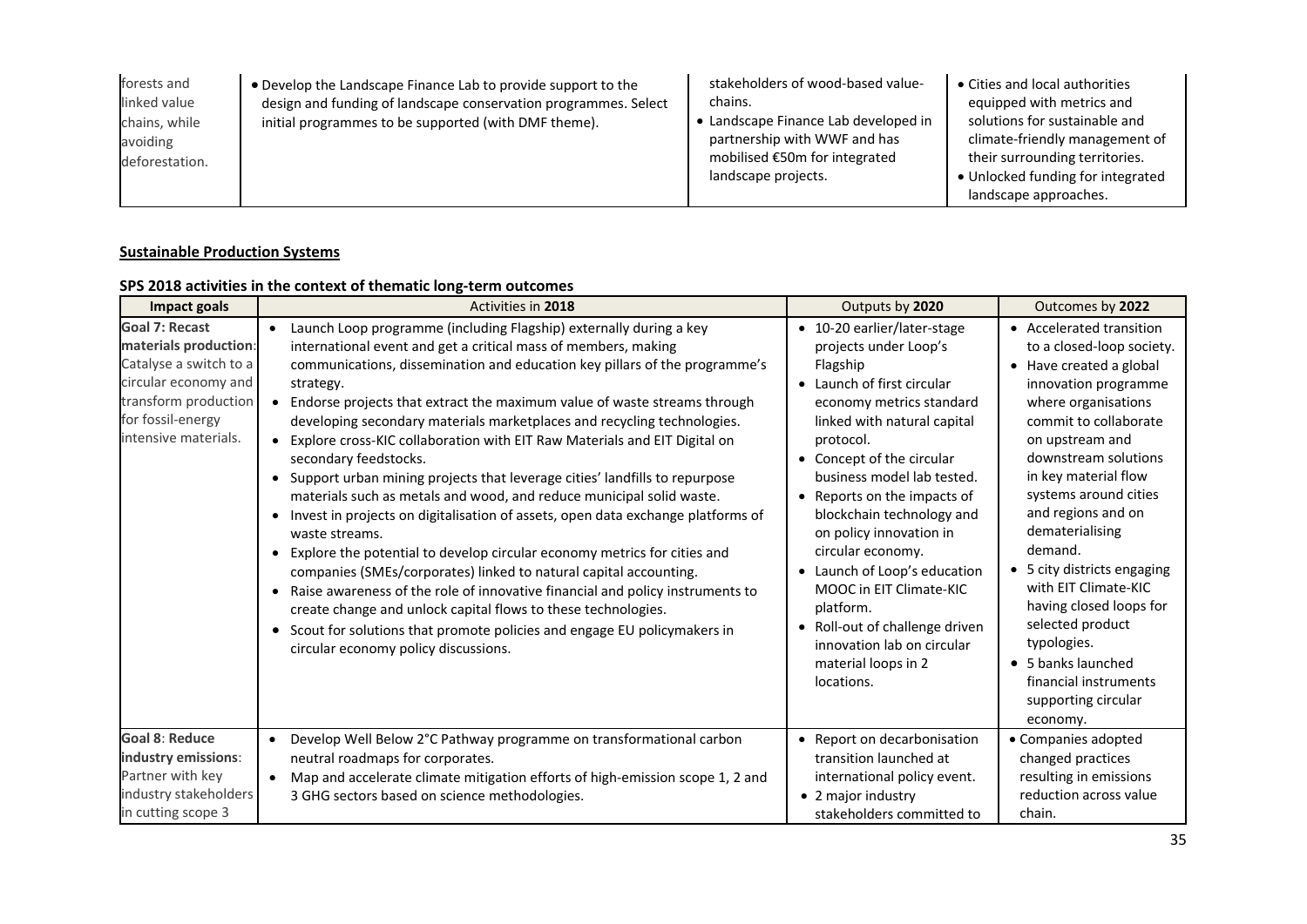| emissions to reach<br>science-based<br>targets.                                                                                          | Develop the framework of this programme and prepare a science-based target<br>(SBT) decarbonisation roadmap for automotive manufacturer (starting in<br>$2017$ ).<br>Prepare for external launch of Well Below 2°C Pathway Programme in 2019 to<br>bring on board leading companies in carbon-intensive industries.                                                                                                                                                                                               | long-term decarbonisation<br>roadmaps.<br>• At least 1 science-based<br><b>GHG</b> reduction<br>methodology launched for<br>high $CO2$ industry.                                        | • 2 industry stakeholders<br>have launched first<br>solutions to decarbonise<br>their businesses.                                                                               |
|------------------------------------------------------------------------------------------------------------------------------------------|-------------------------------------------------------------------------------------------------------------------------------------------------------------------------------------------------------------------------------------------------------------------------------------------------------------------------------------------------------------------------------------------------------------------------------------------------------------------------------------------------------------------|-----------------------------------------------------------------------------------------------------------------------------------------------------------------------------------------|---------------------------------------------------------------------------------------------------------------------------------------------------------------------------------|
| <b>Goal 9: Reboot</b><br>regional economies:<br>Transition carbon-<br>intensive regions to<br>become zero-carbon<br>innovation hotspots. | Develop Re-industrialise programme including Flagship.<br>Begin with a call for proposals (for flagship and standalone projects) placed and<br>awarded in Q4 2017.<br>Establish Flagship governance in 2018, including an aligned multi-annual plan,<br>clear roles and responsibilities (including for EIT Climate-KIC), and a concrete<br>self-sustainability business model.<br>Start initial flagship projects, perhaps including benchmarking and deep dives<br>into finance, skills, policy and technology. | • 2 regions having taken<br>decarbonisation actions in<br>partnership with EIT<br>Climate-KIC.<br>• 10-20 early/late-stage<br>projects under Re-<br>Industrialise programme<br>Flagship | • Regions transitioning<br>away from carbon-<br>intensive jobs/economic<br>growth.<br>• 5 concrete innovations<br>have been shared and<br>scaled between<br>transition regions. |

#### **Decision Metrics and Finance**

## **DMF 2018 activities in the context of thematic long‐term outcomes**

| Impact goals                                                                                                                                                                                          | Activities in 2018                                                                                                                                                                                                                                                                                                                                                                                                                            | Outputs by 2020                                                                                                                                                                                                                                                                                                                                                         | Outcomes by 2022                                                                                                                                                                                                                                                                                                                                                     |
|-------------------------------------------------------------------------------------------------------------------------------------------------------------------------------------------------------|-----------------------------------------------------------------------------------------------------------------------------------------------------------------------------------------------------------------------------------------------------------------------------------------------------------------------------------------------------------------------------------------------------------------------------------------------|-------------------------------------------------------------------------------------------------------------------------------------------------------------------------------------------------------------------------------------------------------------------------------------------------------------------------------------------------------------------------|----------------------------------------------------------------------------------------------------------------------------------------------------------------------------------------------------------------------------------------------------------------------------------------------------------------------------------------------------------------------|
| Goal 10: Mainstream climate in<br>financial markets: Advance<br>metrics, standards and<br>instruments that enable<br>transparent, true-cost and benefit<br>accounting for a well below 2°C<br>pathway | • Continue to support the development of<br>climate ratings projects, building on<br>ClimatePax in 2017.<br>• Initiate executive education program.<br>• Develop late-stage innovation project portfolio<br>to $> 8$ .<br>• Support main climate disclosure platform.<br>• Convene partners and position EIT Climate-KIC<br>and its DMF partner and project portfolio as<br>key catalysts for innovation in the metrics and<br>finance space. | • Supported the main climate<br>disclosure platform to fully<br>incorporate TCFD<br>recommendations, ensuring their<br>mainstreaming.<br>• Helped >1 other solution provider<br>or platform gain wide market<br>traction.<br>• Influenced at least 1 standard or<br>policy to mainstream ambitious<br>metrics.<br>$\bullet$ Helped educate $>$ 250 decision-<br>makers. | • Systematically supported projects and<br>partners to set ambitious standards for<br>mandatory reporting and investment.<br>• Investment processes of top 30% of<br>asset owners, managers, corporates<br>include 2° compatible targets in<br>investment process.<br>• Half of metrics used can be traced back<br>in some form to CKIC partners and/or<br>projects. |
| Goal 11: Democratise climate risk<br>information: Enhance access to<br>risk information through capacity<br>building and a major expansion of<br>the climate services market                          | Support >3 demonstrators on climate risk in<br>urban and rural settings.<br>Develop mechanisms to link physical climate<br>$\bullet$<br>risk with 'financial flows'.<br>• Initiate capacity-building programme, training<br>for users and model developers.                                                                                                                                                                                   | $\bullet$ >10 demonstrations of<br>collaboratively developed and<br>tested solutions.<br>• > 3 financial innovations tested.<br>• Capacity building delivered to 500<br>participants.                                                                                                                                                                                   | . Insurance, investors, society have<br>access and knowledge to apply tools<br>integrating climate risks into decision-<br>making<br>• 30% of solution providers rely on OASIS<br>Hub and/or OASIS LMF.                                                                                                                                                              |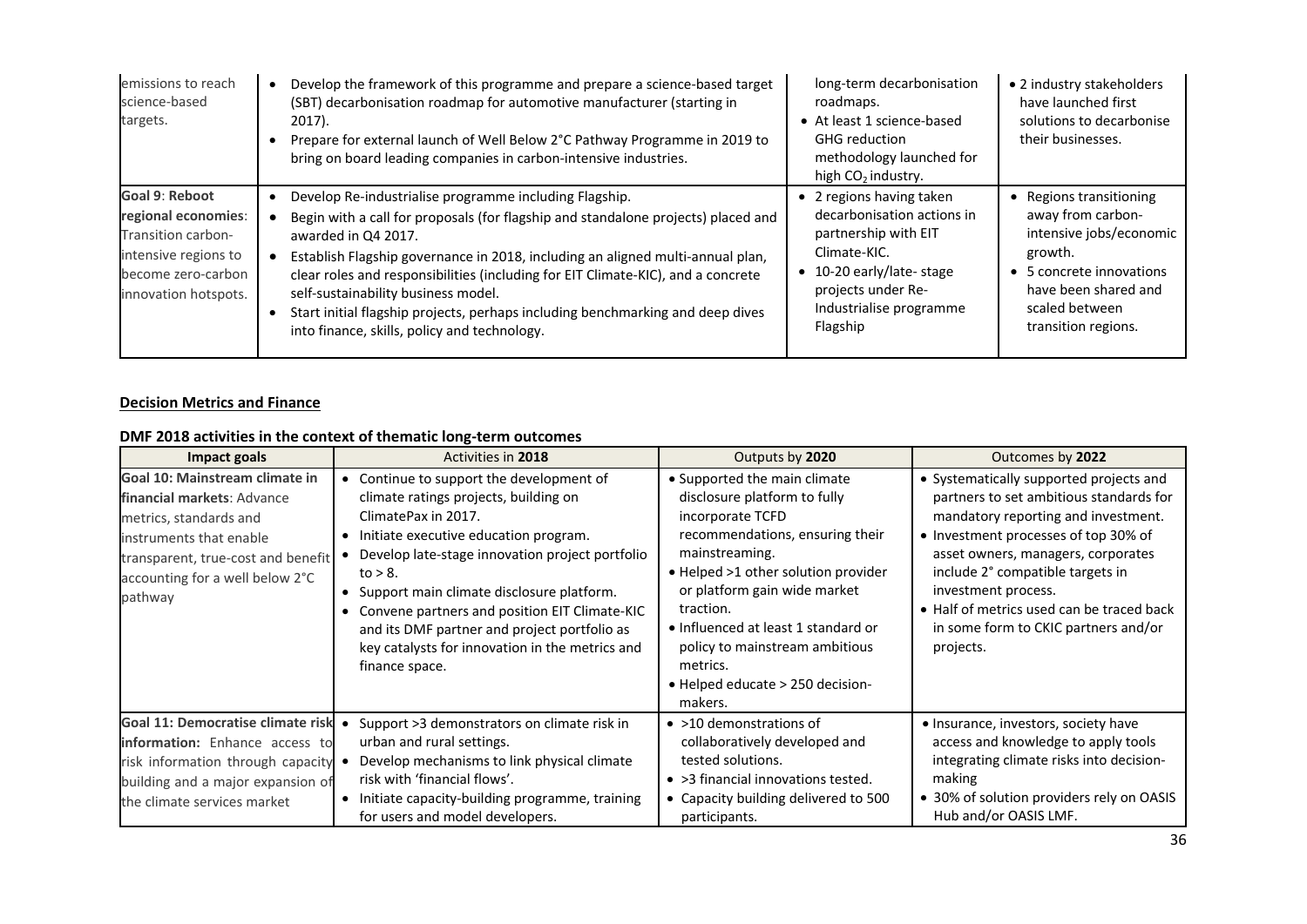|                                                                                                                                                                                                                        |          | • Assist scaling of OASIS Hub as a global market<br>place for risk information, climate-impact<br>modelling and decision support tools.                                                          | • >2 public funders request open<br>model access and interoperability.<br>• OASIS Hub self-sustaining, known as<br>leading market place.                    | • 50 demonstrators.<br>• 2000 participants in training.<br>• Most EU public funders request open<br>model access and interoperability.                                |
|------------------------------------------------------------------------------------------------------------------------------------------------------------------------------------------------------------------------|----------|--------------------------------------------------------------------------------------------------------------------------------------------------------------------------------------------------|-------------------------------------------------------------------------------------------------------------------------------------------------------------|-----------------------------------------------------------------------------------------------------------------------------------------------------------------------|
| Goal 12: Foster<br>bankable green<br>assets in cities:<br>Develop capacity<br>in preparing<br>projects and<br>investment<br>vehicles to boost<br>the availability of<br>sustainable<br>investment<br>assets in cities. | With UT  | • Develop project preparation facility.<br>• Launch a capacity-building and training<br>platform;<br>• Create a city finance lab.                                                                | • 150 cities involved in training and<br>capacity-building activities.<br>• 15 investors engaged in Flagship.<br>• 10 projects supported by finance<br>lab. | • 200 cities involved in training activities.<br>• 50 investors engaged in flagship<br>activities.<br>• 20 projects graduating from the city<br>finance lab financed. |
|                                                                                                                                                                                                                        | With SLU | • Support finance lab for landscapes.<br>• Support CSA booster on metrics and finance.                                                                                                           | • Lab process ready, 20 projects in<br>pipe.<br>$\bullet$ >3 financial innovations and/or<br>scope 3 certification services<br>developed.                   | $\bullet$ $\epsilon$ 50m project finance mobilised by the<br>lab.<br>• >10 agri/food companies and investors<br>actively investing aligned with Paris<br>goals.       |
|                                                                                                                                                                                                                        | With SPS | • Explore a circular business model lab.<br>• Value chain transparency activities (e.g.<br>blockchain).<br>• Deliver science-based targets in decarb.<br>roadmaps for energy intensive industry. | • Demonstrator on scope 3 science<br>based target in SPS-relevant<br>industry.<br>• Demonstrator on value-chain<br>transparency.                            | • Helped create circular business model<br>lab<br>• >10 energy-intensive companies and<br>investors engaged and investing aligned<br>with Paris goals.                |

#### **Education**

## **Education 2018 activities in the context of thematic long‐term outcomes**

| 2030 impact goals                                                                                                                                                                                            | Activities in 2018                                                                                                                                                                                                                                                                                                                                                                                                                                                                                                                                                                                                                                                                                                                                                                                                                                                                                | Outputs by 2020                                                                                                                                                                                                                                                                            | Outcomes by 2022                                                                                                                                                                                                                                                                                         |
|--------------------------------------------------------------------------------------------------------------------------------------------------------------------------------------------------------------|---------------------------------------------------------------------------------------------------------------------------------------------------------------------------------------------------------------------------------------------------------------------------------------------------------------------------------------------------------------------------------------------------------------------------------------------------------------------------------------------------------------------------------------------------------------------------------------------------------------------------------------------------------------------------------------------------------------------------------------------------------------------------------------------------------------------------------------------------------------------------------------------------|--------------------------------------------------------------------------------------------------------------------------------------------------------------------------------------------------------------------------------------------------------------------------------------------|----------------------------------------------------------------------------------------------------------------------------------------------------------------------------------------------------------------------------------------------------------------------------------------------------------|
| <b>Goal 12: Pioneer</b><br>capacity-building<br>programmes that<br>significantly<br>increase the skills<br>and competencies<br>of those<br>participating in EIT<br>Climate-KIC<br>innovation<br>initiatives. | Provide training-the-trainer programmes and strengthen our network of trainers to<br>$\bullet$<br>ensure they can respond to needs in context of the UT, SLU, SOS and DMF Theme.<br>With UT, develop courses with SSD for city officials.<br>$\bullet$<br>With SLU, support capacity building in the CSAb programme.<br>With SPS, build on circular economy courses.<br>With DMF, elaborate executive education programme on financial climate risk<br>disclosure, identify strongest DMF-oriented Masters programmes across Europe and<br>develop relevant input for graduate school programmes such as the Journey.<br>Multiple educational offerings with LoCal Flagship.<br>Support universities in strengthening the development of skills for entrepreneurship<br>and transformation innovation (bridging the research and innovation gap and<br>enabling university-business cooperation). | Delivered impactful<br>$\bullet$<br>Graduate School,<br>executive and<br>professional education<br>courses, where<br>independent<br>assessments have<br>evidenced their<br>contribution to the 2030<br>impact goals of the other<br>four Themes.<br>Several of these<br>education products | • 25% of personnel<br>working on innovation<br>projects within EIT<br>Climate-KIC's Themes<br>have participated in<br>capacity-building<br>programmes.<br>Portfolio of thematically<br>aligned education<br>programmes driving<br>innovation capacity and<br>climate impact across<br>Europe and beyond. |